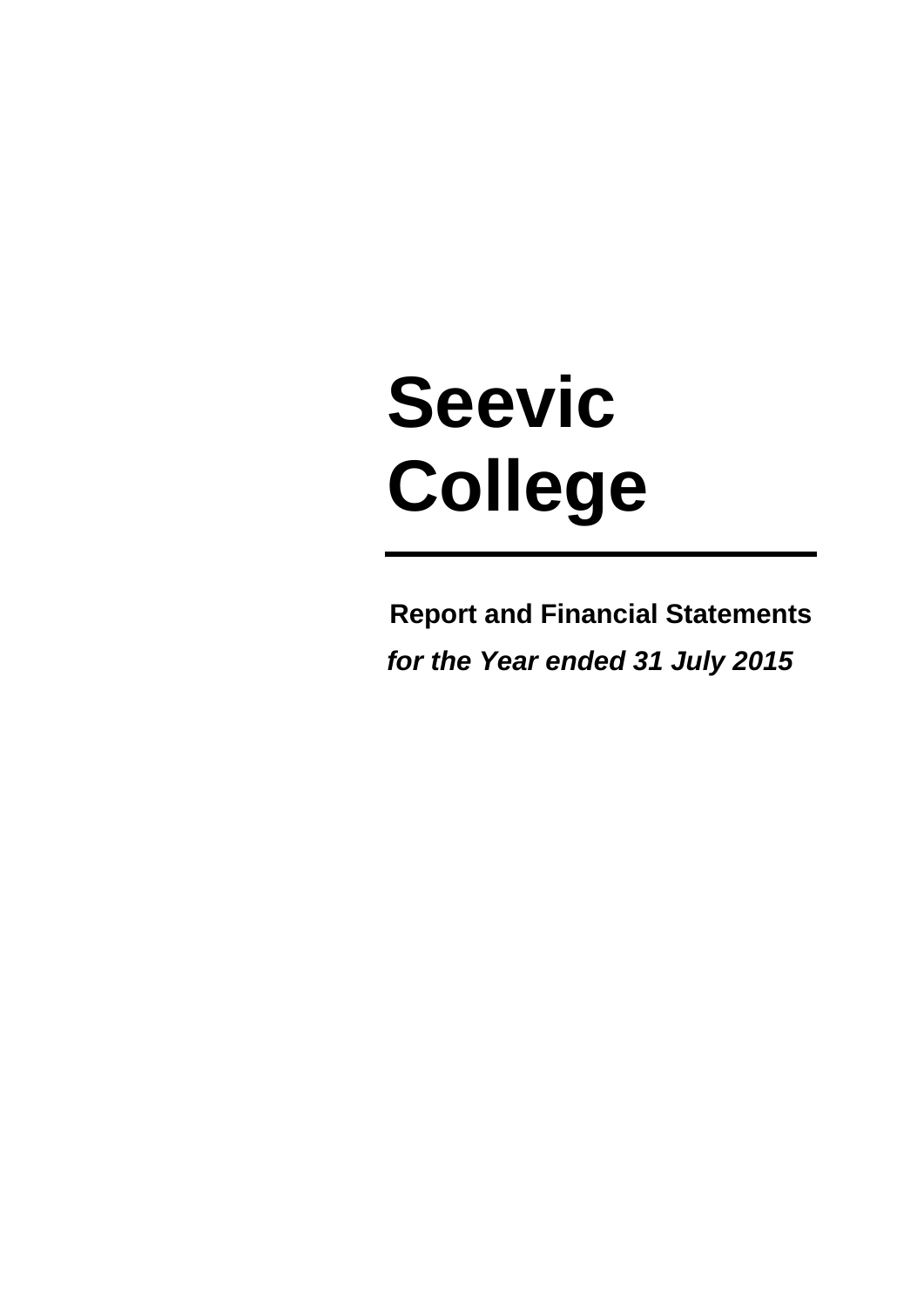# **Contents page**

| Operating and Financial Review                                                                                                     | $\overline{2}$ |
|------------------------------------------------------------------------------------------------------------------------------------|----------------|
| <b>Advisors and Senior Staff</b>                                                                                                   | 9              |
| Statement of Corporate Governance and Internal Control                                                                             | 10             |
| Corporation's statement on the College's regularity, propriety<br>and compliance with Funding body terms and conditions of funding | 16             |
| Statement of the Responsibilities of the Members of the Corporation                                                                | 16             |
| Independent Auditor's Report to the Corporation of SEEVIC College                                                                  | 17             |
| Income and Expenditure Account                                                                                                     | 18             |
| <b>Statement of Historical Cost Surpluses and Deficits</b>                                                                         | 19             |
| Statement of Total Recognised Gains and Losses                                                                                     | 20             |
| Balance Sheet as at 31 July                                                                                                        | 21             |
| <b>Cash Flow Statement</b>                                                                                                         | 22             |
| Notes to the Financial Statements                                                                                                  | 23             |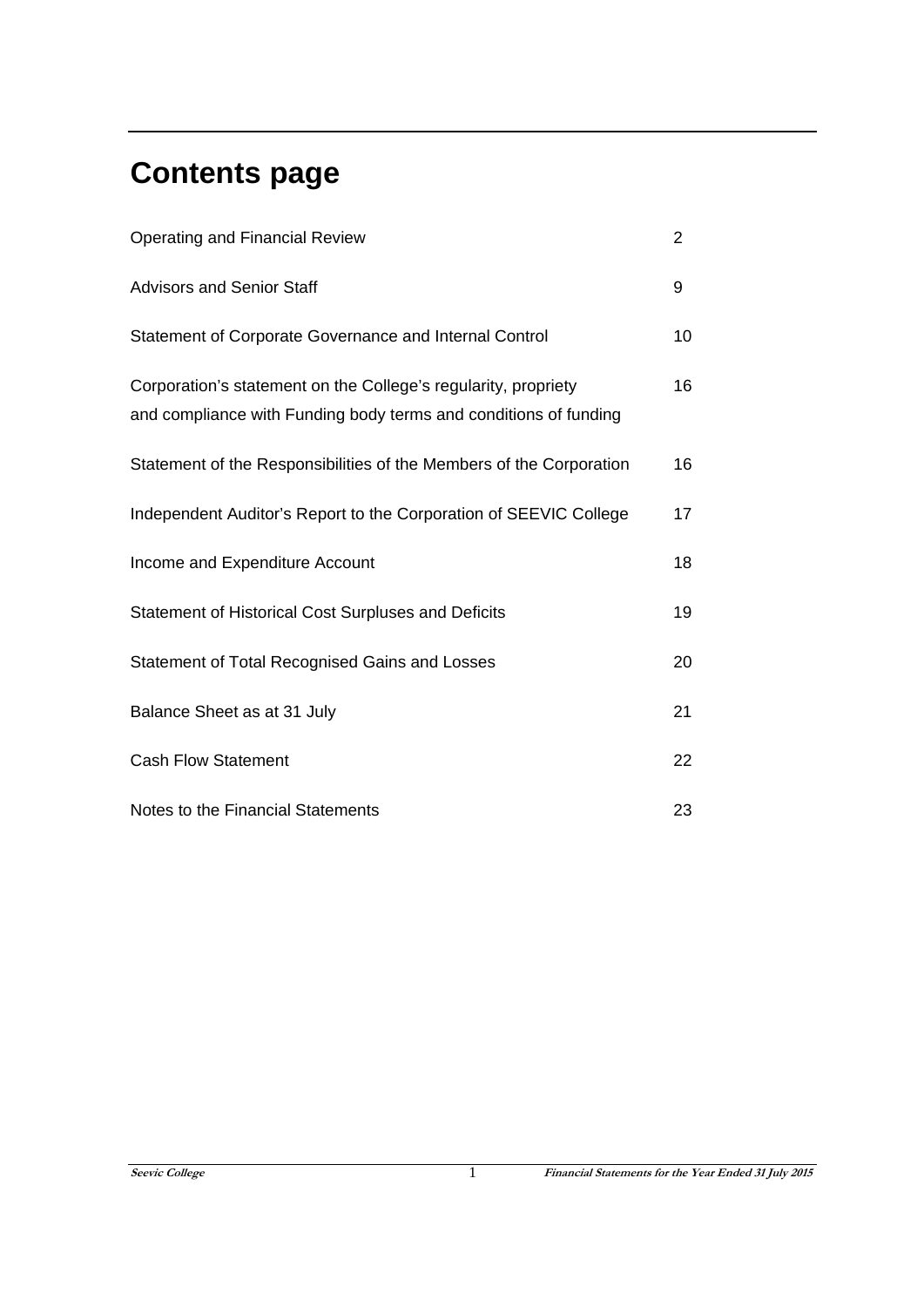# **Operating and Financial Review**

# **Nature, objectives and strategies:**

The members present their report and financial statements for the year ended 31 July 2015.

## **Legal status**

The Corporation was established under the Further and Higher Education Act 1992 for the purpose of Seevic College ("the College") conducting post sixteen education. The College is an exempt charity for the purposes of the Charities Act 2011.

The Corporation was incorporated as South East Essex Sixth Form College. On 21 July 1995, the Secretary of State granted consent to the Corporation to change the College's name to Seevic College.

The College did not exercise its right to designate as a Sixth Form College in 2010 and now identifies itself as a General Further Education College. The corporation believes that this different designation represents the broader activities of the College.

## **Mission**

The College Mission Statement, approved by members is:

*To be responsive to the needs of the community, working in partnership to promote and provide a range of high quality learning opportunities.*

## **Implementation of strategic plan**

The current strategic plan covers the period 2015 to 2017. This strategic plan includes property and financial plans and is fully supported by Key Performance Indicators. The Corporation monitors the performance of the college against these plans and the plans are reviewed and updated each year. The College's strategic objectives during the life of this plan are:

- Outstanding teaching and learning
- Employable learners with outstanding outcomes
- A strong reputation for meeting local needs
- Develop new ways of working to maintain financial stability
- Develop and support our people
- Promote a safe, tolerant and diverse community

The college's key objectives for 2014/15 were:

- Student attendance, punctuality, retention, achievement and value added
- Teaching that embodies high expectations and focus on individual need
- Reputation placing Seevic College back at the top of the list of local post-16 providers, with a strong 6<sup>th</sup> Form
- Recruitment maintaining healthy enrolment levels in the face of increasing competition and falling year 11 numbers
- Teamwork and morale develop aspiring new leaders
- Business development reducing our dependency on EFA 16-18 funding by growing apprenticeships and higher education
- A Community College grow our foundation learning provision

## **Financial objectives**

The College's financial objectives are:

- to achieve an annual operating surplus
- to pursue alternative sources of funding, on a selective basis, consistent with the College's core competencies, and the need for a financial contribution to the College's overall finances
- to generate sufficient levels of income to support the asset base of the College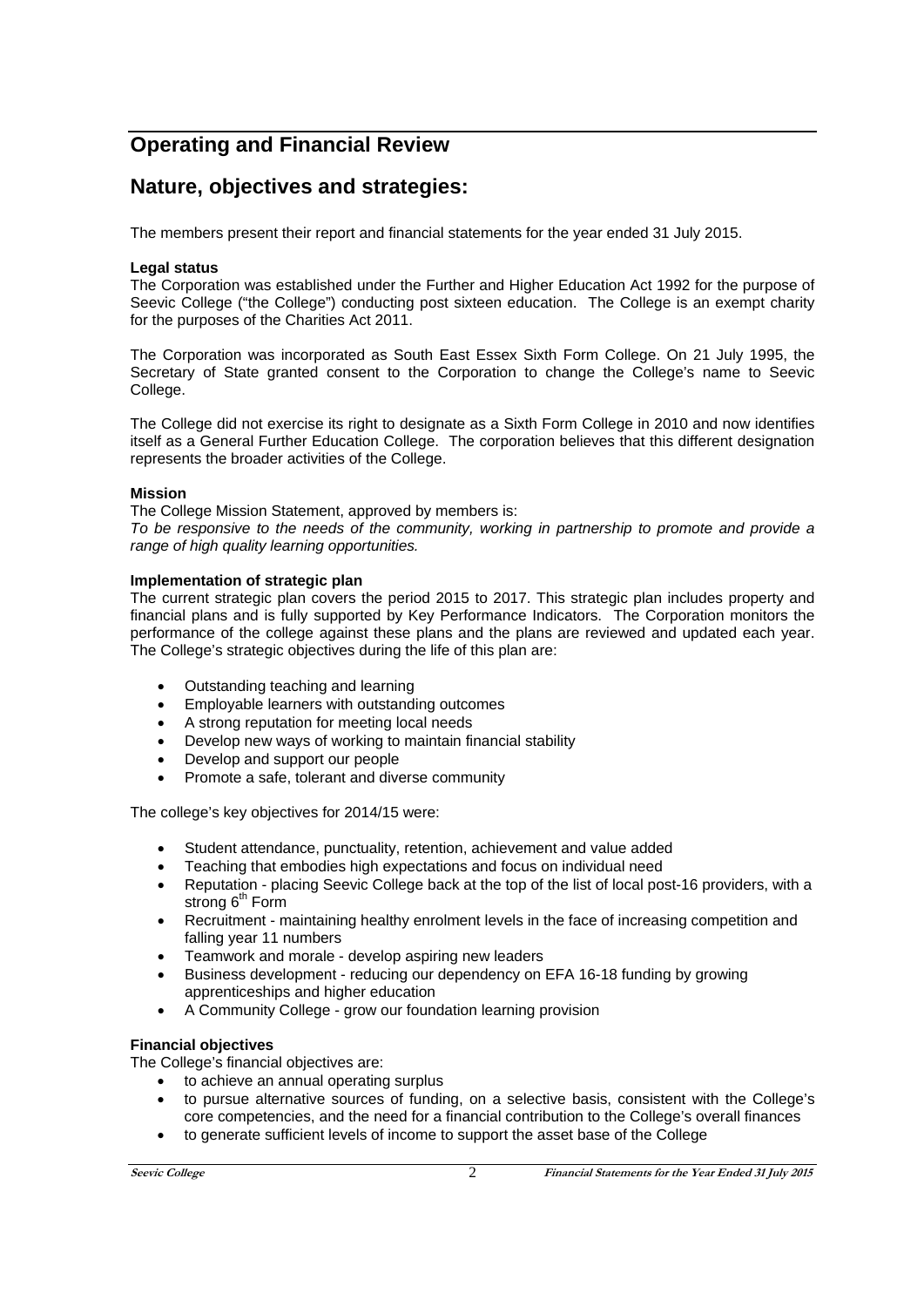- to further improve the College's shorter term liquidity
- to fund continued capital investment

A series of performance indicators have been agreed to monitor the successful implementation of the policies which are analysed in the following table:

|                    | Tarɑet            | Actual            |
|--------------------|-------------------|-------------------|
| Cash days in hand  | $>$ 25 davs       | 42.3 davs         |
| Operating position | Operating surplus | Operating surplus |
| Current ratio      | >= 1.0            |                   |

## **Performance indicators**

The College uses a number of internal performance indicators as well as the measures assessed externally such as financial health. These are set out in Appendix 1 of the Strategic Plan and are analysed in the following table:

|                                            | Target | <b>Actual</b> |
|--------------------------------------------|--------|---------------|
| Attendance                                 | 95%    | 89.5%         |
| <b>Retention</b>                           | 94%    | 92.2%         |
| A2 value added                             | 3      | 4             |
| Success Rate whole college (16 sub-groups) | 89%    | 82.6%         |
| Observation grades                         | 82%    | 75%           |
| Student satisfaction                       | 77%    | 77%           |
| Progression                                | 68%    | 68%           |
| <b>Employer satisfaction</b>               | 96%    | 90.1%         |
| Enrolment rate                             | 100%   | 99%           |
| Staff review outcomes                      | 90%    | 95%           |

## **FINANCIAL POSITION**

## **Financial results**

The College generated an operating surplus for the year of £71,000 (2013/14: £164,000). The result is stated after pension adjustments relating to FRS17 of £170,000 (2013/14: £182,000).

The College has accumulated general reserves of £8,344,000 (2013/14: £8,009,000) excluding the pension scheme deficit of £3,508,000 (2013/14: £2,853,000) and cash balances of £1,655,000 (2013/14: £2,319,000). The College wishes to accumulate reserves and cash balances in order to remain in good financial health. Tangible fixed asset additions during the year amounted to £54,000. This was split between additions to freehold land and buildings of £15,000 and equipment purchased of £39,000.

The College has significant reliance on the education sector funding bodies for its principal funding source, largely from recurrent grants. In 2014/15 the funding bodies provided 85% (2013/14: 89%) of the College's total income.

## **Treasury policies**

Treasury management is the management of the College's cash flows, its banking, money market and capital market transactions; the effective control of the risks associated with those activities; and the pursuit of optimum performance consistent with those risks. The College has a separate treasury management policy in place. Short term borrowing for temporary revenue purposes is authorised by the Accounting Officer. All other borrowing requires the authorisation of the Corporation.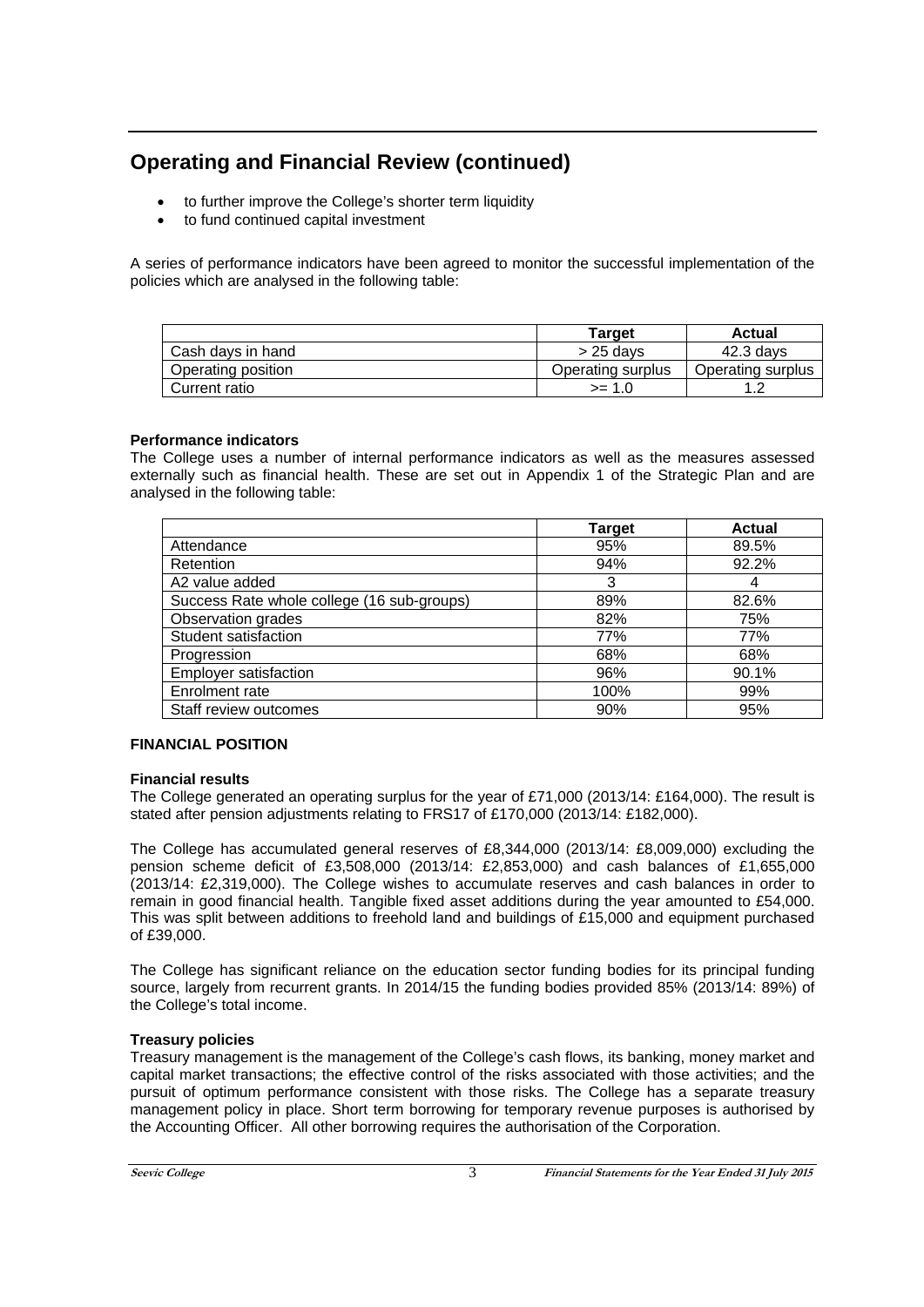## **FINANCIAL POSITION (Continued)**

## **Liquidity**

The size of the College's total borrowing and its approach to interest rates has been calculated to ensure a reasonable cushion between the total cost of servicing debt and operating cash flow. During the year this margin was comfortably exceeded.

## **CURRENT AND FUTURE DEVELOPMENT AND PERFORMANCE**

#### **Student numbers**

In 2014/15 the College has delivered activity that has produced £12,092,000 in Funding body main allocation funding (2013/14 - £12,246,000). There were no unfunded students during the year.

16-18 Student numbers against allocation for the last 3 years are shown in Table 1 below.

**Table 1**

| Year       | 2014/15 | 2013/14  | 2012/13 |
|------------|---------|----------|---------|
| Allocation | 2.544   | 729<br>ົ | 3.009   |
| Actual     | 2.443   | 2,544    | 2,696   |

#### **Student achievements**

Overall Success Rates for 16-18 learners have decreased to 82.4% in 2014/15 (86.4% 2013/14). This is analysed further table 2 below.

Overall and Timely success Rate Data for all Learner Responsive courses against 2013/14 National Averages are shown in tables 2 and 3 below.

| Table 2   | <b>Overall success rates</b> | 14/15 | 13/14 | 12/13 | <b>NA 13/14</b> |
|-----------|------------------------------|-------|-------|-------|-----------------|
| $16 - 18$ | Leavers                      | 5,909 | 6.175 | 6,233 | 2,006,460       |
|           | Success Rate                 | 82.6% | 86.6% | 83.0% | 81.2%           |
| $19+$     | Leavers                      | 248   | 124   | 83    | 2,432,540       |
|           | Success Rate                 | 77.4% | 75.0% | 77.1% | 87.6%           |
| Total     | Leavers                      | 6.157 | 6.299 | 6.316 | 4,439,000       |
|           | <b>Success Rate</b>          | 82.4% | 86.4% | 82.9% | 84.7%           |

| Table 3   | Timely success rates | 14/15 | 13/14 | 12/13 | <b>NA 13/14</b> |
|-----------|----------------------|-------|-------|-------|-----------------|
| $16 - 18$ | Leavers              | 5.934 | 6.177 | 6.233 | 2,017,370       |
|           | Success Rate         | 82.2% | 86.6% | 83.0% | 80.3%           |
| $19+$     | Leavers              | 250   | 126   | 83    | 2,445,980       |
|           | Success Rate         | 76.8% | 73.8% | 77.1% | 86.2%           |
| Total     | Leavers              | 6.184 | 6.303 | 6,316 | 4,463,350       |
|           | Success Rate         | 82.0% | 86.3% | 82.9% | 83.5%           |

**NB** The national averages are those averages calculated for the whole country.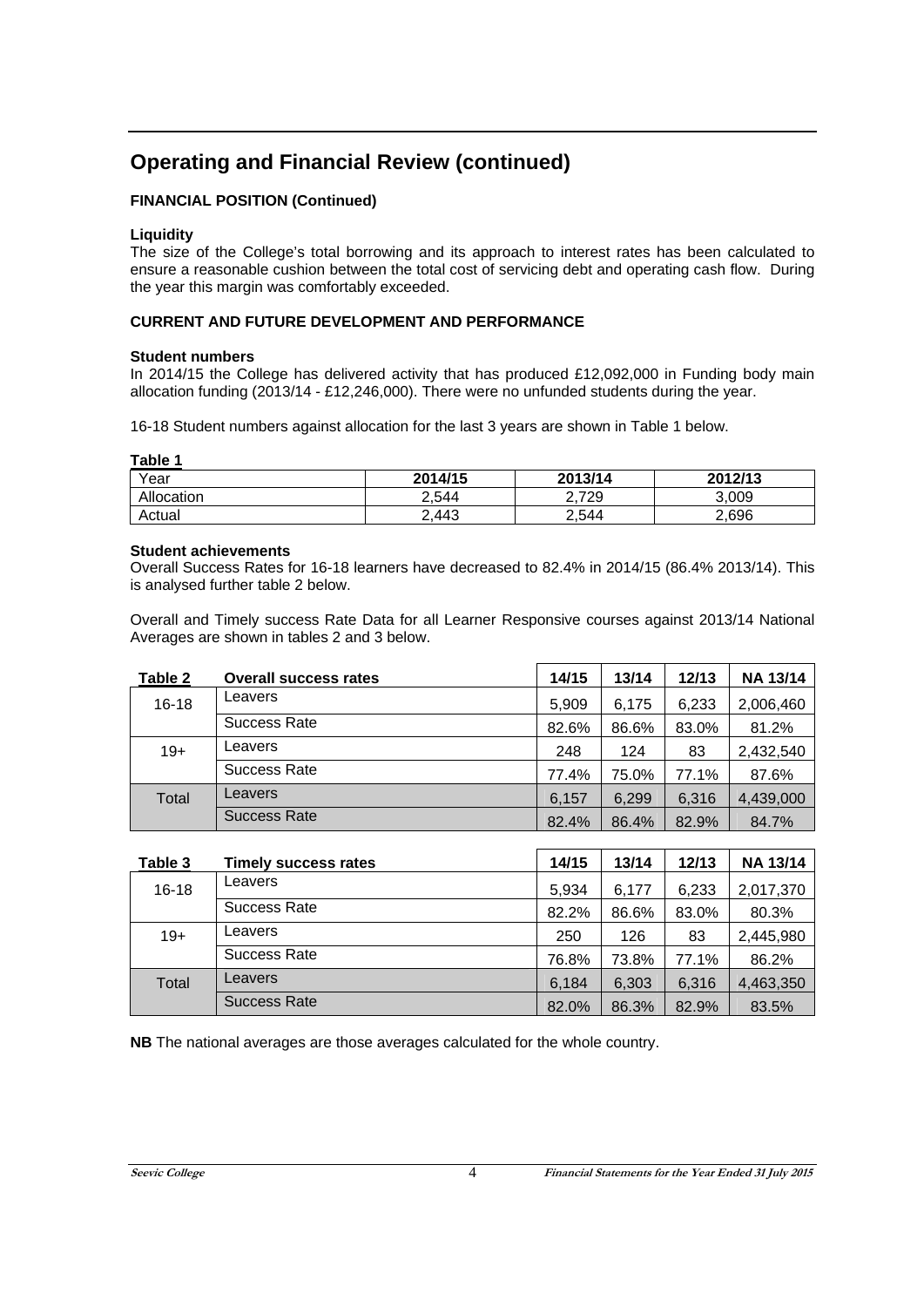#### **Curriculum Developments**

Following previous closures of operations in Basildon, the College has consolidated its provision at the Benfleet site. Applications during the year were at a record level, and recruitment is within 2% of the target for 2015/16. This has allowed the discontinuation of subcontracted 16-18 EFA funded work, and Beauty courses formerly run in partnership with The Beauty Skills Academy are no longer funded by the College, though an amicable partnership arrangement continues. There has been significant growth in provision for students with Learning Difficulties and Disabilities, and the College is seen as a county hub by the local authority.

Apprenticeship provision continues to grow with success rates matching national averages for Timely completions, and exceeding them overall. In line with government expectations, there is a phased process of reducing the sub-contracted element and replacing it with direct delivery. Adult provision outside of apprenticeships is now very small because of the significant cuts in SFA funding nationally. The College has never had large provision of this nature, so was not significantly exposed by the cuts compared with most FE colleges, but they have had some impact. Going forward, the £112,000 community learning budget may be vulnerable after the Spending Review.

The NCB Studio School in Basildon, which has a direct contract with the Education Funding Agency, has its own Governing Body, and operates as an independent entity. By mutual agreement, the College is seeking to hand over sponsorship of the school to a suitable Academy Trust.

The college's commitment to Higher Education continues, but on a small scale. The relationship with the University of Hertfordshire is good, with continued strong recruitment and outcomes for the Honours Degree in Early Years. The College also continues to run HND programmes with direct student numbers from HEFCE.

#### **Payment performance**

The Late Payment of Commercial Debts (Interest) Act 1998, which came into force on 1 November 1998, requires colleges, in the absence of agreement to the contrary, to make payments to suppliers within 30 days of either the provision of goods or services or the date on which the invoice was received. The target set by the Treasury for payment to suppliers within 30 days is 95 per cent. During the accounting period 1 August 2014 to 31 July 2015, the College paid 81.0 per cent of its invoices within 30 days. The College incurred £23,852 interest charges in respect of late payment of a disputed invoice under a court order during this period.

#### **Future developments**

The forthcoming Area Review (indicative timing November 2016) is dominating planning for 2016, with a strategic reassessment being conducted of the College's main pathways (A-Level, Vocational, Foundation, Apprenticeships and HE). Governors and senior leadership will be considering a curriculum plan that shows alignment with local and regional needs, coupled with financial sustainability.

During the year the college was provided with access to £187,400 capital funding by Essex County Council as part of an agreement to provide a modular building for Glenwood School at Seevic College on a temporary basis whilst awaiting the completion of its own capital build project. At the date of this report foundations are in place and it is expected that the building will be operational from Easter 2016.

## **Resources**

The College has various resources that it can deploy in pursuit of its strategic objectives. Tangible resources comprise the main college site whilst the Church Walk House building is subject to a sublease to NCB Studio School.

## *Financial*

The College has £14.4 million of net assets (including £3.5 million pension liability) and long term debt of £2.3 million.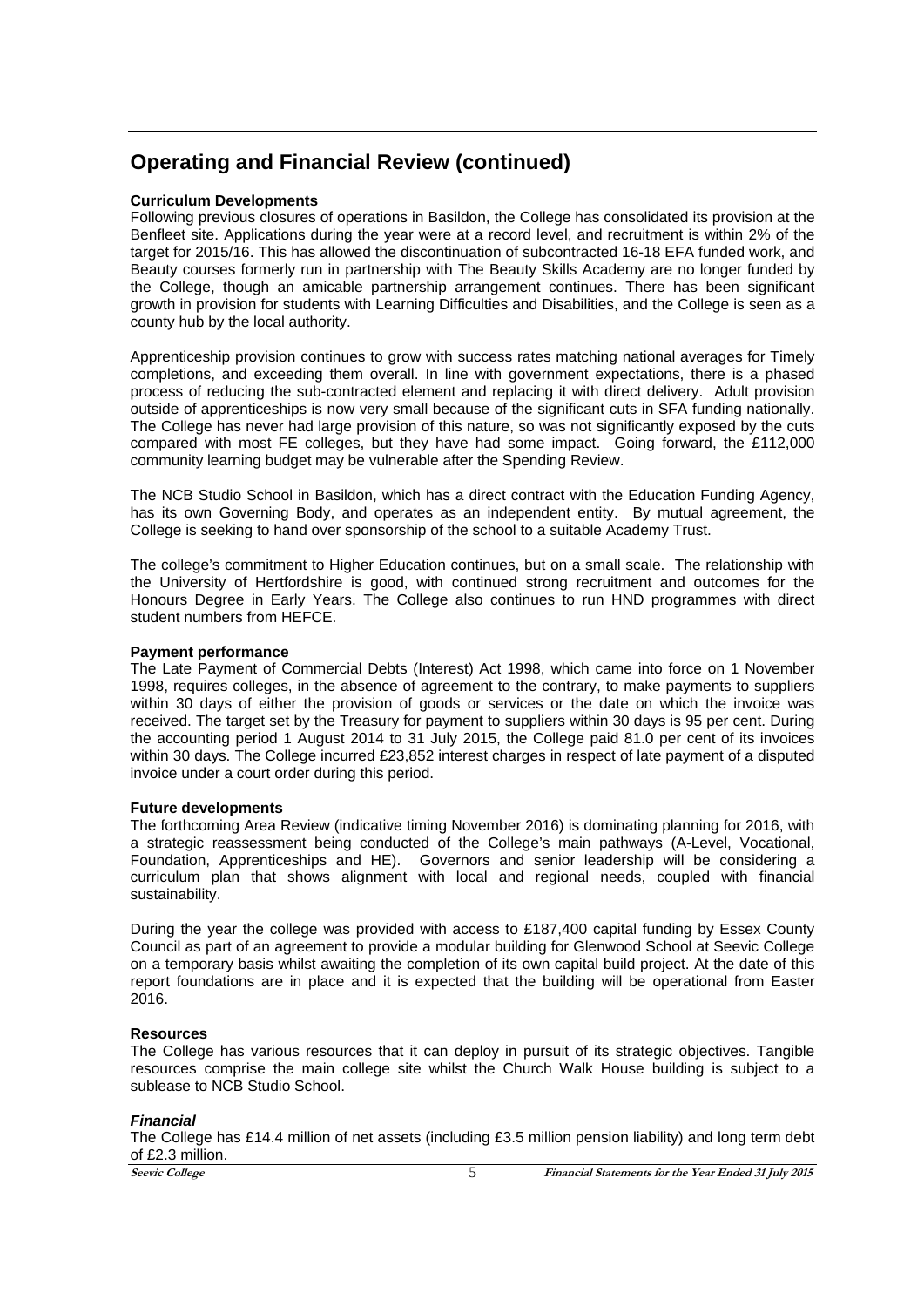## *People*

The College employs 248 people (expressed as full time equivalents), of whom 126 are teaching staff.

#### *Reputation*

Notwithstanding OFSTED outcomes, the College's reputation has improved, and its branding for  $6<sup>th</sup>$ Form work in particular is more clearly perceived. This was reflected in the greatly increased level of applications in-year, although this is coupled with greater volatility in conversion rates for A-Level applications, because of the increased competition and the growing tendency for students and parents to "play the market". The quality, and clarity of branding of the College's various segments ( $6<sup>th</sup>$  Form, Vocational, HE, Essential Skills, Apprenticeships) continues to be a priority.

#### **Principal risks and uncertainties**

The College has undertaken further work during the year to develop and embed the system of internal control, including financial, operational and risk management which is designed to protect the College's assets and reputation.

Based on the strategic plan, Management undertake a comprehensive review of the risks to which the College is exposed. They identify systems and procedures, including specific preventable actions which should mitigate any potential impact on the College. The internal controls are then implemented and the subsequent year's appraisal will review their effectiveness and progress against risk mitigation actions. In addition to the annual review, Management will also consider any risks which may arise as a result of a new area of work being undertaken by the College.

A risk register is maintained at the College level which is reviewed at least annually by the Risk & Audit Committee and more frequently where necessary. The risk register identifies the key risks, the likelihood of those risks occurring, their potential impact on the College and the actions being taken to reduce and mitigate the risks. Risks are prioritised using a consistent scoring system.

Outlined below is a description of the principal risk factors that may affect the College. Not all the factors are within the College's control. Other factors besides those listed below may also adversely affect the College.

## **1. Government funding**

The Autumn Spending Review has confirmed that Further Education core funding is frozen at current levels (albeit not inflation-indexed) for the life of the current Parliament, with cuts kept to relatively peripheral areas. The accompanying document from the Treasury said "some targeted savings will be made from 16-19 funding, including from declining demographics and funding outside the national base rate per student." AoC estimates that these savings make up around 3% of the school and college 16-19 budget and will be made over a four-year period.

The Chancellor also said: "We will not, as many predicted, cut core adult skills funding for FE colleges; we will instead protect it in cash terms." Confusingly, however, the accompanying paper says: "government will make £360 million of efficiencies and savings from adult skills budgets by 2019-20." AoC are investigating with BIS officials what this means exactly, but they think it is loose use of language and figures rather than immediately concerning and that savings are most likely to be taken from non-participation budgets, again spread over the period of the Spending Review. This clearly presents an overall picture that is considerably more positive than was predicted for the sector before the Review. The college will, however, remain conservative in its assumptions and will continue to strive to maximise savings and efficiencies

To mitigate this risk the college will have to continue reviewing non-teaching costs, group sizes, viability of courses, use of less expensive delivery staff, partnership arrangements (including possible shared services) and generation of alternative income, though the latter is not easy for a college with Seevic's  $6<sup>th</sup>$  Form legacy. It is likely by the time of the next Financial Review that an Area Review will have been conducted, focusing close attention on all these issues at county level.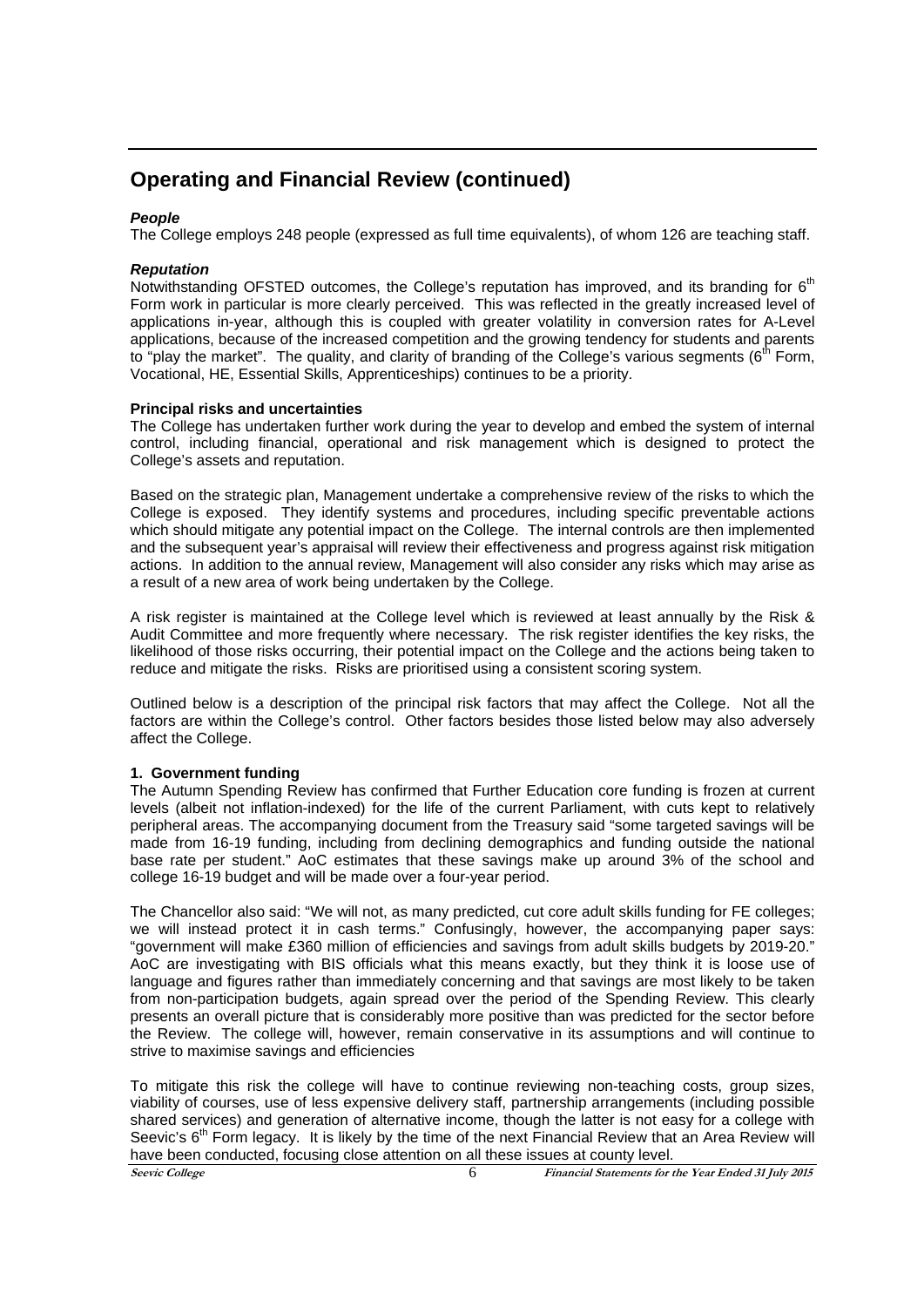## **2. Local competition**

The College has operated in a highly competitive market for a number of years, although the opening up of two new sixth forms in local schools will increase the pressure on the recruitment of students. The College seeks to minimise the risk against local competition in a numbers of ways including:

- Continually working to ensure that success rates and value added meet or exceed national rates
- Offering an unrestricted choice of subject combinations
- Adhering to a culture of respect and responsibility in order to provide an environment which encourages learners to achieve their maximum potential

## **3. Maintain adequate funding of pension liabilities**

The financial statements report the share of the pension scheme deficit on the College's balance sheet in line with the requirements of FRS 17.

## **STAKEHOLDER RELATIONSHIPS**

In line with other colleges and with universities, Seevic College has many stakeholders. These include:

- **Students**
- **Staff**
- Governors
- Education sector funding bodies
- Local employers (with specific links)
- Local Authorities
- Government Offices/Regional Development Agencies/LEP's
- The local community
- Other FE Institutions
- Trade Unions
- Professional bodies

The College recognises the importance of these relationships and engages in regular communication with them through the College Internet site and by meetings.

## **Equal opportunities and employment of disabled persons**

The College is committed to ensuring equality of opportunity for all who learn and work here. We respect and value positively differences in race, gender, sexual orientation, disability, religion or belief and age. We strive vigorously to remove conditions which place people at a disadvantage and we will actively combat bigotry. This policy is resourced, implemented and monitored on a planned basis. The College's Equal Opportunities Policy is published on the College's Intranet site.

The College publishes an Annual Equality Report and Equality Objectives to ensure compliance with all relevant equality legislation including the Equality Act 2010. The College undertakes equality impact assessments on all new policies and procedures and publishes the results. Equality impact assessments are also undertaken for existing policies and procedures on a prioritised basis.

The College is a 'Positive about Disabled' employer and has committed to the principles and objectives of the Positive about Disabled standard. The College considers all employment applications from disabled persons, bearing in mind the aptitudes of the individuals concerned, and guarantees an interview to any disabled applicant who meets the essential criteria for the post. Where an existing employee becomes disabled, every effort is made to ensure that employment with the College continues. The College's policy is to provide training, career development and opportunities for promotion which, as far as possible, provide identical opportunities to those of non disabled employees.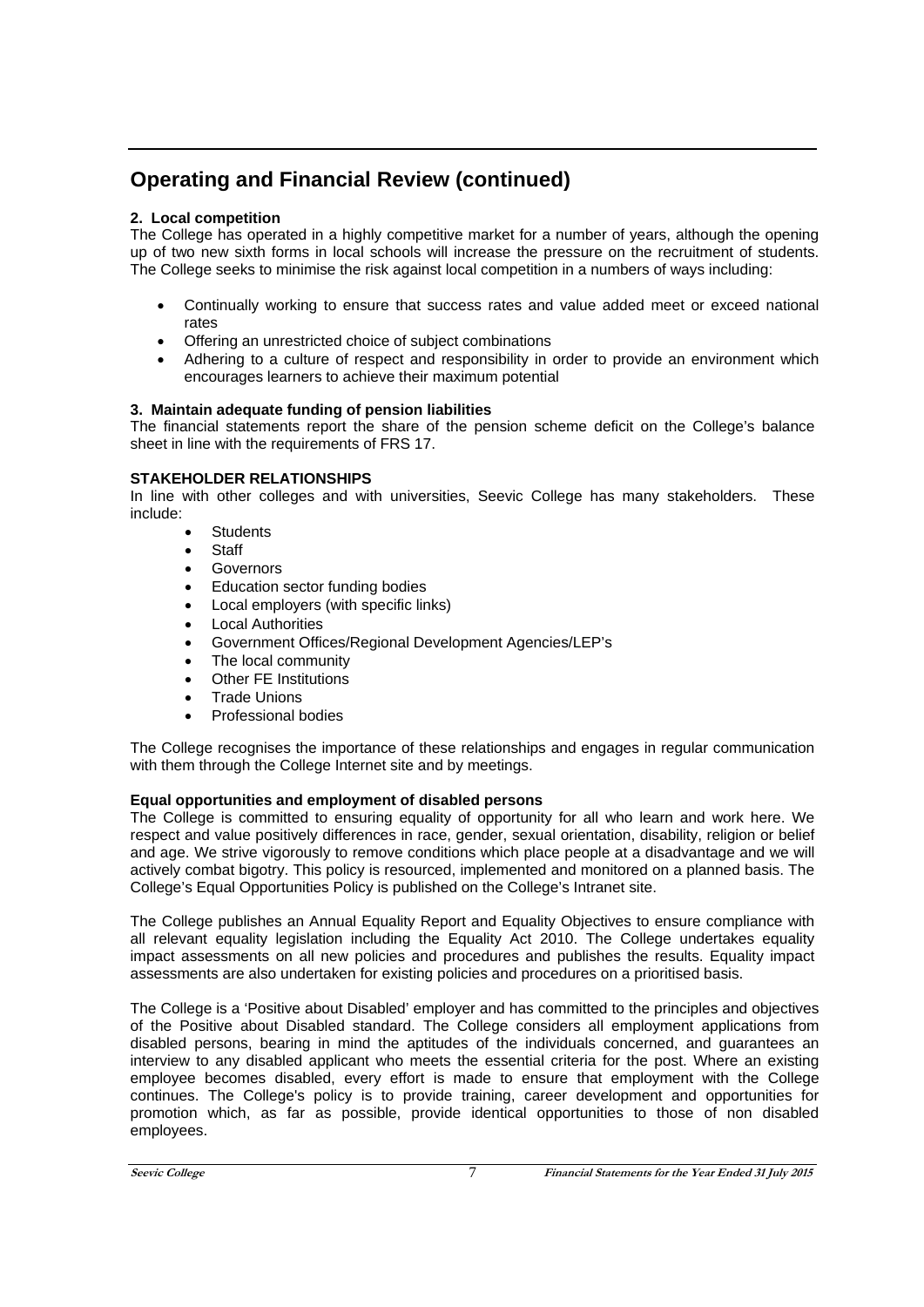## **Disability statement**

The College seeks to achieve the objectives set down in the Disability Discrimination Act 1995 as amended by the Special Education Needs and Disability Acts 2001 and 2005.

- a) As part of its accommodation strategy the College updated its access audit. Experts in this field conducted a full access audit during 2003/04, and the results of this formed the basis of a bid to the funding bodies for funding capital projects aimed at improving access. During 2014/15 the college carried out a major refurbishment of the site which required a further full access audit to be carried out to comply with part M of the building Regulations (as amended).
- b) The College has appointed an Access Co-ordinator, who provides information, advice and arranges support where necessary for students with disabilities.
- c) There is a list of specialist equipment, such as radio aids, which the College can make available for use by students and a range of assistive technology is available in the learning centre.
- d) The admissions policy for all students is published on the College's Virtual Learning Environment (VLE) and Intranet. Appeals against a decision not to offer a place are dealt with under the complaints policy.
- e) The College has made a significant investment in staff to support students with learning difficulties and/or disabilities. There are a number of student support assistants who can provide a variety of support for learning. There is a continuing programme of staff development to ensure the provision of a high level of appropriate support for students who have learning difficulties and/or disabilities.
- f) Specialist programmes are described in College prospectuses, and achievements and destinations are recorded and published in the standard College format
- g) Counselling and welfare are described in the College Student guide, which is issued to students together with the Complaints and Disciplinary procedure leaflets at induction.

## **Disclosure of information to auditors**

The members who held office at the date of approval of this report confirm that, so far as they are each aware, there is no relevant audit information of which the College's auditor is unaware; and each member has taken all the steps that he or she ought to have taken to be aware of any relevant audit information and to establish that the College's auditor is aware of that information.

#### **Approved by order of the members of the corporation on 15 December 2015 and signed on its behalf by:**

Richard Kirkham Chair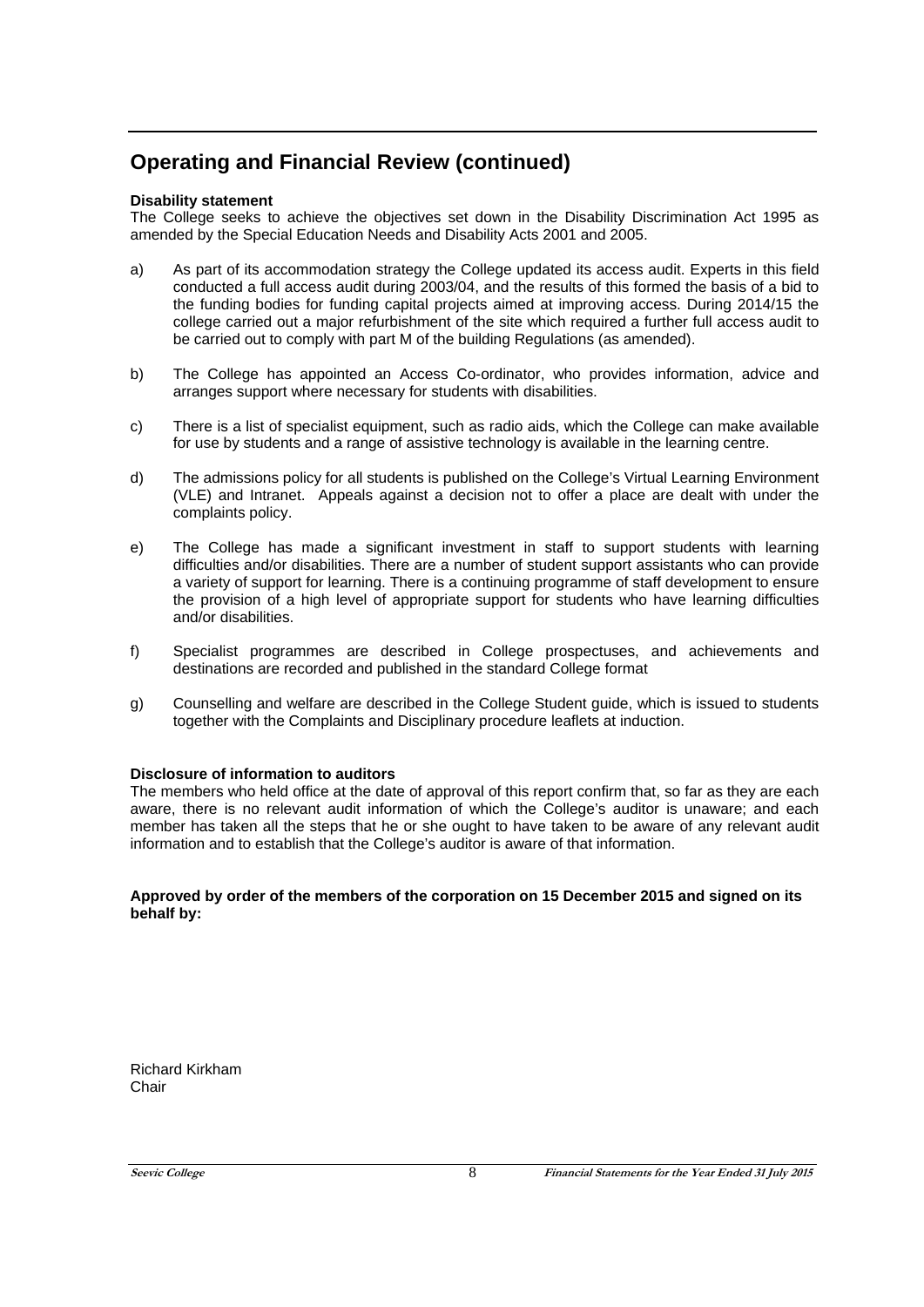| <b>External Auditors:</b> | RSM (formerly Baker Tilly) Internal Auditors: Scrutton Bland<br>UK Audit LLP<br>Marlborough House<br>Victoria Road South<br>Chelmsford<br>Essex<br>CM1 1LN |             | Sanderson House<br>Museum Street<br>Ipswich<br><b>Suffolk</b><br>IP1 1HE                                     |
|---------------------------|------------------------------------------------------------------------------------------------------------------------------------------------------------|-------------|--------------------------------------------------------------------------------------------------------------|
| <b>Bankers:</b>           | Barclays Bank Plc<br><b>Priory Place</b><br>Level 3<br>New London Road<br>Chelmsford<br>Essex<br>CM2 0PP                                                   | Solicitors: | <b>Birketts LLP</b><br><b>Brierly Place</b><br>New London Road<br>Chelmsford<br>Essex<br>CM <sub>2</sub> 0AP |

## **Professional Advisers**

# **Designated Senior Staff 2014/2015**

| <b>Nicholas Spenceley</b> | <b>Principal and Chief Executive</b>          |
|---------------------------|-----------------------------------------------|
| <b>John Driver</b>        | Deputy Principal Curriculum & Quality         |
| <b>Bruce Balicki</b>      | Deputy Principal Finance & Resources          |
| <b>John Revill</b>        | Vice Principal Management Information Systems |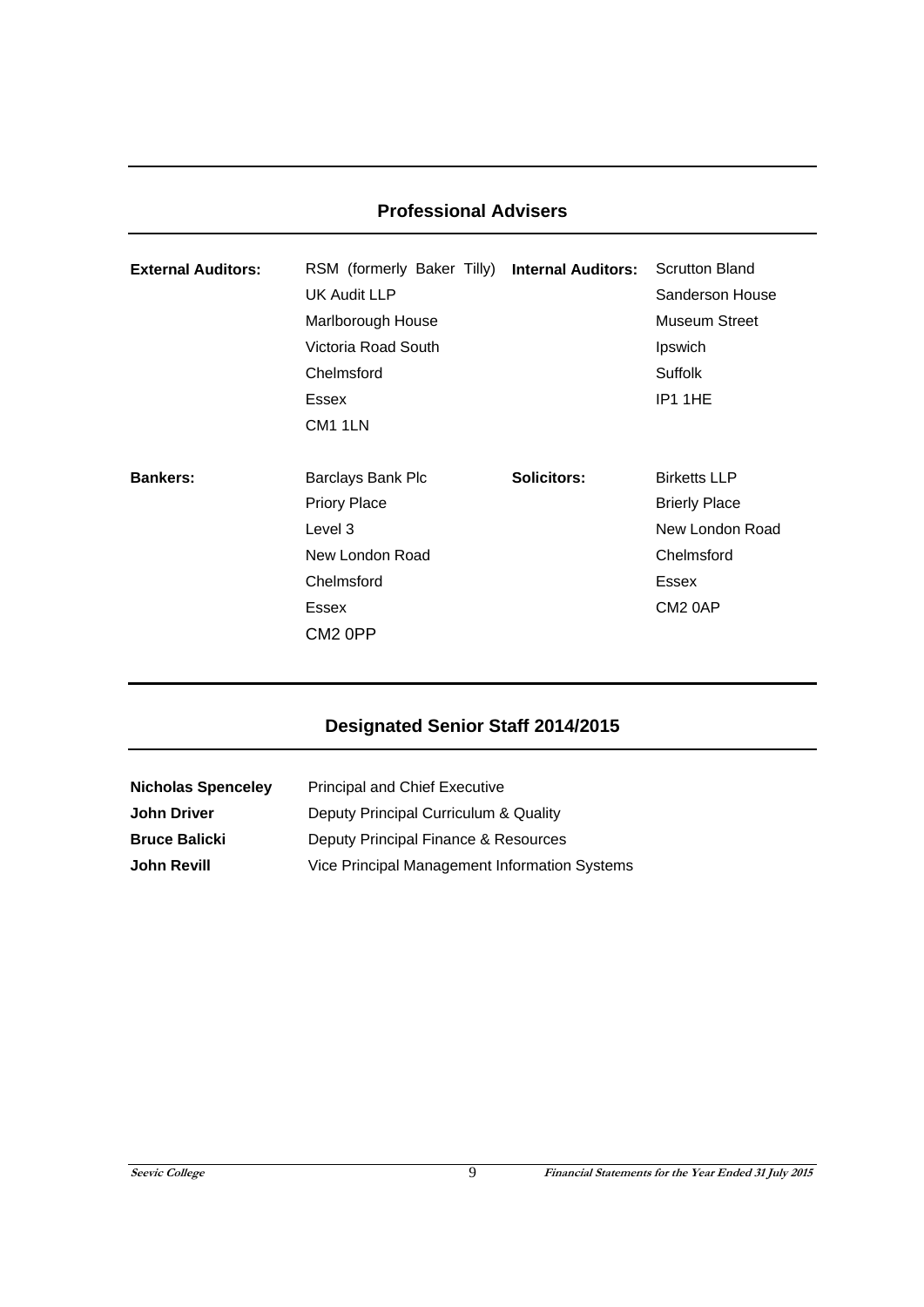# **Statement of Corporate Governance and Internal Control**

The following statement is provided to enable readers of the annual report and accounts of the College to obtain a better understanding of its governance and legal structure.

The College endeavours to conduct its business:

- i. In accordance with the seven principles identified by the Committee on Standards in Public Life (selflessness, integrity, objectivity, accountability, openness, honesty and leadership);
- ii. In full accordance with the guidance to colleges from the Association of Colleges in The English Colleges' Foundation Code of Governance ("the Foundation Code"); and
- iii. Having due regard to the UK Corporate Governance Code ("the Code") insofar as it is applicable to the further education sector.

The College is committed to exhibiting best practice in all aspects of corporate governance and in particular the College has adopted and complied with the Foundation Code.

In the opinion of the Governors, the College complies with all the provisions of the Foundation Code, and it has complied throughout the year ended 31 July 2015. The Corporation recognises that, as a body entrusted with both public and private funds, it has a particular duty to observe the highest standards of corporate governance at all times. In carrying out its responsibilities, it takes full account of The English Colleges' Foundation Code of Governance issued by the Association of Colleges in December 2011, which it formally adopted in April 2012, and the Audit and Accountability Annex to the Foundation Code that was issued in March 2013 and adopted by the College in April 2013.

The College is an exempt charity within the meaning of Part 3 of the Charities Act 2011. The Governors, who are also trustees for the purposes of the Charities Act 2011, confirm that they have had due regard for the Charity Commission's guidance on public benefit and that the required statements appear elsewhere in these financial statements.

In delivering its mission, the College provides for the following identifiable public benefits through the advancement of education:

- High-quality teaching
- Widening participation and tackling social exclusion
- Excellent employment record for students
- Strong student support systems
- Links with employers, industry and commerce

## **The Corporation**

The members who served on the Corporation during the year and up to the date of signature of this report are listed in Table 3 below.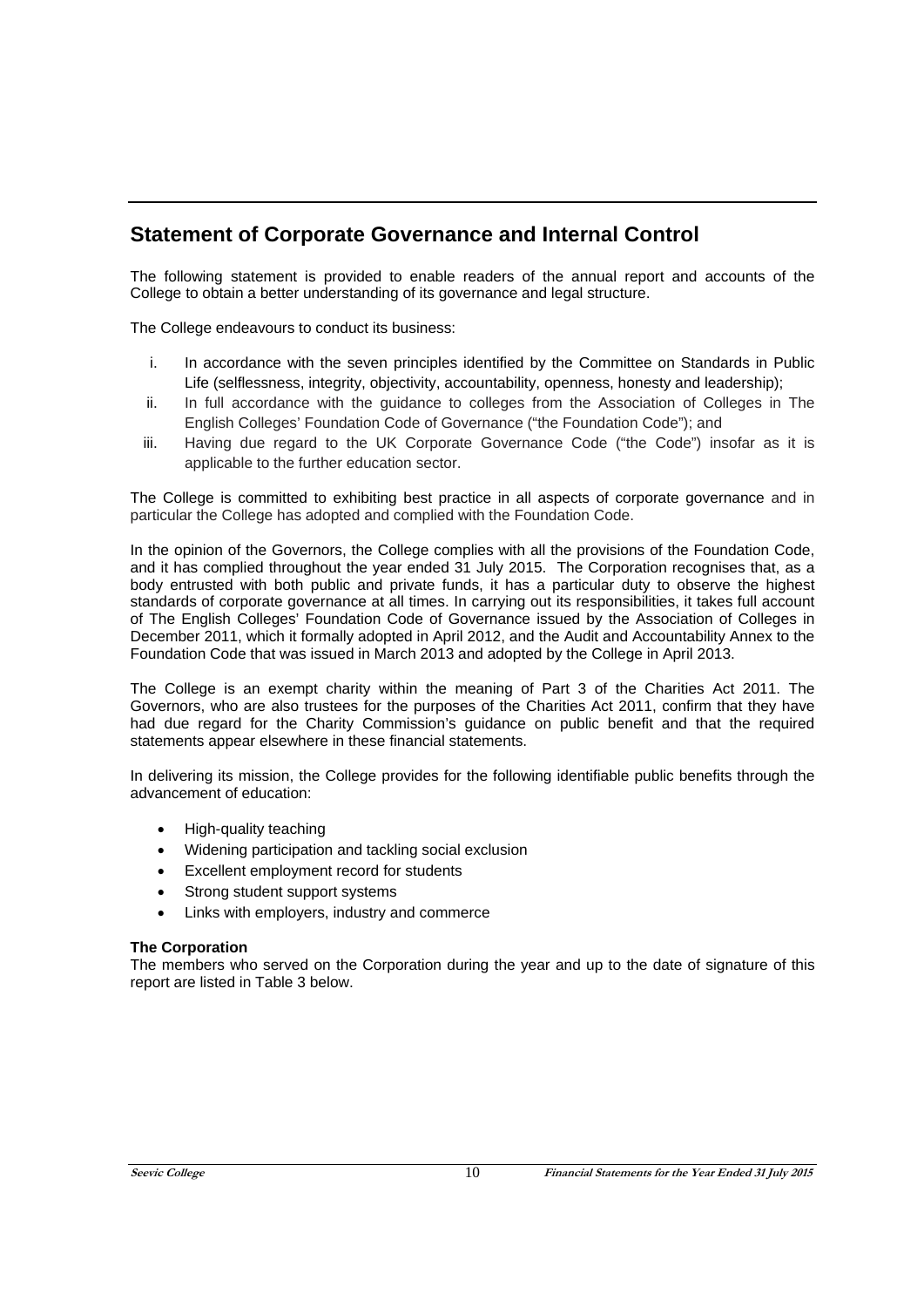## **Table 3: Governors serving on the College Board during 2014/15**

| <b>Name</b>                  | Date of Appointment                                         | Term of<br><b>Office Ends</b> | Date of<br>resignation | <b>Status of</b><br>appointment                              | <b>Committees</b><br>Served                                                                                       | <b>Attendance</b> |
|------------------------------|-------------------------------------------------------------|-------------------------------|------------------------|--------------------------------------------------------------|-------------------------------------------------------------------------------------------------------------------|-------------------|
| Richard<br>Kirkham           | 25/4/09<br>Re-appointed 1/08/12<br>Re-appointed<br>11/03/14 | 31/7/2016                     |                        | Ordinary<br>member                                           | Chair of<br>Corporation<br>Chair of Finance<br>& General<br>Purposes (to<br>20/10/15)<br>Chair of<br>Remuneration | 6 out of 6        |
| <b>Nicholas</b><br>Spenceley | 14/01/13                                                    |                               |                        | Principal &<br>Chief<br>Executive                            |                                                                                                                   | 5 out of 6        |
| Carol<br><b>Skewes</b>       | 14/07/10<br>Reappointed 11/03/14                            | 31/07/2016                    |                        | Ordinary<br>member                                           | <b>Standards</b><br>Remuneration                                                                                  | Nil               |
| Linda<br>Maynard             | 15/2/11<br>Reappointed 14/2/13                              | 13/02/2015                    |                        | Ordinary<br>member                                           | Audit<br>Standards                                                                                                | 2 out of 4        |
| Robert<br>Gildie             | 16/07/13                                                    | 15/07/2017                    |                        | External<br>member (to<br>$15/7/13$ ).<br>Ordinary<br>member | Audit (Chair)                                                                                                     | 6 out of 6        |
| Benjamin<br>Parmenter        | 16/07/13                                                    | 15/07/2017                    |                        | Ordinary<br>member                                           | Finance &<br>General<br>Purposes                                                                                  | 4 out of 6        |
| Liam Purnell                 | $31/10/\overline{13}$                                       | 30/10/2014                    |                        | <b>Student</b><br>member                                     | <b>Standards</b>                                                                                                  | 3 out of 6        |
| Craig<br>Davidson            | 30/09/13                                                    | 29/09/2015                    |                        | Staff member                                                 | Standards                                                                                                         | 2 out of 6        |
| Jamie<br>Spracklen           | 30/09/13<br>Reappointed 28/9/15                             | 28/09/2015                    |                        | Staff member                                                 | Standards                                                                                                         | 5 out of 6        |
| Carrie<br>Gibson             | 20/01/14                                                    | 31/07/2015                    |                        | Student<br>member                                            | Standards                                                                                                         | Nil               |
| Chris<br>Humpage             | 11/03/14                                                    | 10/03/2016                    |                        | External<br>member (to<br>31/1/14<br>Ordinary<br>member      | Risk & Audit<br>Standards (chair<br>from $6/10/15$ )<br>Remuneration                                              | 4 out of 6        |
| Alex<br>Dobinson             | 11/03/14                                                    | 10/03/2016                    |                        | Ordinary<br>member                                           | Risk & Audit                                                                                                      | 5 out of 6        |
| Shri Footring                | 25/09/14                                                    | 24/09/2018                    |                        | Ordinary<br>member                                           | Standards<br>(Chair to<br>6/10/15                                                                                 | 4 out of 6        |
| Natalie<br><b>Tickle</b>     | 4/10/14                                                     | 03/10/2018                    |                        | Ordinary<br>member                                           | <b>Standards</b>                                                                                                  | 4 out of 6        |
| James<br>Beddow              | 9/02/15                                                     | 08/02/2017                    |                        | Ordinary<br>member                                           | Audit                                                                                                             | 2 out of 2        |
| Nigel<br>Cochran             | 9/02/15                                                     | 08/02/2017                    |                        | Ordinary<br>member                                           | Finance &<br>General<br>Purposes (chair<br>from 20/10/15)                                                         | 2 out of 6        |
| Reeshan<br>Rasool            | 05/10/15                                                    | 31/07/17                      |                        | Student<br>member                                            | Standards                                                                                                         | Nil               |
| Chloe<br>Callahan            | 05/10/15                                                    | 31/07/17                      |                        | Student<br>member                                            | Standards                                                                                                         | Nil               |
| Theresa<br>Cope              | 01/09/14                                                    |                               |                        | Clerk to the<br>Corporation                                  | Attendance at all<br>committees                                                                                   | 6 out of 6        |
| Ralph<br>Deveraux            |                                                             |                               | 31/08/2014             | Clerk to the<br>Corporation                                  | Attendance at all<br>committees                                                                                   | Nil               |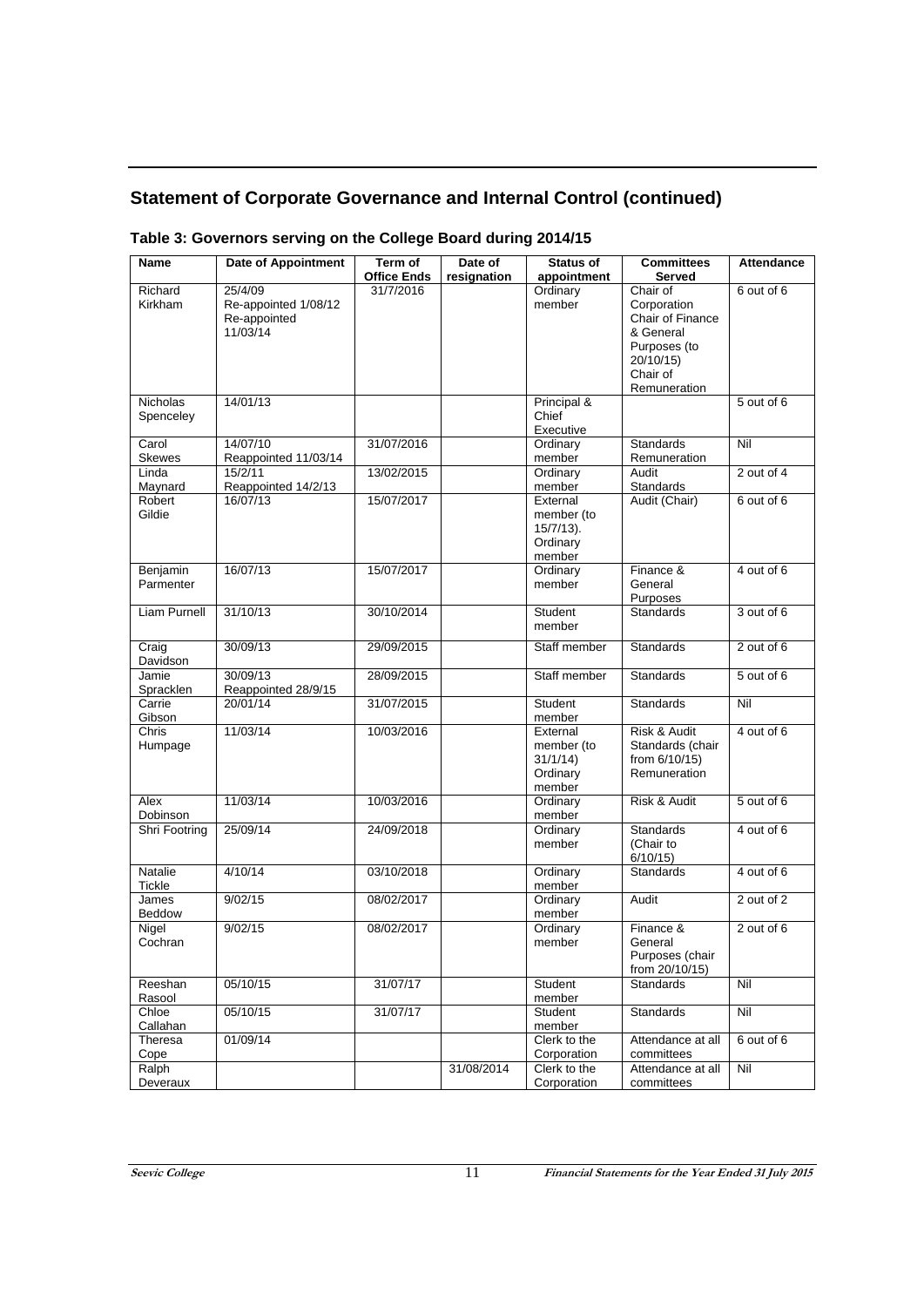It is the Corporation's responsibility to bring independent judgement to bear on issues of strategy, performance, resources and standards of conduct.

The Corporation is provided with regular and timely information on the overall financial performance of the College together with other information such as performance against funding targets, proposed capital expenditure, quality matters and personnel related matters such as health and safety and environmental issues. The Corporation meets each term.

The Corporation conducts its business through a number of committees. Each committee has terms of reference, which have been approved by the Corporation. These committees are Risk & Audit, Remuneration, Finance and General Purposes, Search and Standards. Full minutes of all meetings, except those deemed to be confidential by the Corporation, are available from the clerk to the Corporation at Seevic College, Runnymede Chase, Benfleet, Essex, SS7 1TW.

The Clerk to the Corporation also maintains a register of financial and personal interests of the governors. The register is available for inspection at the above address.

All governors are able to take independent professional advice in furtherance of their duties at the College's expense and have access to the Clerk to the Corporation, who is responsible to the Board for ensuring that all applicable procedures and regulations are complied with. The appointment evaluation and removal of the Clerk are matters for the Corporation as a whole.

Formal agendas, papers and reports are supplied to governors in a timely manner, prior to Board meetings. Briefings are also provided on an ad-hoc basis.

The Corporation has a strong and independent non-executive element and no individual or group dominates its decision making process. The Corporation considers that each of its non-executive members is independent of management and free from any business or other relationship which could materially interfere with the exercise of their independent judgement.

There is a clear division of responsibility in that the roles of the Chairman and Accounting Officer are separate.

#### **Appointments to the Corporation**

Any new appointments to the Corporation are a matter for the consideration of the Corporation as a whole. The Corporation has a Search Committee, consisting of five members of the Corporation, which is responsible for the selection and nomination of any new member for the Corporation's consideration. The Corporation is responsible for ensuring that appropriate training is provided as required.

Members of the Corporation are appointed for a term of office not exceeding four years. Members can be reappointed to serve additional terms, not exceeding a maximum of 8 years in total, unless appointed as a chair of a committee in which case the clock is reset.

#### **Remuneration Committee**

Throughout the year ending 31 July 2015, the College's remuneration committee consisted of three members of the Corporation. The Committee's responsibilities are to make recommendations to the Board on the remuneration and benefits of the Accounting Officer and other senior post holders.

Details of remuneration for the year ended 31 July 2015 are set out in note 6 to the financial statements.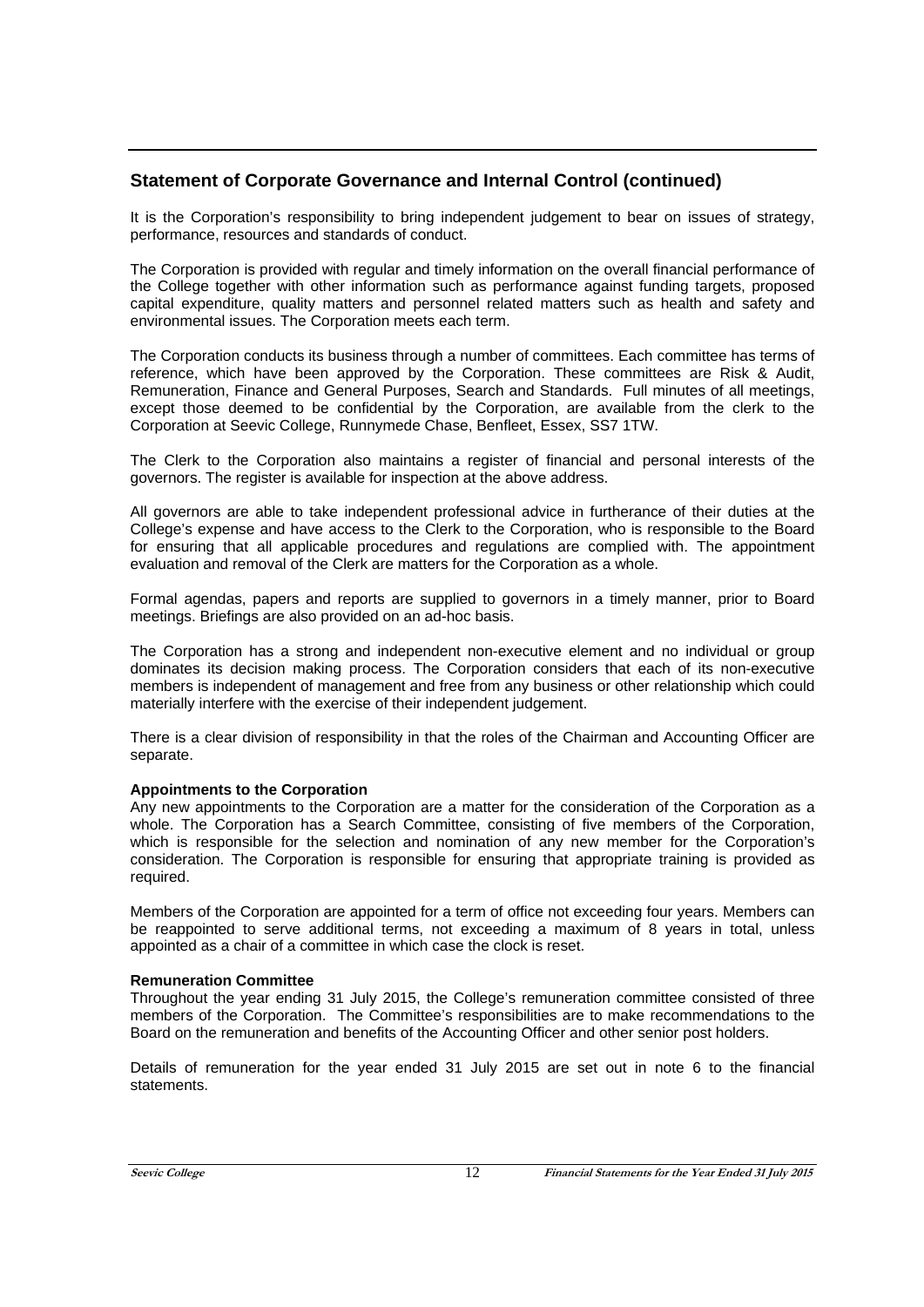#### **Risk & Audit Committee**

The Risk & Audit Committee comprises four members of the Corporation (excluding the Accounting Officer and Chair) and one external member. The Committee operates in accordance with written terms of reference approved by the Corporation.

The Risk & Audit Committee meets on a termly basis and provides a forum for reporting by the College's internal and financial statement auditors, who have access to the Committee for independent discussion, without the presence of College management. The Committee also receives and considers reports from the main FE funding bodies as they affect the College's business.

The College's internal auditors monitor the systems of internal control in accordance with an agreed plan of input and report their findings to management and the Audit Committee. Management is responsible for the implementation of agreed recommendations and internal audit undertake periodic follow up reviews to ensure such recommendations have been implemented.

The Risk & Audit Committee also advises the Corporation on the appointment of internal and external auditors and their remuneration for both audit and non-audit work.

#### **Internal Control**

#### *Scope of responsibility*

The Corporation is ultimately responsible for the College's system of internal control and for reviewing its effectiveness. However, such a system is designed to manage rather than eliminate the risk of failure to achieve business objectives, and can provide only reasonable and not absolute assurance against material misstatement or loss.

The Corporation has delegated the day to day responsibility to the Principal, as Accounting Officer, for maintaining a sound system of internal control that supports the achievement of the College's polices, aims and objectives, whilst safeguarding the public funds and assets for which he is personally responsible, in accordance with the responsibilities assigned to him in the Financial Memorandum between Seevic College and the funding bodies. He is also responsible for reporting to the Corporation any material weaknesses or breakdowns in internal financial control.

## *The purpose of the system of internal control*

The system of internal control is designed to manage risk to a reasonable level rather than to eliminate all risk of failure to achieve policies, aims and objectives; it can therefore only provide reasonable and not absolute assurance of effectiveness. The system of internal control is based on an ongoing process designed to identify and prioritise the risks to the achievement of college policies, aims and objectives, to evaluate the likelihood of those risks being realised and the impact should they be realised, and to manage them efficiently, effectively and economically. The system of internal control has been in place in Seevic College for the year ended 31 July 2015 and up to the date of approval of the annual report and accounts.

#### *Capacity to handle risk*

The Corporation has reviewed the key risks to which the College is exposed together with the operating, financial and compliance controls that have been implemented to mitigate those risks. The Corporation is of the view that there is a formal ongoing process for identifying, evaluating and managing the College's significant risks that has been in place for the period ending 31 July 2015 and up to the date of approval of the annual report and accounts. This process is regularly reviewed by the Corporation.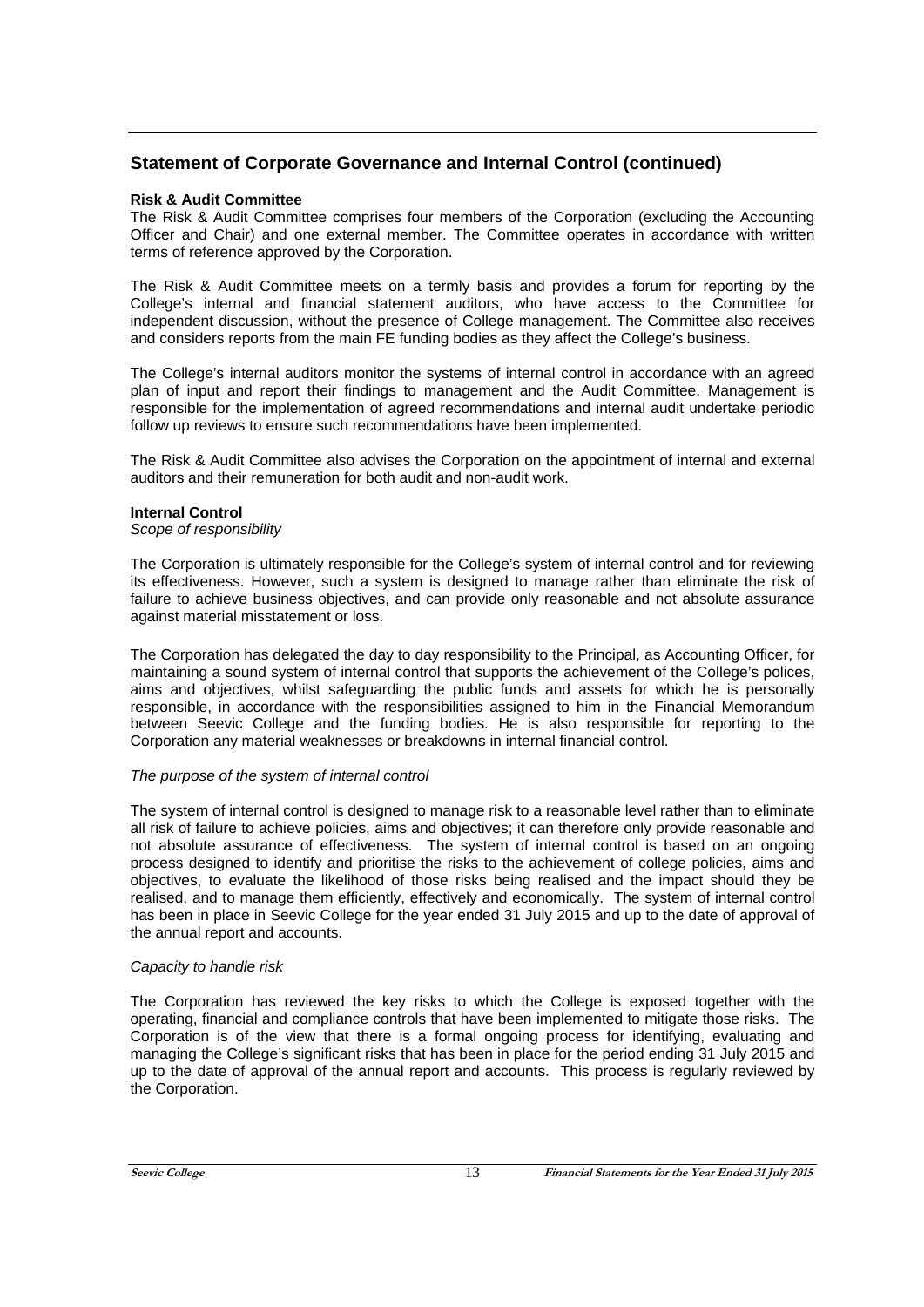*The risk and control framework* 

The system of internal control is based on a framework of regular management information, administrative procedures including the segregation of duties, and a system of delegation and accountability. In particular, it includes:

- comprehensive budgeting systems with an annual budget which is reviewed and agreed by the Corporation
- regular reviews by the Corporation of periodic and annual financial reports which indicate financial performance against forecasts
- setting targets to measure financial and other performance
- clearly defined capital investment control guidelines
- the adoption of formal project management disciplines, where appropriate

Seevic College has an internal audit service, which operates in accordance with the requirements of the EFA and SFA's *Joint Audit Code of Practice.* The work of the internal audit service is informed by an analysis of the risks to which the College is exposed, and annual internal audit plans are based on this analysis. The analysis of risks and the internal audit plans are endorsed by the Corporation on the recommendation of the Risk & Audit Committee.

At least annually, the Head of Internal Audit (HIA) provides the governing body with a report on internal audit activity in the College. The report includes the HIA's independent opinion on the adequacy and effectiveness of the College's system of risk management, controls and governance processes.

#### *Review of effectiveness*

As Accounting Officer, the Principal has responsibility for reviewing the effectiveness of the system of internal control. His review of the effectiveness of the system of internal financial control is informed by:

- the work of internal auditors
- the work of executive managers within the College who have responsibility for the development and maintenance of the internal control framework
- comments made by the College's financial statements auditor and the regularity reporting accountant in their management letters and other reports

The Accounting Officer has been advised on the implications of the result of his review of the effectiveness of the system of internal control by the Risk & Audit Committee, which oversees the work of the internal auditor, and other sources of assurance and a plan to address weaknesses and ensure continuous improvement of the system is in place.

The senior management team receives reports setting out key performance and risk indicators and considers possible control issues brought to the attention by early warning mechanisms, which are embedded within the departments and reinforced by risk awareness training. The senior management team and the Risk and Audit Committee also receive regular reports from internal auditor and other sources of assurance, which include recommendations for improvement. The Risk and Audit Committee's role in this area is confined to a high level review of the arrangements for internal control. The Corporation's agenda includes a regular item for consideration of risk and control and receives reports thereon from the senior management team and the Risk and Audit Committee. The emphasis is on obtaining the relevant degree of assurance and not merely reporting by exception. At its December 2015 meeting, the Corporation carried out the annual assessment for the year ended 31 July 2015 by considering documentation from the senior management team and internal audit, and taking account of events since 31 July 2015.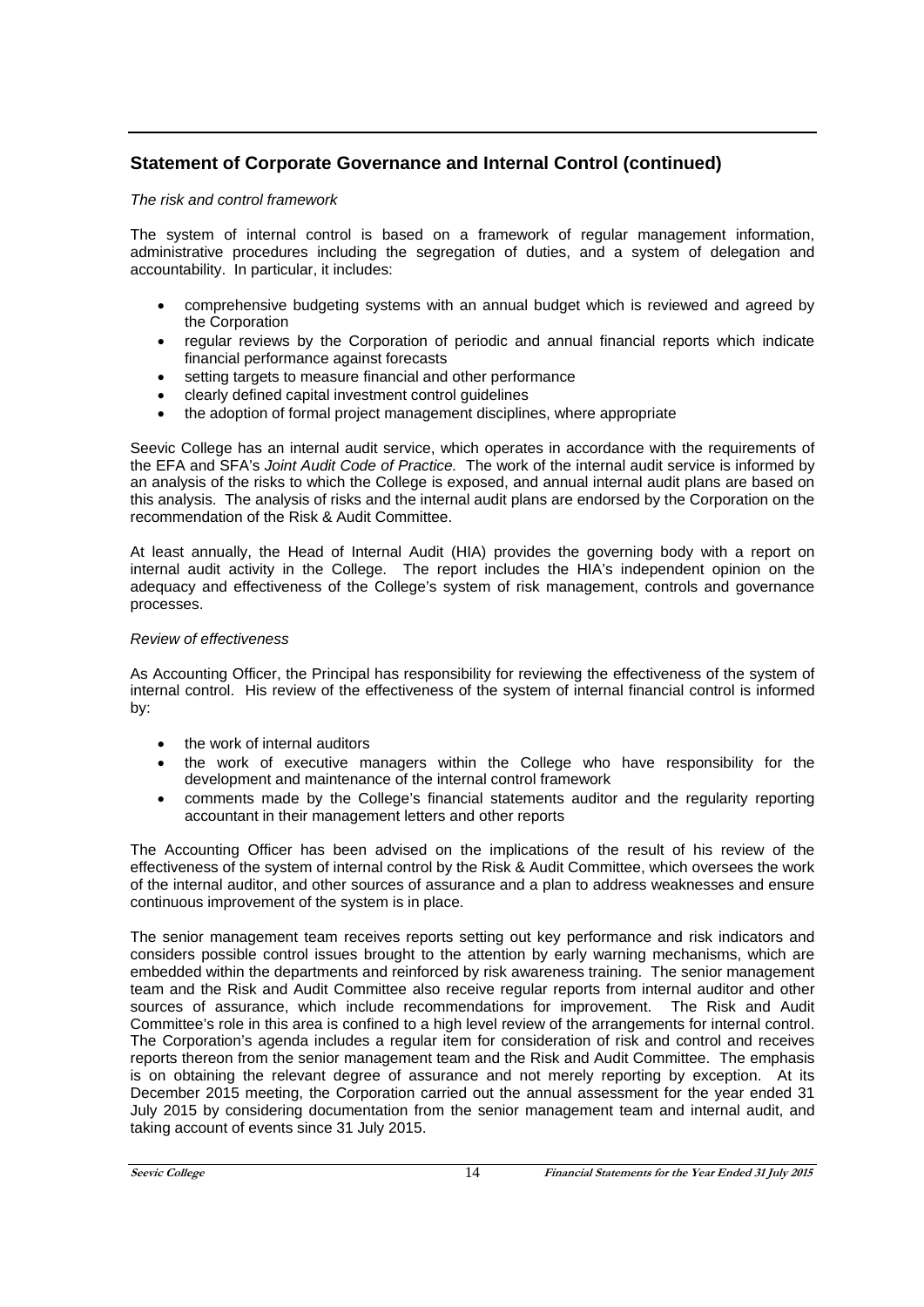Based on the advice of the Risk and Audit Committee and the Accounting Officer, the Corporation is of the opinion that the College has an adequate and effective framework for governance, risk management and control, and has fulfilled its statutory responsibility for the *"effective and efficient use of resources, the solvency of the institution and the body and the safeguarding of their assets".* 

#### **Going Concern**

After making appropriate enquiries, the Corporation considers that the College has adequate resources to continue in operational existence for the foreseeable future. For this reason they continue to adopt the going concern basis in preparing the financial statements.

#### **Approved by order of the members of the corporation on 15 December 2015 and signed on its behalf by:**

Richard Kirkham Nicholas Spenceley<br>
Chair Nicholas Spenceley<br>
Chair Nicholas Spenceley<br>
Accounting Officer Accounting Officer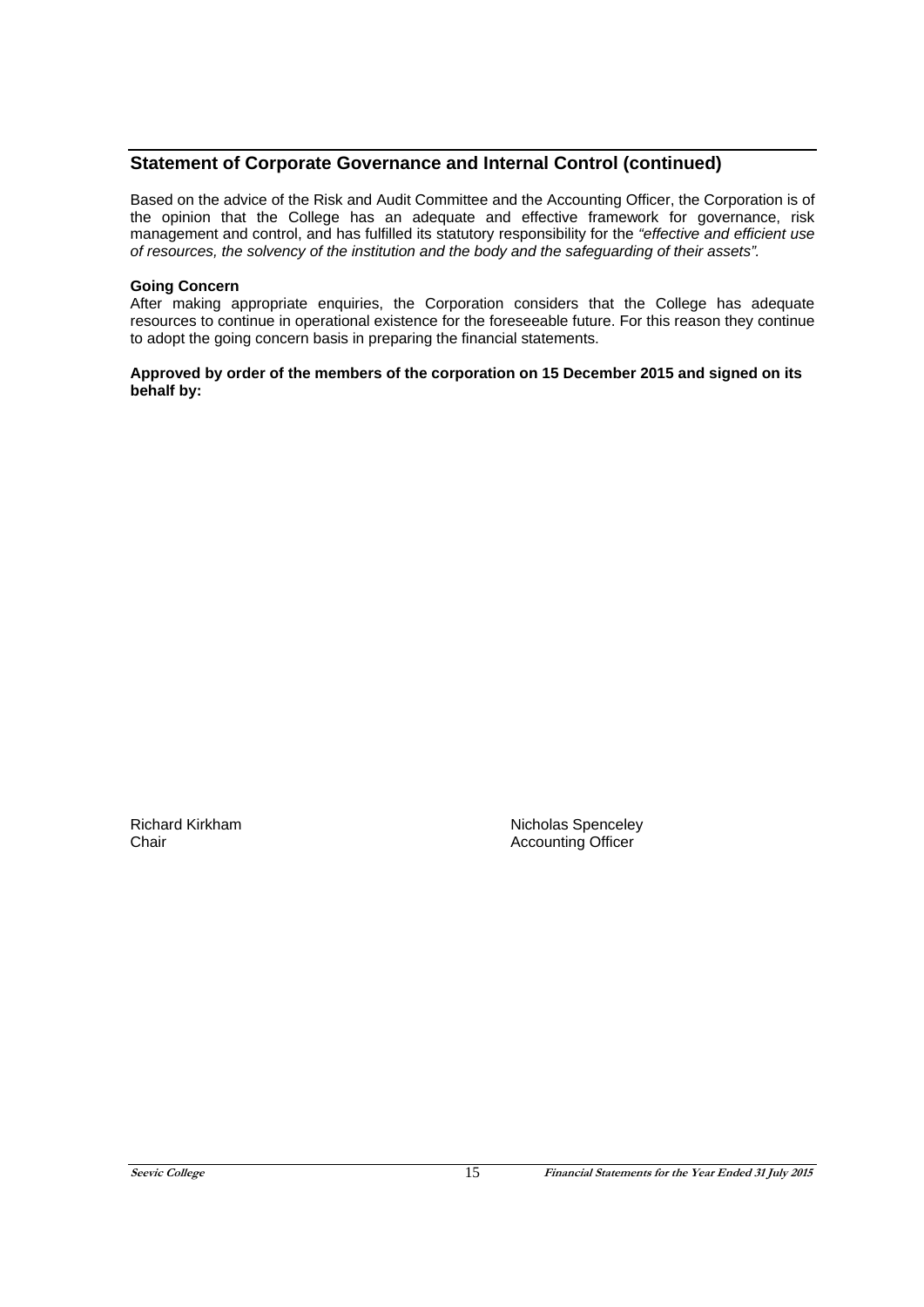## **Corporation's statement on the College's regularity, propriety and compliance with Funding body terms and conditions of funding**

The Corporation has considered its responsibility to notify the Skills Funding Agency of material irregularity, impropriety and non-compliance with Skills Funding Agency terms and conditions of funding, under the Financial Memorandum in place between the College and the Skills Funding Agency.

As part of our consideration we have had due regard to the requirements of the Financial Memorandum.

We confirm, on behalf of the Corporation, that after due enquiry, and *to the best of our knowledge*, we are able to identify any material irregular or improper use of funds by the College, or material noncompliance with the Skills Funding Agency's terms and conditions of funding under the College's Financial Memorandum.

We confirm that no instances of material irregularity, impropriety or funding non-compliance have been discovered to date. If any instances are identified after the date of this statement, these will be notified to the Skills Funding Agency.

**Approved by order of the members of the Corporation on 15 December 2015 and signed on its behalf by:** 

Richard Kirkham Nicholas Spenceley Chair **Chair Chair Chair Chair Chair Chair Chair Chair Chair Chair Chair Chair Chair Chair Chair Chair Chair Chair Chair Chair Chair Chair Chair Chair Chair Chair Chair**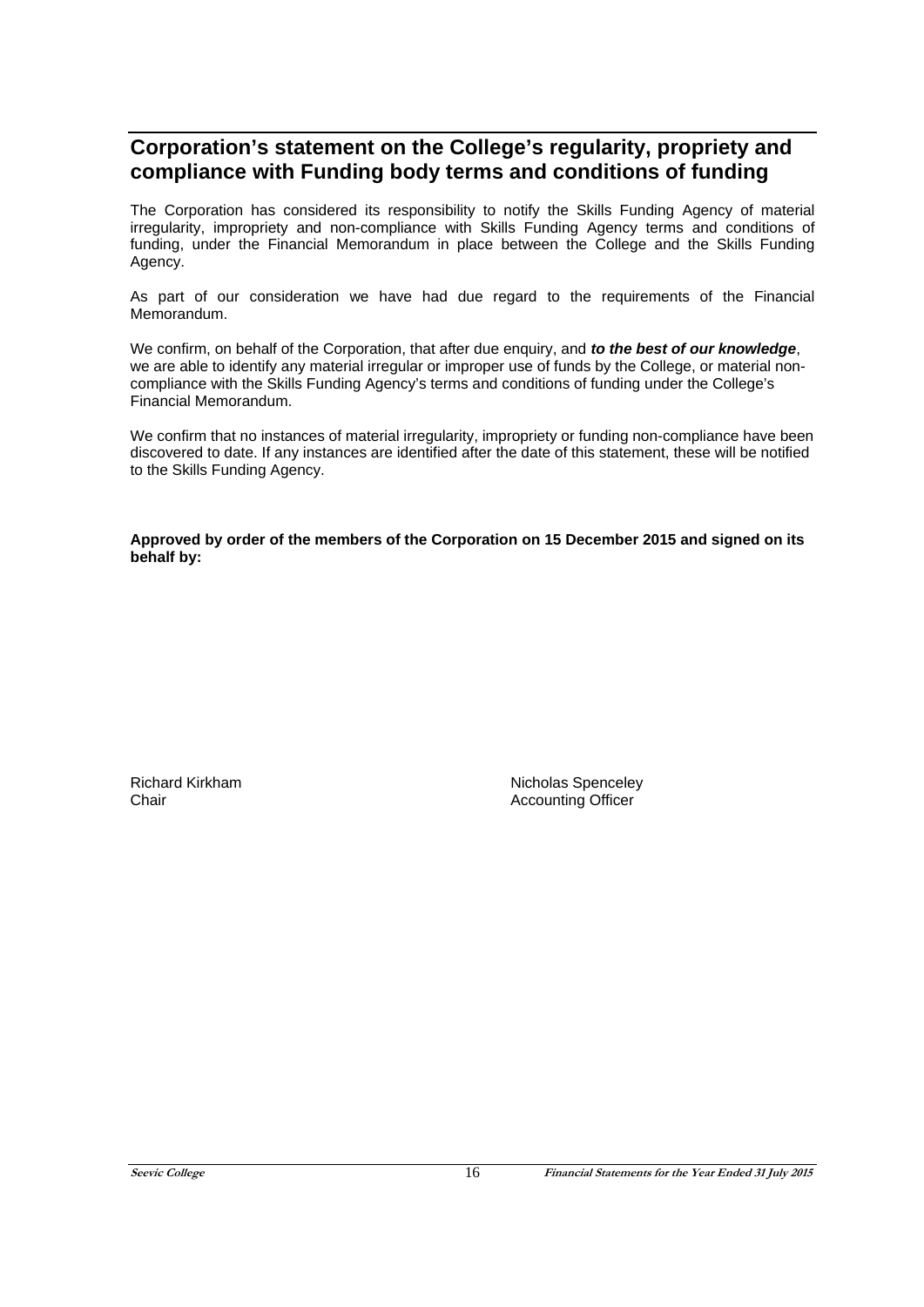# **Statement of the Responsibilities of the Members of the Corporation**

The members of the Corporation are required to present audited financial statements for each financial year.

The terms and conditions of the Financial Memorandum between the Skills Funding Agency and the Corporation of the College, the Corporation through its Accounting Officer, is required to prepare financial statements for each financial year in accordance with the *2007 Statement of Recommended Practice – Accounting for Further and Higher Education* and with the *Accounts Direction for 2014/15 financial statements* issued jointly by the Skills Funding Agency and the Education Funding Agency, and which give a true and fair view of the state of affairs of the College and of the College's surplus of income over expenditure for that period.

In preparing the financial statements, the Corporation is required to:

- select suitable accounting policies and apply them consistently
- make judgements and estimates that are reasonable and prudent
- state whether applicable Accounting Standards have been followed, subject to any material departures disclosed and explained in the financial statements
- prepare financial statements on the going concern basis unless it is inappropriate to assume that the college will continue in operation

The Corporation is also required to prepare an Operating and Financial Review which describes what it is trying to do and how it is going about it, including the legal and administrative status of the College.

The Corporation is responsible for keeping proper accounting records, which disclose with reasonable accuracy, at any time, the financial position of the College, and which enable it to ensure that the financial statements are prepared in accordance with the relevant accounting standards. It is responsible for taking steps that are reasonably open to it to safeguard assets of the College and to prevent and detect fraud and other irregularities.

The maintenance and integrity of the College website is the responsibility of the Corporation of the College; the work carried out by the auditor does not involve consideration of these matters and, accordingly, the auditor accept no responsibility for any changes that may have occurred to the financial statements since they were initially presented on the website. Legislation in the United Kingdom governing the preparation and dissemination of financial statements may differ from legislation in other jurisdictions.

Members of the Corporation are responsible for ensuring that funds from the Skills Funding Agency are used only in accordance with the authorities that govern them as defined by and in accordance with Further & Higher Education Act 1992, subsequent legislation and related regulations and the Financial Memorandum with the Skills Funding Agency and any other conditions that may be prescribed from time to time. Members of the Corporation must ensure that there are appropriate financial and management controls in place in order to safeguard public and other funds and to ensure they are used properly. In addition, members of the Corporation are responsible for securing economical, efficient and effective management of the College's resources and expenditure, so that the benefits that should be derived from the application of public funds from the Skills Funding Agency are not put at risk.

#### **Approved by order of the members of the Corporation on 15 December 2015 and signed on its behalf by:**

Richard Kirkham Chair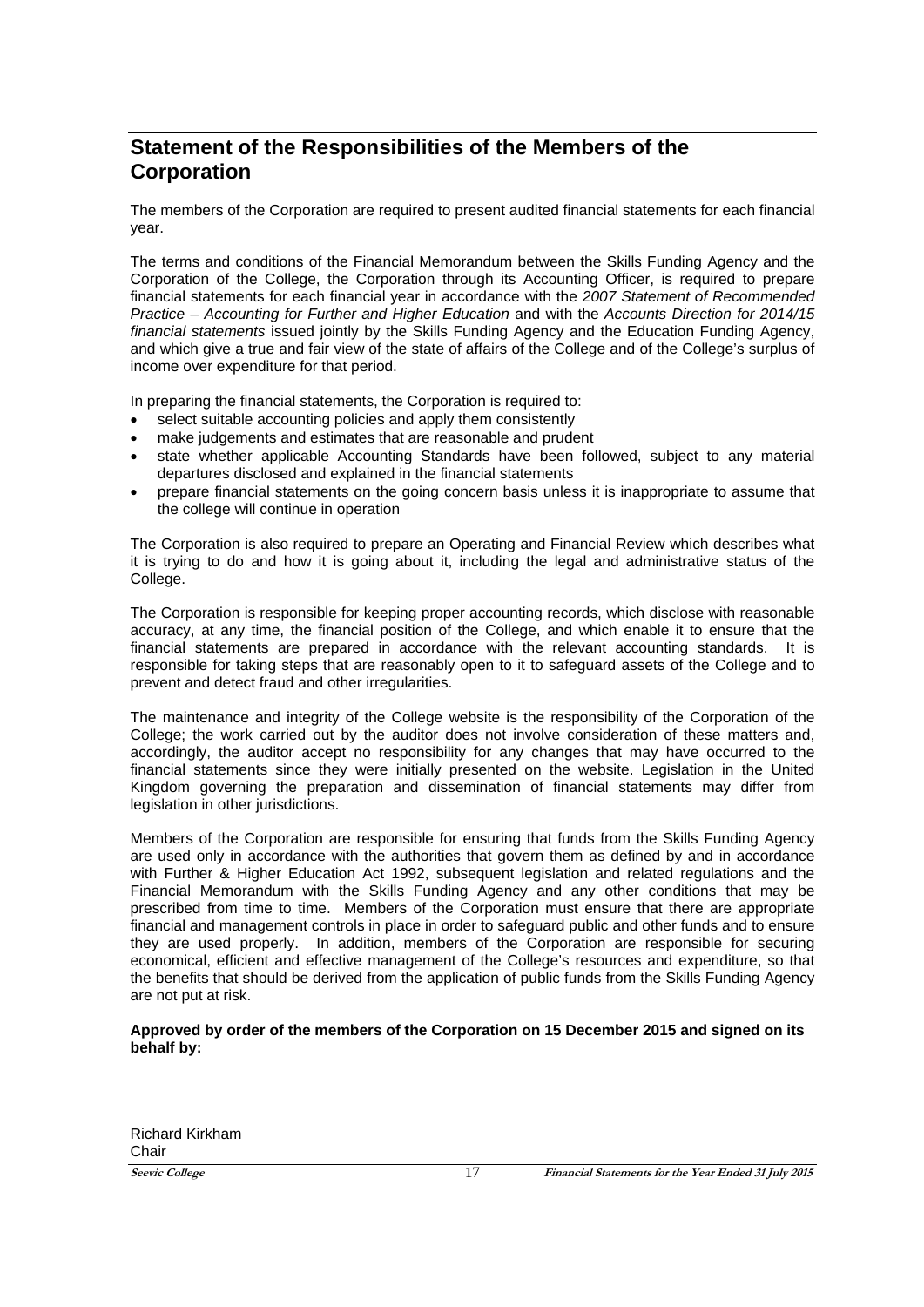## **Independent Auditor's Report to the Corporation of Seevic College**

We have audited the College financial statements ("the financial statements") set out on pages 19 to 43. The financial reporting framework that has been applied in their preparation is United Kingdom accounting standards (United Kingdom Generally Accepted Accounting Practice) as set out in our engagement letter dated 18 November 2015.

This report is made solely to the Corporation, as a body, in accordance with the Financial Memorandum published by the Chief Executive of the Skills Funding Agency and our engagement letter dated 18 November 2015. Our audit work has been undertaken so that we might state to the Corporation, as a body, those matters we are required under our engagement letter dated 18 November 2015 to state to them in an auditor's report and for no other purpose. To the fullest extent permitted by law, we do not accept or assume responsibility to anyone other than the Corporation, as a body, for our audit work, for this report, or for the opinions we have formed.

## **Respective Responsibilities of the Corporation of Seevic College and Auditor**

As explained more fully in the Statement of the Corporation's Responsibilities set out on page 17, the Corporation is responsible for the preparation of financial statements which give a true and fair view.

Our responsibility is to audit, and express an opinion on, the Financial Statements in accordance with the terms of our engagement letter dated 18 November 2015, the Audit Code of Practice issued by the Skills Funding Agency and the Education Funding Agency and International Standards on Auditing (UK and Ireland). The International Standards on Auditing (UK and Ireland) require us to comply with the Auditing Practices Board's (APB's) Ethical Standards for Auditors.

#### **Scope of the audit of the financial statements**

A description of the scope of an audit of financial statements is provided on the APB's website at http://www.frc.org.uk/auditscopeukprivate.

#### **Opinion on financial statements**

In our opinion the financial statements:

- give a true and fair view of the state of the College's affairs as at 31 July 2015 and of the College's surplus of income over expenditure for the year then ended; and
- have been properly prepared in accordance with United Kingdom Generally Accepted Accounting Practice.

#### **Matters on which we are required to report by exception**

We have nothing to report in respect of the following matters where the Joint Audit Code of Practice issued jointly by the Skills Funding Agency and the Education Funding Agency requires us to report to you if, in our opinion:

- proper accounting records have not been kept; or
- the financial statements are not in agreement with the accounting records; or
- we have not received all the information and explanations required for our audit

RSM UK AUDIT LLP (Formerly Baker Tilly UK Audit LLP) Statutory Auditor Chartered Accountants Marlborough House Victoria Road South Chelmsford Essex CM1 1LN Date 17 December 2015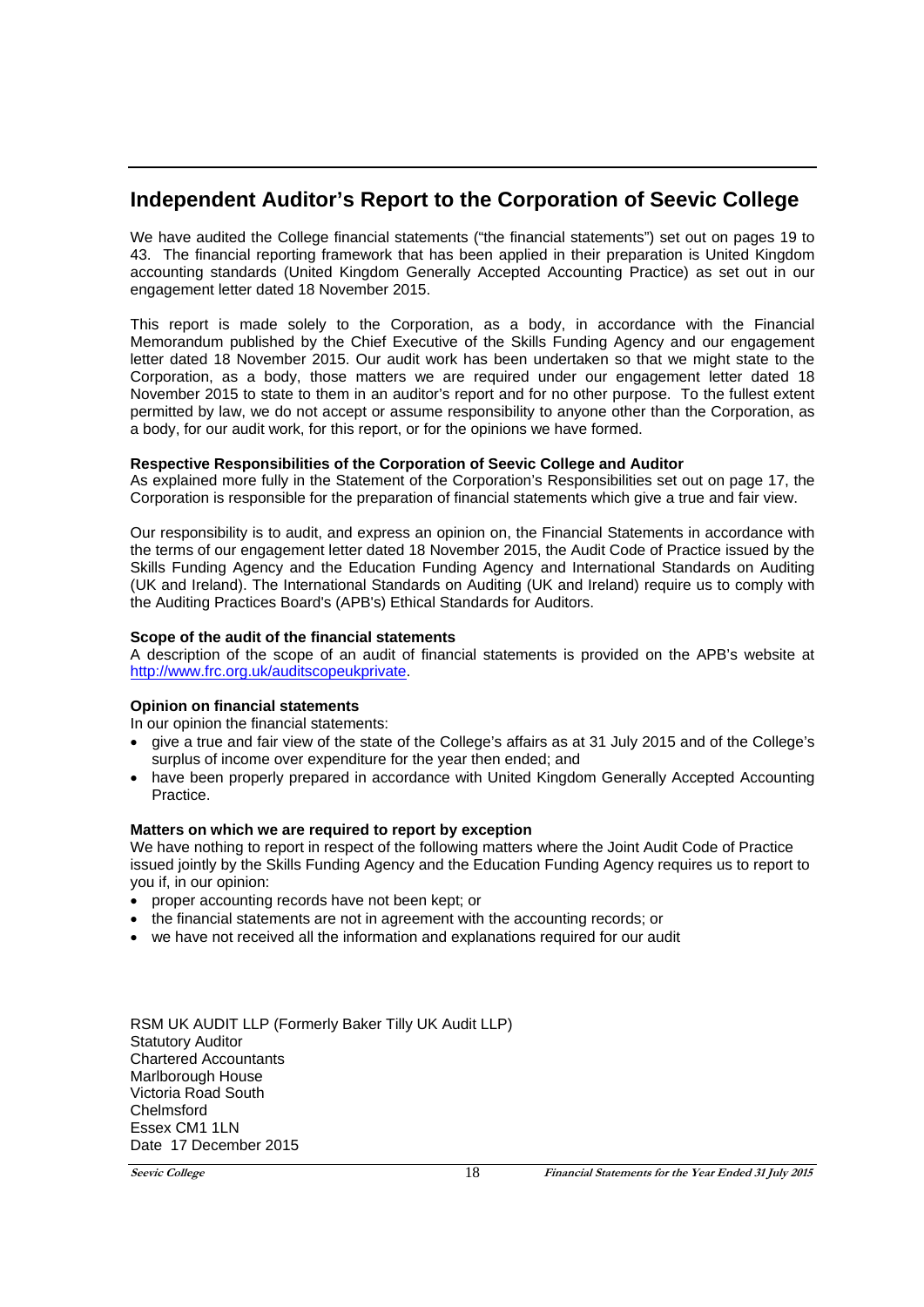## **Income and Expenditure Account** *For the year ended 31 July 2015*

|                                                                                                                    | <b>Notes</b> | 2014/15<br>£000 | 2013/14<br>£000 |
|--------------------------------------------------------------------------------------------------------------------|--------------|-----------------|-----------------|
| Income                                                                                                             |              |                 |                 |
| <b>Funding Body Grants</b>                                                                                         | 2            | 12,315          | 13,171          |
| Tuition fees and education contracts                                                                               | 3            | 1,194           | 840             |
| Other income                                                                                                       |              | 917             | 773             |
| Investment income                                                                                                  | 4            | 46              | 6               |
| <b>Total income</b>                                                                                                |              | 14,472          | 14,790          |
| <b>Expenditure</b>                                                                                                 |              |                 |                 |
| Staff costs                                                                                                        | 5            | 9,449           | 9,500           |
| Other operating expenses                                                                                           | 7            | 3,987           | 3,810           |
| Depreciation                                                                                                       | 11           | 837             | 830             |
| Interest and other finance costs                                                                                   | 8            | 128             | 177             |
| <b>Total expenditure</b>                                                                                           |              | 14,401          | 14,317          |
| Surplus on continuing operations after depreciation of<br>assets at valuation and before exceptional items         |              | 71              | 473             |
| Loss on disposal of fixed assets                                                                                   | 11           |                 | (309)           |
| Surplus on continuing operations after depreciation of<br>assets at valuation and exceptional items but before tax |              | $\overline{71}$ | 164             |
| Taxation                                                                                                           | 9            |                 |                 |
| Surplus on continuing operations after depreciation of<br>assets at valuation, disposal of assets and tax          | 10           | 71              | 164             |

**\_\_\_\_\_\_\_\_\_\_\_\_\_\_\_\_\_\_\_\_\_\_\_\_\_\_\_\_\_\_\_\_\_\_\_\_\_\_\_\_\_\_\_\_** 

The income and expenditure account is in respect of continuing activities.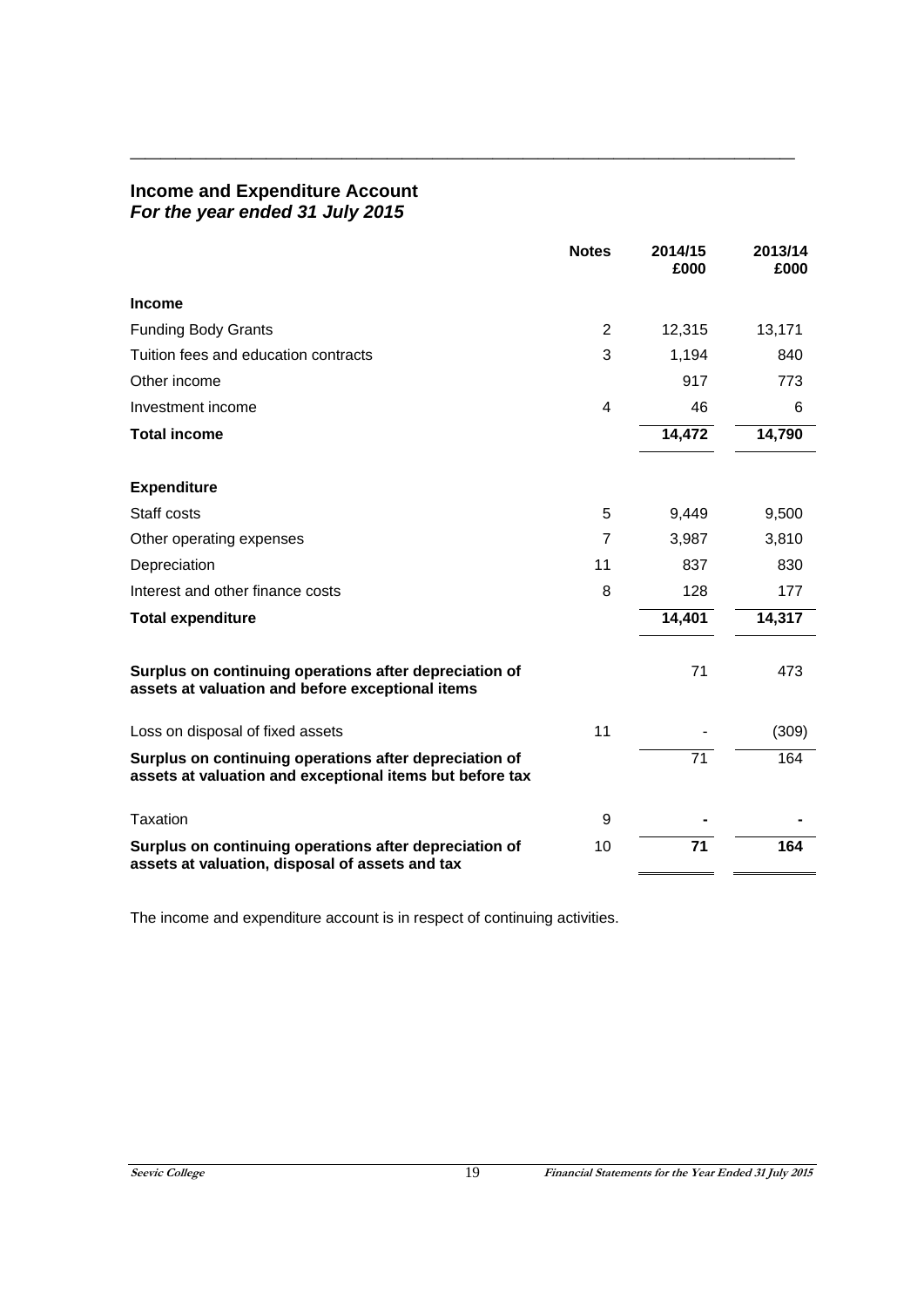# **Statement of Historical Cost Surpluses and Deficits**

|                                                                                                                            | <b>Notes</b> | 2014/15<br>£000 | 2013/14<br>£000 |
|----------------------------------------------------------------------------------------------------------------------------|--------------|-----------------|-----------------|
| Surplus on continuing operations before and after taxation                                                                 |              | 71              | 164             |
| Difference between historical cost depreciation and the actual<br>charge for the period calculated on the re-valued amount | 17           | 94              | 94              |
| Historical cost surplus for the year                                                                                       |              | 165             | 258             |

**\_\_\_\_\_\_\_\_\_\_\_\_\_\_\_\_\_\_\_\_\_\_\_\_\_\_\_\_\_\_\_\_\_\_\_\_\_\_\_\_\_\_\_\_\_** 

# **Statement of Total Recognised Gains and Losses**

|                                                                                       | <b>Notes</b> | 2014/15<br>£000 | 2013/14<br>£000 |
|---------------------------------------------------------------------------------------|--------------|-----------------|-----------------|
| Surplus on continuing operations after depreciation of assets<br>at valuation and tax |              | 71              | 164             |
| Actuarial (loss)/gain in respect of pension scheme                                    | 25           | (485)           | 306             |
| Total recognised (loss)/gain since last report                                        |              | (414)           | 470             |
| <b>Reconciliation</b>                                                                 |              |                 |                 |
| Opening reserves                                                                      |              | 10,074          | 9,604           |
| Total recognised (loss)/gains for the year                                            |              | (414)           | 470             |
| <b>Closing reserves</b>                                                               |              | 9,660           | 10,074          |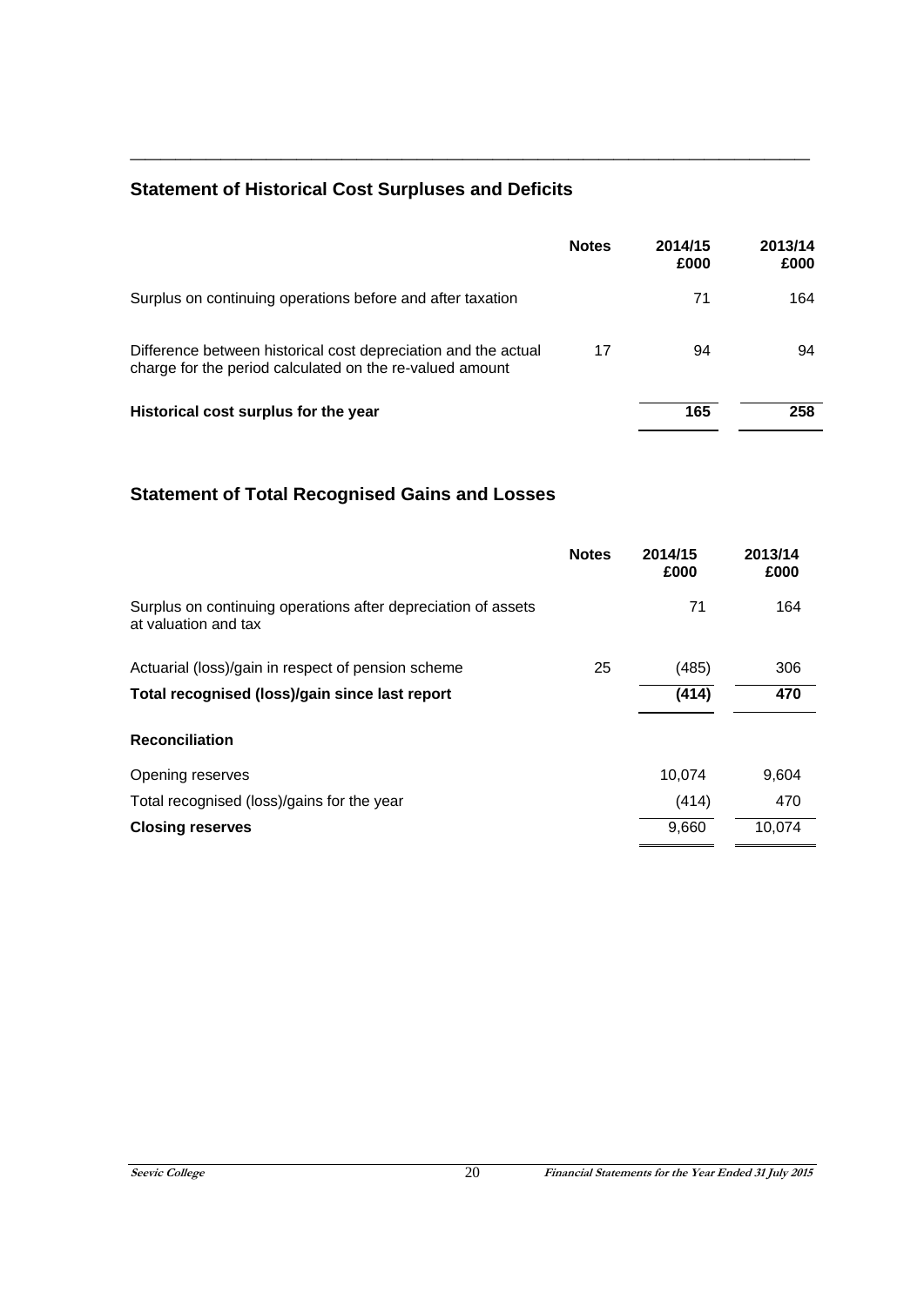## **Balance Sheet as at 31 July 2015**

|                                       |             | 2015     |         | 2014     |          |
|---------------------------------------|-------------|----------|---------|----------|----------|
|                                       | <b>Note</b> | £000     | £000    | £000     | £000     |
| <b>Fixed assets</b>                   |             |          |         |          |          |
| Tangible assets                       | 11          |          | 19,875  |          | 20,658   |
|                                       |             |          | 19,875  |          | 20,658   |
| <b>Current assets</b>                 |             |          |         |          |          |
| <b>Stock</b><br><b>Debtors</b>        | 12          | 4<br>497 |         | 5<br>564 |          |
| Cash at bank and in hand              |             | 1,655    |         | 2,319    |          |
|                                       |             | 2,156    |         | 2,888    |          |
|                                       |             |          |         |          |          |
| <b>Creditors: amounts falling due</b> |             |          |         |          |          |
| within one year                       | 13          | (1,823)  |         | (3, 115) |          |
|                                       |             |          |         |          |          |
| Net current assets/(liabilities)      |             |          | 333     |          | (227)    |
|                                       |             |          |         |          |          |
| <b>Total assets less current</b>      |             |          | 20,208  |          | 20,431   |
| liabilities                           |             |          |         |          |          |
|                                       |             |          |         |          |          |
| Less: Creditors - amounts falling     |             |          |         |          |          |
| due after more than one year          | 14          |          | (2,305) |          | (2,588)  |
| Net assets excluding pension          |             |          | 17,903  |          | 17,843   |
| liability                             |             |          |         |          |          |
| Net pension liability                 | 25          |          | (3,508) |          | (2, 853) |
| <b>NET ASSETS INCLUDING</b>           |             |          |         |          |          |
| <b>PENSION LIABILITY</b>              |             |          | 14,395  |          | 14,990   |
|                                       |             |          |         |          |          |
| <b>Deferred capital grants</b>        | 16          |          | 4,735   |          | 4,916    |
|                                       |             |          |         |          |          |
| <b>Reserves</b>                       |             |          |         |          |          |
| General reserve excluding pension     |             | 8,344    |         | 8,009    |          |
| reserve                               |             |          |         |          |          |
| Pension reserve                       | 25          | (3,508)  |         | (2, 853) |          |
| General reserve including pension     | 18          | 4,836    |         | 5,156    |          |
| reserve                               |             |          |         |          |          |
| Revaluation reserve                   | 17          | 4,824    |         | 4,918    |          |
|                                       |             |          | 9,660   |          | 10,074   |
| <b>TOTAL FUNDS</b>                    |             |          | 14,395  |          | 14,990   |

The financial statements on pages 19 to 43 were approved and authorised for issue by the Corporation on 15 December 2015 and were signed on its behalf by:

Richard Kirkham Nicholas Spenceley<br>
Chair Chair<br>
Accounting Officer Accounting Officer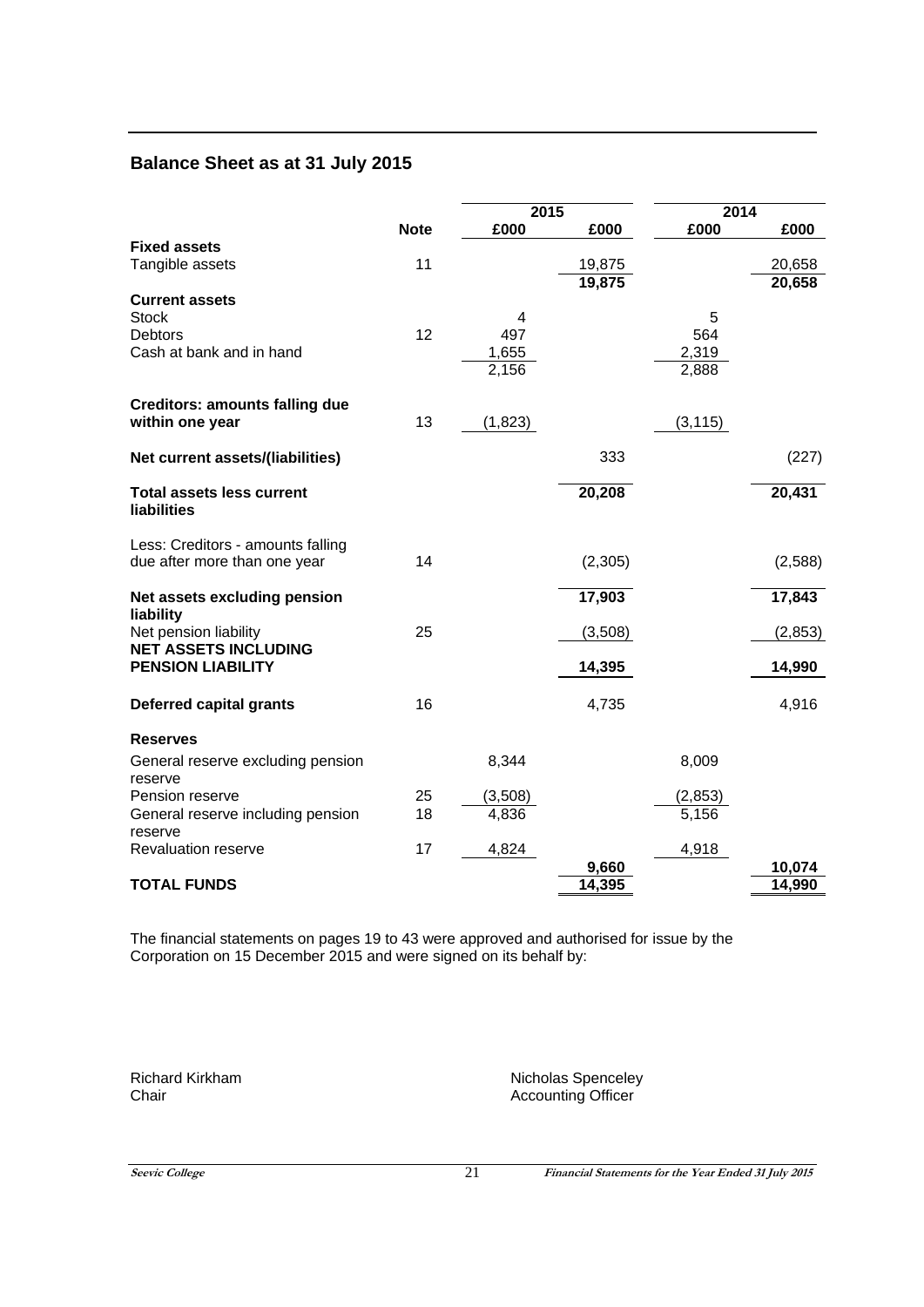## **Cash Flow Statement**  *for the Year Ended 31 July 2015*

|                                                         | <b>Notes</b> | 2015<br>£000 | 2014<br>£000 |
|---------------------------------------------------------|--------------|--------------|--------------|
| Cash inflow from operating activities                   | 19           | 486          | 934          |
| Returns on investments and servicing of finance         | 20           | (62)         | (97)         |
| Capital expenditure and financial investment            | 21           | (805)        | (4,929)      |
| Financing                                               | 22           | (283)        | (234)        |
| (Decrease) in cash in the period                        |              | (664)        | (4,326)      |
| Reconciliation of net cash flow to movement in net debt |              |              |              |
| (Decrease) in cash in the period                        |              | (664)        | (4,326)      |
| Change in net debt resulting from cash flows            |              | 283          | 234          |
| Movement in net debt in period                          |              | (381)        | (4,092)      |
| Net debt at 1 August                                    |              | (552)        | 3,540        |
| Net debt at 31 July                                     | 23           | (933)        | (552)        |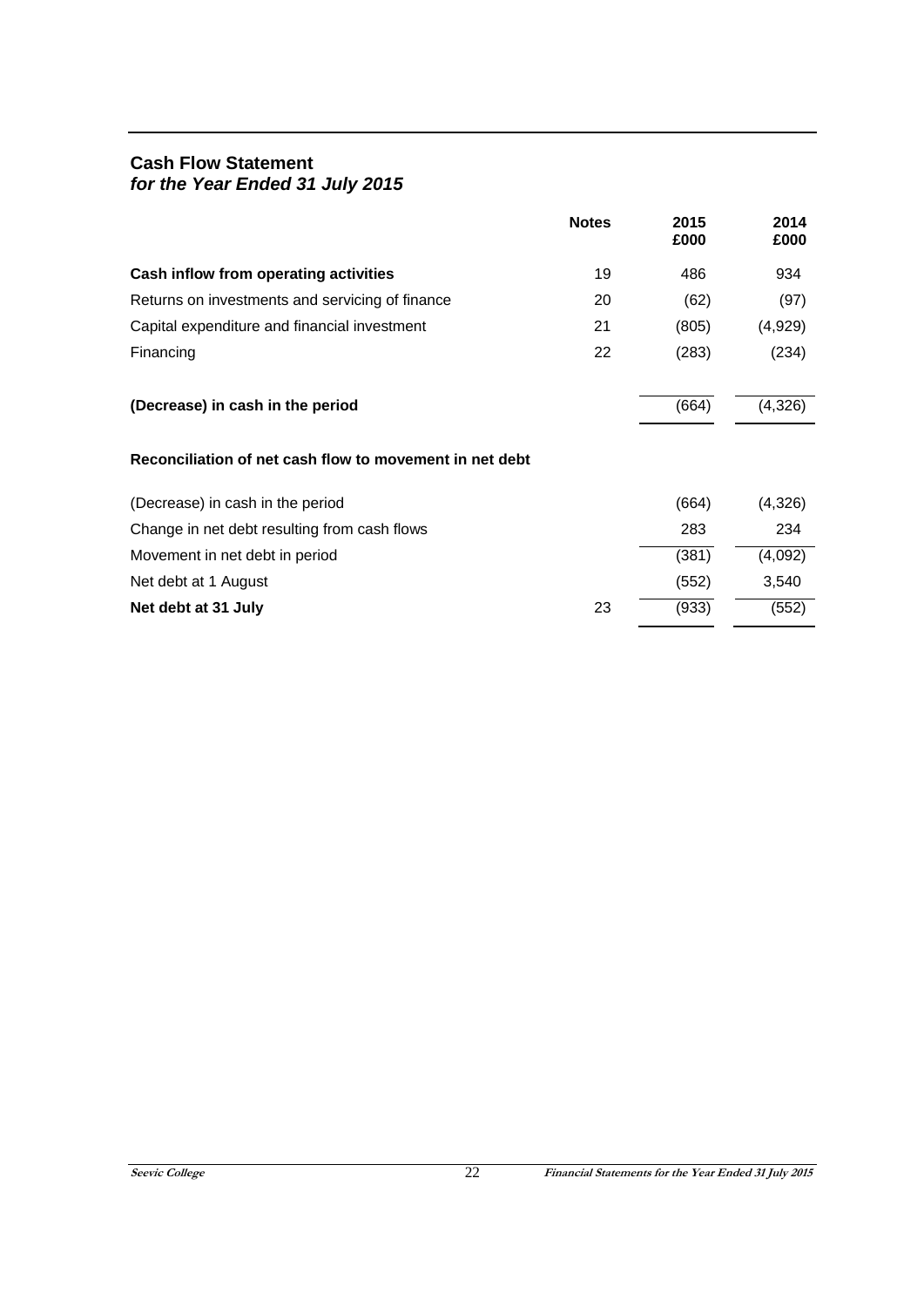## **Notes to the financial statements** *for the Year Ended 31 July 2015*

**1. Accounting Policies**

## **Statement of accounting policies**

The following accounting policies have been applied consistently in dealing with items that are considered material in relation to the financial statements.

## **Basis of Preparation**

These financial statements have been prepared in accordance with the *Statement of Recommended Practice: Accounting for Further and Higher Education 2007* the SORP, Accounts Direction for 2014/15 financial statements published jointly by the Skills Funding Agency and the Education Funding Agency and in accordance with applicable Accounting Standards.

#### **Basis of Accounting**

The financial statements are prepared in accordance with the historical cost convention modified by the revaluation of certain fixed assets, and in accordance with applicable United Kingdom accounting standards.

#### **Going Concern**

The activities of the College, together with the factors likely to affect its future development and performance are set out in the Operating and Financial Review. The financial position of the College, its cash flow, liquidity and borrowings are described in the Financial Statements and accompanying Notes. The College currently has £2.6m of loans outstanding with bankers on terms negotiated in 2002 and 2012, secured by a floating charge on College assets. The terms of the agreements are for up to another 3 years. The College's forecasts and financial projections indicate that it will be able to operate within this existing facility and covenants for the foreseeable future. Accordingly the College has a reasonable expectation that it has adequate resources to continue in operational existence for the foreseeable future, and for this reason will continue to adopt the going concern basis in the preparation of its Financial Statements.

#### **Recognition of Income**

The recurrent grant from the funding bodies is that receivable as determined by the results of the funding audit undertaken.

Funding body recurrent grants are recognised in line with best estimates for the period of what is receivable and depend on the particular income stream involved. Any under or over achievement for the Adult Skills Budget is adjusted for and reflected in the level of recurrent grant recognised in the income and expenditure account. The final grant income is normally determined with the conclusion of the year end reconciliation process with the funding body following the year end, and the results of any funding audits.16-18 learner-responsive funding is not normally subject to reconciliation and is therefore not subject to contract adjustments; the income recognised is the allocation for the year.

Non-recurrent grants from the funding bodies or other bodies received in respect of the acquisition of fixed assets are treated as deferred capital grants and amortised in line with depreciation over the life of the assets.

Income from Tuition fees is recognised in the period for which it is received and includes all fees payable by students or their sponsors.

Income from grants, contracts and other services rendered is included to the extent the conditions of the funding have been met or the extent of the completion of the contract or service concerned.

All income from short-term deposits is credited to the income and expenditure account in the period in which it is earned.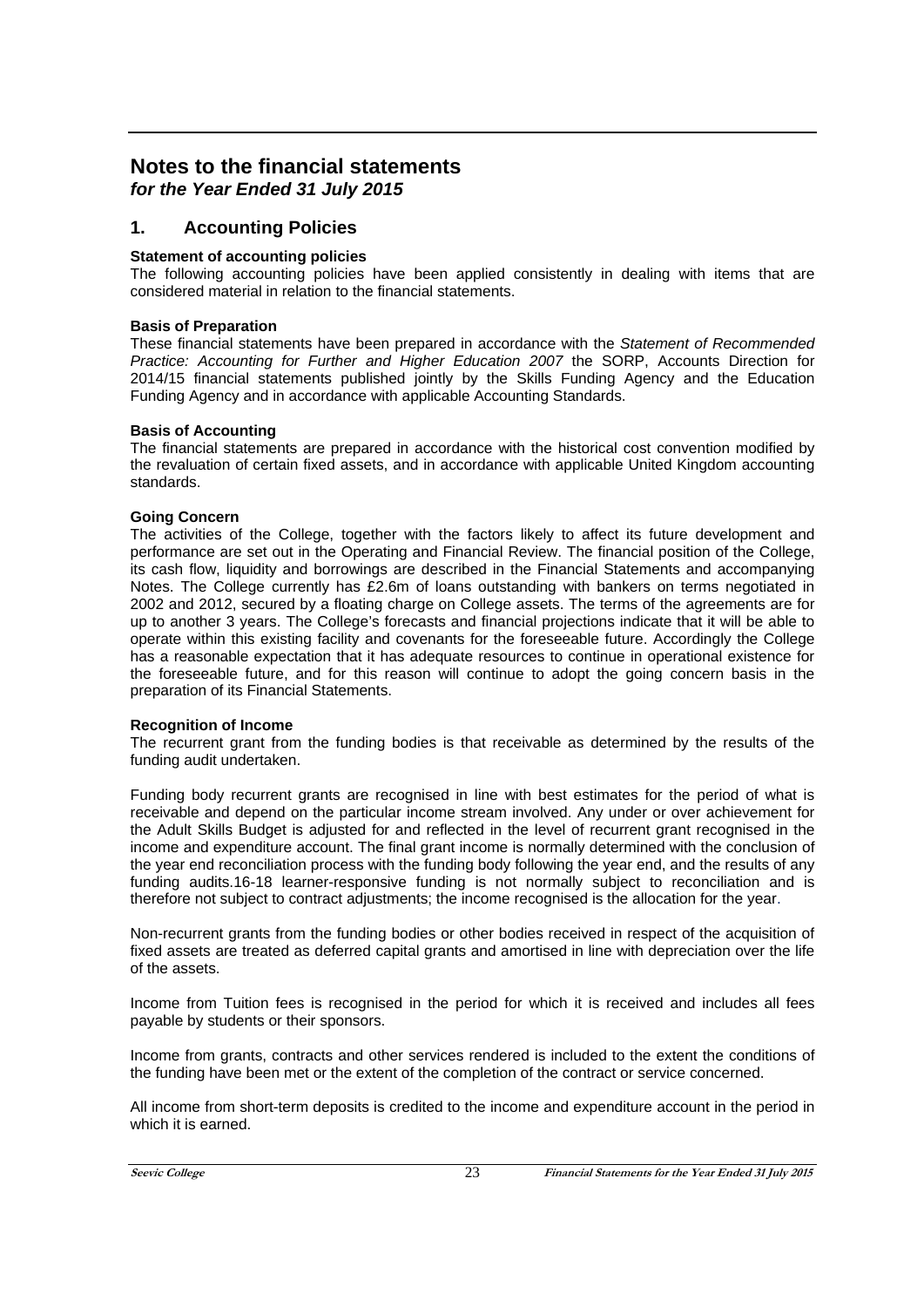## **1. Statement of Accounting Policies (Continued)**

## **Post retirement benefits**

Retirement benefits to employees of the College are provided by the Teachers' Pension Scheme (TPS) and the Local Government Pension Scheme (LGPS). These are defined benefit schemes, which are externally funded and contracted out of the State Earnings Related Pension Scheme (SERPS) and the assets are held separately from those of the College.

The TPS is an unfunded scheme and contributions are calculated so as to spread the cost of pensions over employees' working lives with the College in such a way that the pension cost is a substantially level percentage of current and future pensionable payroll. The contributions are determined by the Government Actuary on the basis of quadrennial valuations using a prospective benefit method. As stated in Note 25, the TPS is a multi employer scheme and the College is unable to identify its share of the underlying assets and liabilities of the scheme on a consistent and reasonable basis. The TPS is therefore treated as a defined contribution scheme and the contributions recognised as they are paid each year.

The LGPS is a funded scheme and the assets are held separately from those of the college in separate trustee administered funds. Pension scheme assets are measured at fair value and liabilities are measured on an actuarial basis using the projected unit method and discounted at a rate equivalent to the current rate of return on a high quality corporate bond of equivalent term and currency to the liabilities. The actuarial valuations are obtained at least triennially and are updated at each balance sheet date. The amounts charged to operating surplus are the current service costs and gains and losses on settlements and curtailments. They are included as part of staff costs. Past service costs are recognised immediately in the income and expenditure account if the benefits have vested. If the benefits have not vested immediately, the costs are recognised over the period until vesting occurs. The expected return on assets and the interest cost are shown as a net finance amount of other finance costs or credits adjacent to interest. Actuarial gains and losses are recognised immediately in the statement of total recognised gains and losses.

## **Tangible Fixed Assets**

## *Land and buildings*

Land and buildings inherited from the Local Education Authority are stated in the balance sheet at valuation on the basis of depreciated replacement cost as the open market value for existing use is not readily obtainable. The associated credit is included in the revaluation reserve. The difference between depreciation charge on the historic cost of assets and the actual charge for the year calculated on the revalued amount is released to the I&E account reserve on an annual basis. Land and buildings acquired since incorporation are included in the balance sheet at cost. Freehold land is not depreciated. Freehold and leasehold buildings are depreciated over their expected useful economic life to the College of between 10 and 50 years. Buildings of a temporary nature or construction are depreciated over their expected useful economic life to the college of between 5 and 20 years. The College has a policy of depreciating major adaptations to buildings over the period of their useful economic life.

Where land and buildings are acquired with the aid of specific grants, they are capitalised and depreciated as above. The related grants are credited to a deferred capital grant account and are released to the income and expenditure account over the expected useful economic life of the related asset on a basis consistent with the depreciation policy.

Finance costs, which are directly attributable to the construction of land and buildings, are not capitalised as part of the cost of those assets.

A review for impairment of a fixed asset is carried out if events or changes in circumstances indicate that the carrying amount of any fixed asset may not be recoverable. Shortfalls between the carrying value of fixed assets and their recoverable amounts are recognised as impairments. Impairment losses are recognised in the income and expenditure account.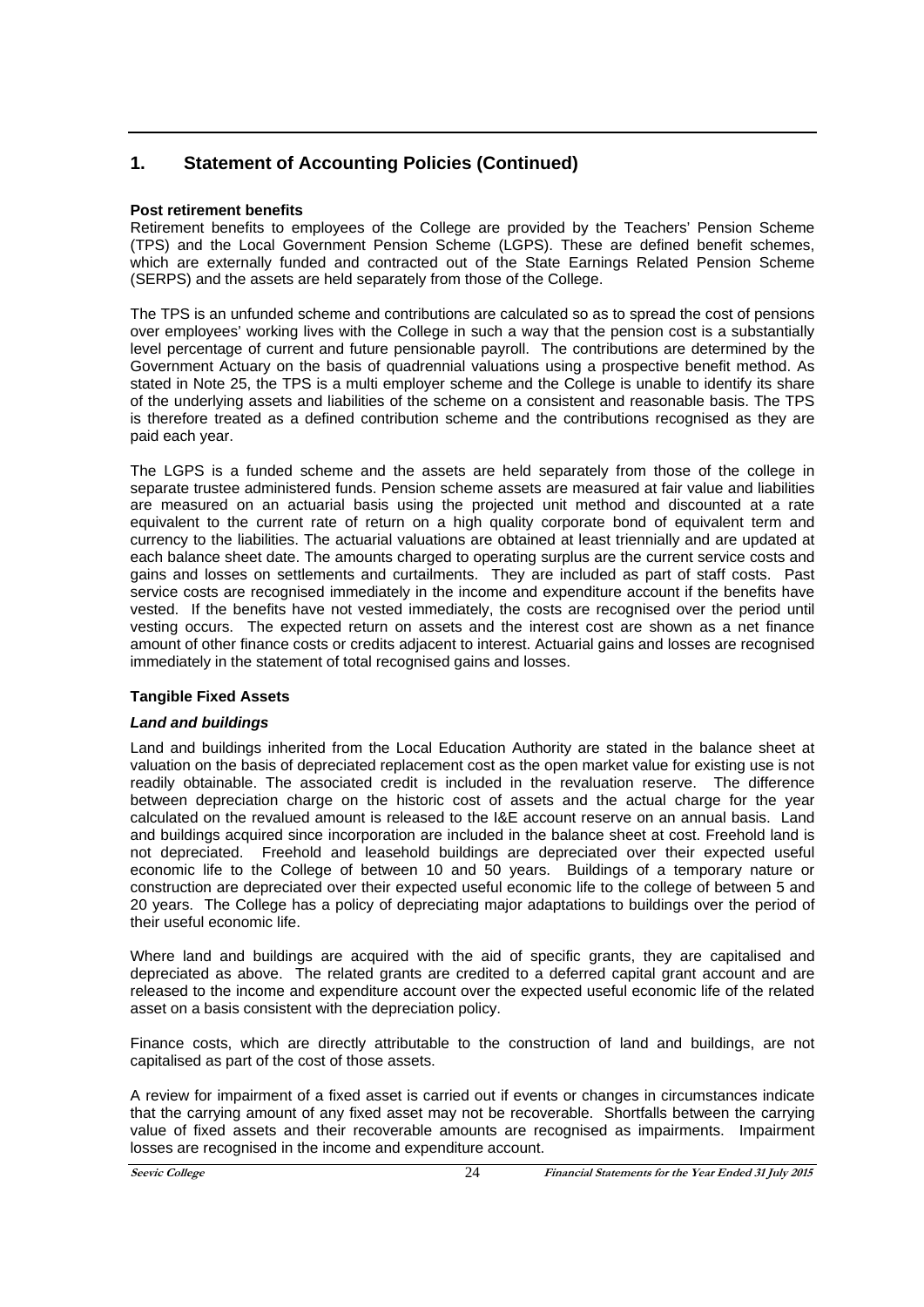## **1. Statement of Accounting Policies (Continued)**

## **Tangible Fixed Assets**

## *Land and buildings (Continued)*

On adoption of FRS 15, the College followed the transitional provision to retain the book value of land and buildings, which were revalued in 1994, but not to adopt a policy of revaluations of these properties in the future. These values are retained subject to the requirement to test assets for impairment in accordance with FRS 11. Assets under construction are accounted for at cost, based on the value of architects' certificates and other direct costs, incurred to 31 July. They are not depreciated until they are brought into use.

## *Subsequent expenditure on existing fixed assets*

Where significant expenditure is incurred on tangible fixed assets it is charged to the income and expenditure account in the period it is incurred, unless it meets one of the following criteria, in which case it is capitalised and depreciated on the relevant basis:

- Asset capacity increases
- Substantial improvement in the quality of output or reduction in operating costs
- Significant extension of the asset's life beyond that conferred by repairs and maintenance

## **Equipment**

Equipment costing less than  $£1,000$  per individual item is written off to the income and expenditure account in the period of acquisition except where purchased collectively as part of a specific project or grouped asset in which case the grouped cost will be capitalised. All other equipment is capitalised at cost. Equipment inherited from the local education authority is included in the balance sheet at valuation.

Inherited equipment has been depreciated on a straight-line basis over its remaining useful economic life to the College of between one and eight years from incorporation and is now fully depreciated. All other equipment is depreciated on a straight line basis over its useful economic life as follows:

| • Computer equipment | 3-5 years |
|----------------------|-----------|
|                      |           |

General equipment 8 years

Where equipment is acquired with the aid of specific grants it is capitalised and depreciated in accordance with the above policy, with the related grant being credited to a deferred capital grant account and released to the income and expenditure account over the expected useful economic life of the related equipment.

## **Leased Assets**

Costs in respect of operating leases are charged on a straight line basis over the lease term. Income in respect of operating leases where the college acts as lessor are also recognised on a straight line basis over the lease term.

## **Stocks**

Stocks are stated at the lower of their cost and net realisable value. Where necessary, provision is made for obsolete, slow moving and defective stocks.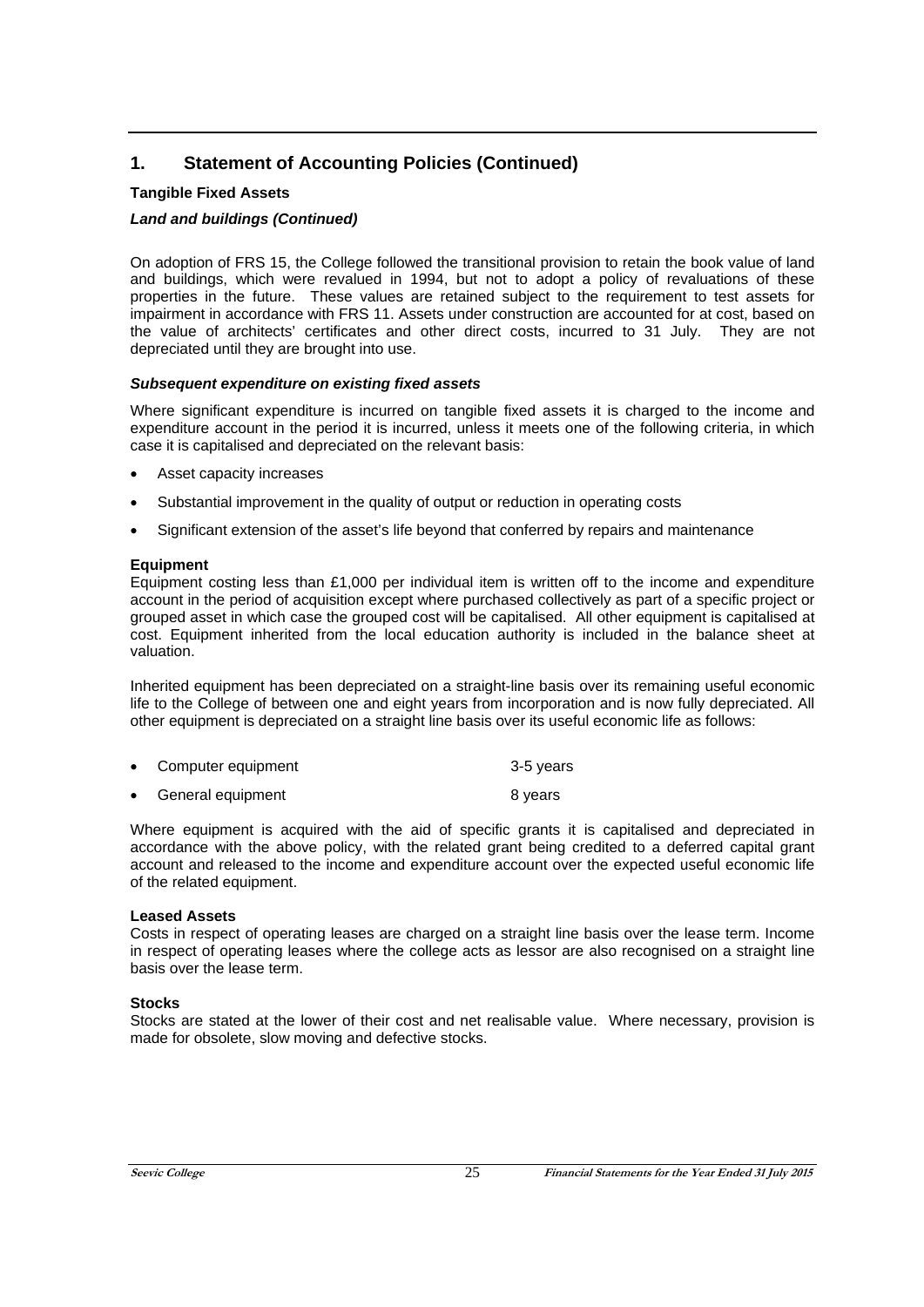## **1. Statement of Accounting Policies (Continued)**

## **Taxation**

The College is considered to pass the tests set out in Paragraph 1 Schedule 6 Finance Act 2010 and therefore it meets the definition of a charitable company for UK corporation tax purposes. Accordingly, the College is potentially exempt from taxation in respect of income or capital gains received within categories covered by Chapter 3 Part 11 Corporation Tax Act 2010 or Section 256 of the Taxation of Chargeable Gains Act 1992, to the extent that such income or gains are applied exclusively to charitable purposes.

The College is not registered in respect of Value Added Tax, and consequently it is unable to recover VAT charged on its inputs. Irrecoverable VAT on inputs is included in the costs of such inputs and added to the cost of tangible fixed assets as appropriate, where the inputs themselves are tangible fixed assets by nature.

## **Agency arrangements**

The College acts as an agent in the collection and payment of discretionary learner support funds and bursary funds. Related payments received from the funding bodies and subsequent disbursements to students are excluded from the income and expenditure account and are shown separately in note 29, except for 5% of the grant received which is available to the college to cover administration costs relating to the grant.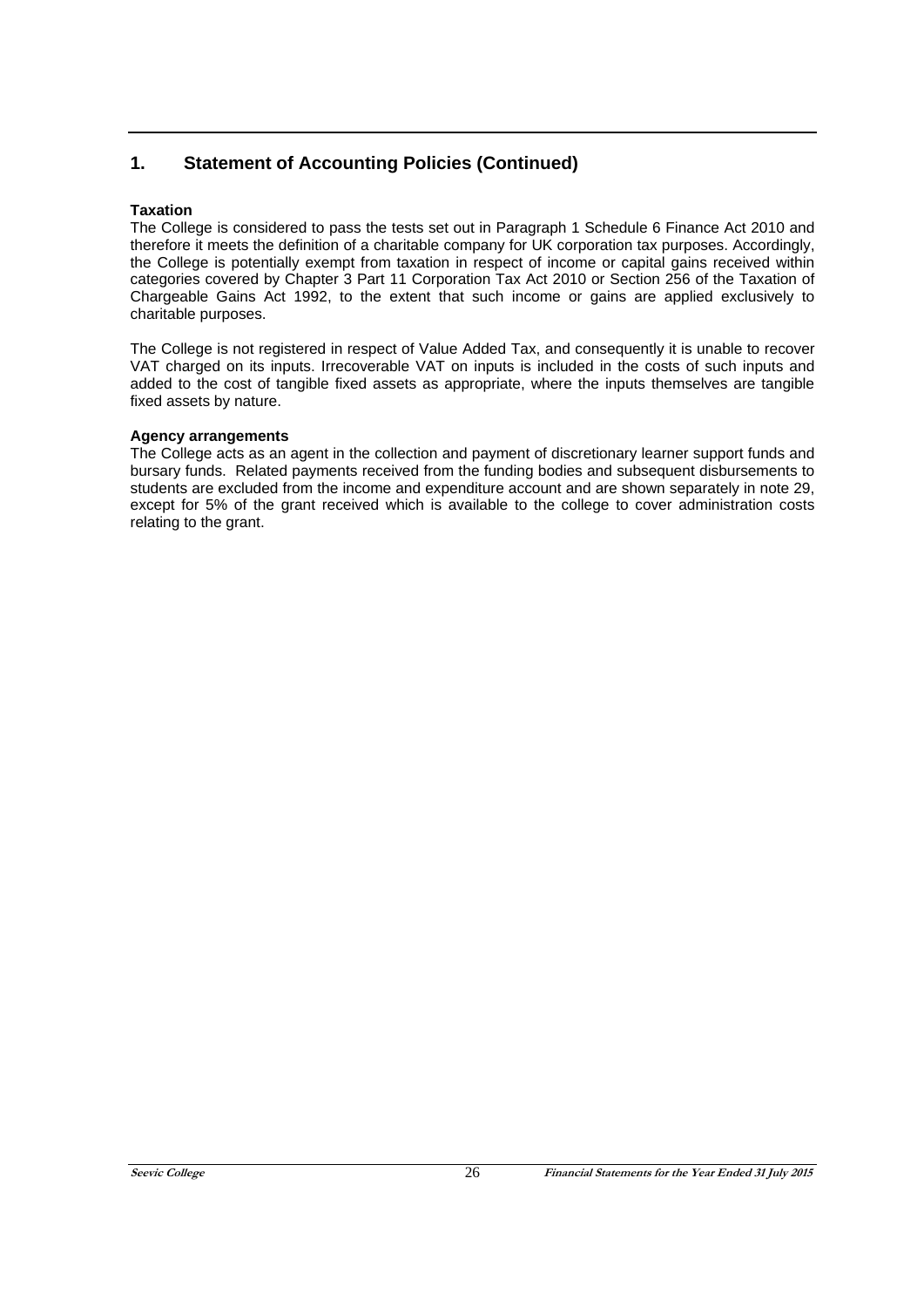| 2.<br><b>Funding Body Grants</b>              | 2015<br>£000 | 2014<br>£000 |
|-----------------------------------------------|--------------|--------------|
| Skills Funding Agency recurrent grant         | 1.600        | 1,006        |
| Education Funding Agency recurrent grant      | 10.492       | 11,240       |
| Non recurrent grants                          | 65           | 210          |
| Releases of deferred capital grants (Note 16) | 158          | 715          |
|                                               | 12,315       | 13.171       |

Release of deferred capital grants include £Nil (2014: £539,000) relating to the disposal of The Icon building.

| 3.<br><b>Tuition Fees and Education Contracts</b> | 2015<br>£000 | 2014<br>£000 |
|---------------------------------------------------|--------------|--------------|
| <b>Tuition fees</b>                               | 230          | 198          |
| <b>Education contracts</b>                        | 964          | 642          |
|                                                   | 1,194        | 840          |
| <b>Investment Income</b><br>4.                    | 2015<br>£000 | 2014<br>£000 |
| Bank interest receivable                          | 46           | 6            |
|                                                   | 46           | 6            |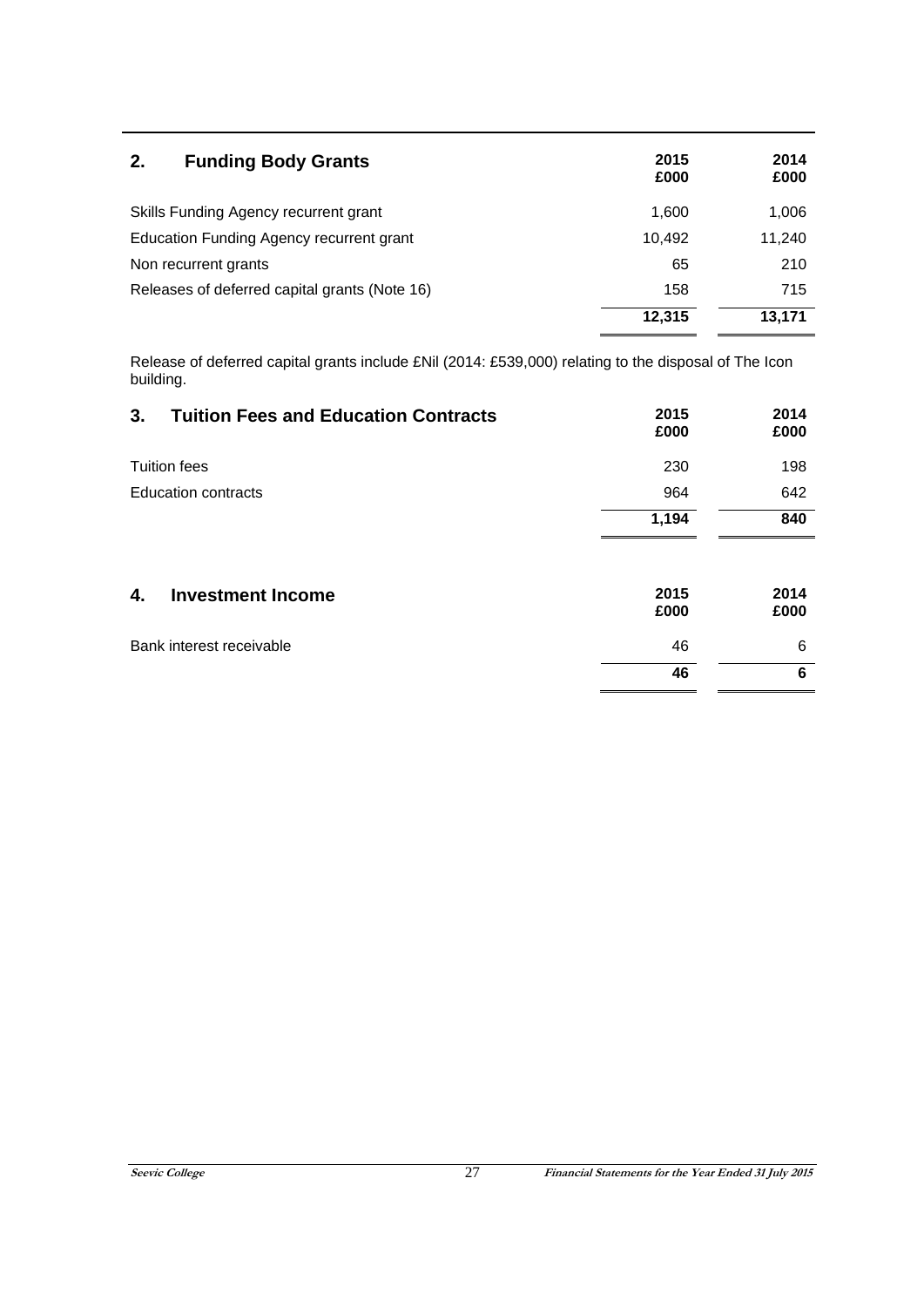## **5. Staff Costs**

The average number of persons (including senior post holders) employed by the College during the year, expressed as full-time equivalents was:

|                                                         | 2015          | 2014          |
|---------------------------------------------------------|---------------|---------------|
|                                                         | <b>Number</b> | <b>Number</b> |
| Teaching staff                                          | 126           | 135           |
| Non teaching staff                                      | 122           | 116           |
|                                                         | 248           | 251           |
| Staff Costs for the above persons:                      | 2015<br>£000  | 2014<br>£000  |
| Wages and salaries                                      | 7,555         | 7,678         |
| Social Security costs                                   | 531           | 553           |
| Other Pension costs including the FRS 17 adjustments of | 1,096         | 1,015         |
| £150,000 - $(2014: \text{\textsterling}108,000)$        |               |               |
| Payroll sub total                                       | 9,182         | 9,246         |
| Contracted out staffing services                        | 81            | 168           |
| Payroll sub total                                       | 9,263         | 9,414         |
| Restructuring costs                                     | 186           | 86            |
| <b>Total staff costs</b>                                | 9,449         | 9,500         |

There were no general pay rises made during the year. Non teaching costs include the support staff standards payments of up to £300 paid in accordance with the support staff performance payment scheme.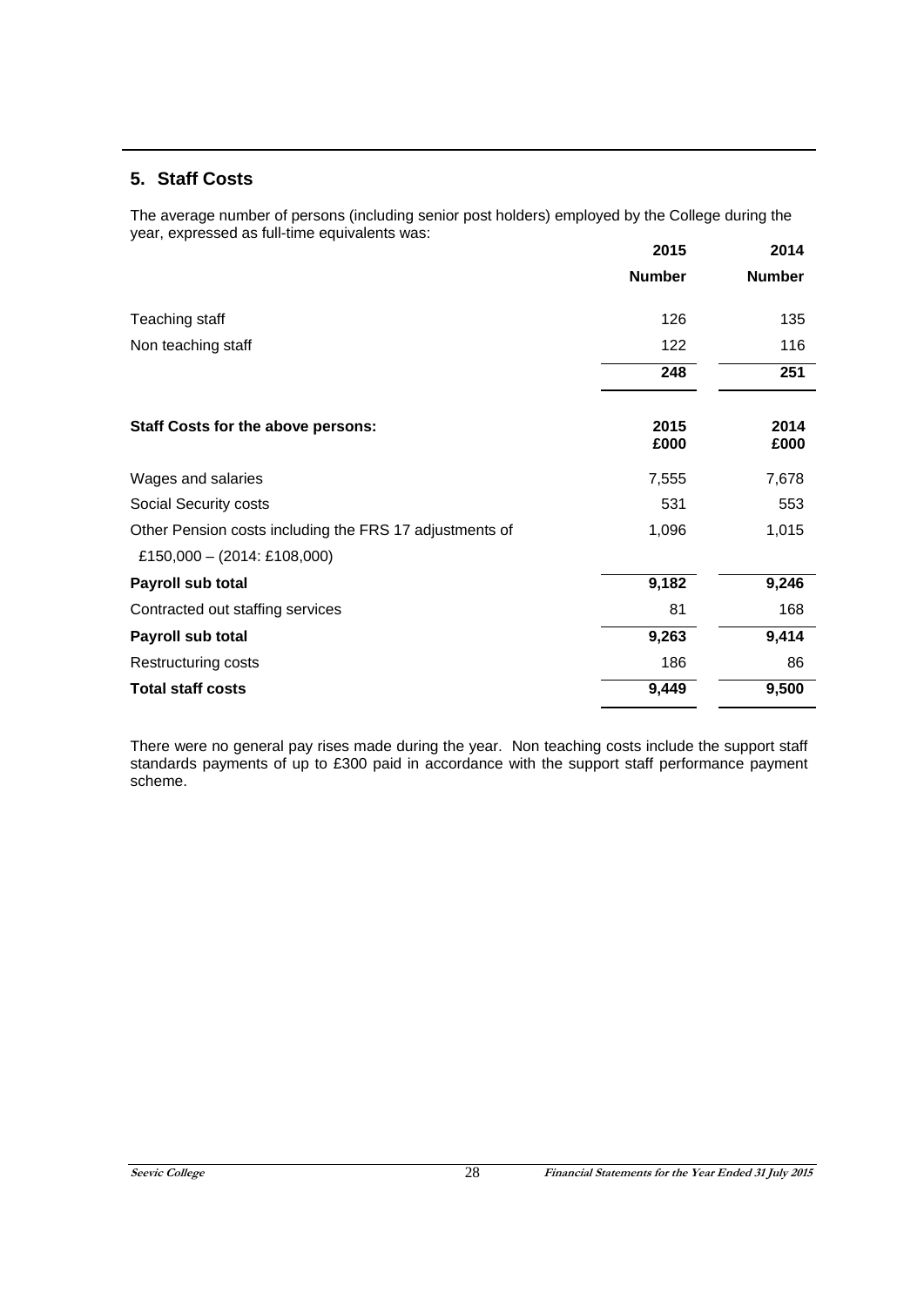## **6. Senior Post-holders Emoluments**

Senior post-holders are defined as the Accounting Officer and holders of the senior posts whom the Corporation has selected for the purposes of the articles of government of the College relating to the appointment and promotion of staff who are appointed by the Corporation.

|                                                                            | <b>Number</b><br>2015 | <b>Number</b><br>2014 |
|----------------------------------------------------------------------------|-----------------------|-----------------------|
| The number of senior post-holders including the Accounting Officer<br>was: | 4                     | 5                     |
| Senior post-holders' emoluments are made up as follows:                    | £000                  | £000                  |
| <b>Salaries</b>                                                            | 400                   | 410                   |
| Pension contributions                                                      | 54                    | 55                    |
|                                                                            | 454                   | 465                   |

Senior post-holders salaries include a provision for an individual performance related bonus of 2%, which, in total, amounts to £6,611 (2014: £6,611).

The above emoluments include amounts payable to the Accounting Officer who is also the highest paid employee:

|                       | 2015<br>£000 | 2014<br>£000 |
|-----------------------|--------------|--------------|
| Salary                | 126          | 124          |
|                       | 126          | 124          |
| Pension contributions | 17           | 17           |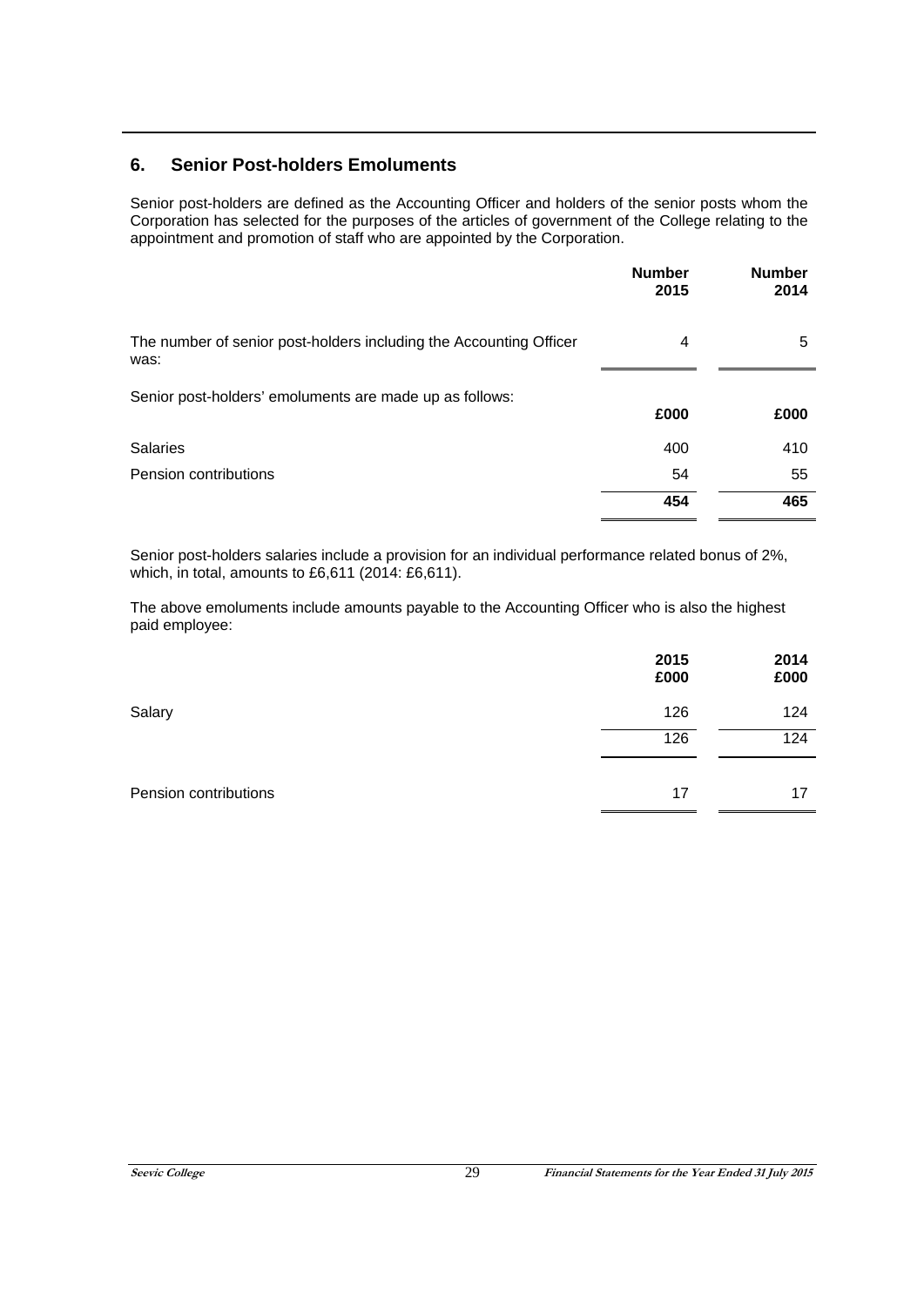## **6. Senior Post-holders Emoluments (Continued)**

The number of senior post holders and other staff who received annual emoluments, excluding pension contributions but including benefits in kind, in the following ranges was:

|                      | <b>Senior post-holders</b> |      | <b>Other staff</b> |      |
|----------------------|----------------------------|------|--------------------|------|
|                      | 2015                       | 2014 | 2015               | 2014 |
|                      | No.                        | No.  | No.                | No.  |
| £60,001 to £70,000   |                            |      |                    |      |
| £70,001 to £80,000   |                            |      |                    |      |
| £80,001 to £90,000   | 1                          | 2    |                    |      |
| £90,001 to £100,000  | 2                          | 2    |                    |      |
| £120,001 to £130,000 | 1                          | 1    |                    |      |
| £140,001 to £150,000 |                            |      |                    |      |
|                      | 4                          | 5    |                    |      |

The £80,001 to £90,000 range includes the salary which would have been received in 2013/14, in a full year, by Kim Morton who resigned with effect from the 4 October 2013. Severance payments made to staff during the year amounted to £101,585 (2014: £34,095). These were not approved by the corporation.

The members of the Corporation other than the Accounting Officer and staff members did not receive any payment from the college other than the reimbursement of travel and subsistence expenses incurred in the course of their duties which amounted to £206 (2014: £Nil).

| 7.<br><b>Other Operating Expenses</b>                       | 2015<br>£000 | 2014<br>£000      |
|-------------------------------------------------------------|--------------|-------------------|
| Teaching costs                                              | 1,504        | 900               |
| Non teaching costs                                          | 1,606        | 1,696             |
| Premises costs                                              | 875          | 1,214             |
|                                                             | 3,985        | 3,810             |
| Other operating expenses include:<br>Auditors' remuneration |              |                   |
| - external audit                                            | 28           | 23                |
| - internal audit                                            | 15           | $12 \overline{ }$ |
| Hire of plant and machinery - operating leases              | 34           | 35                |
| Land & Buildings – operating leases                         | 60           | 175               |
| Costs of surrender of the Icon lease                        |              | 85                |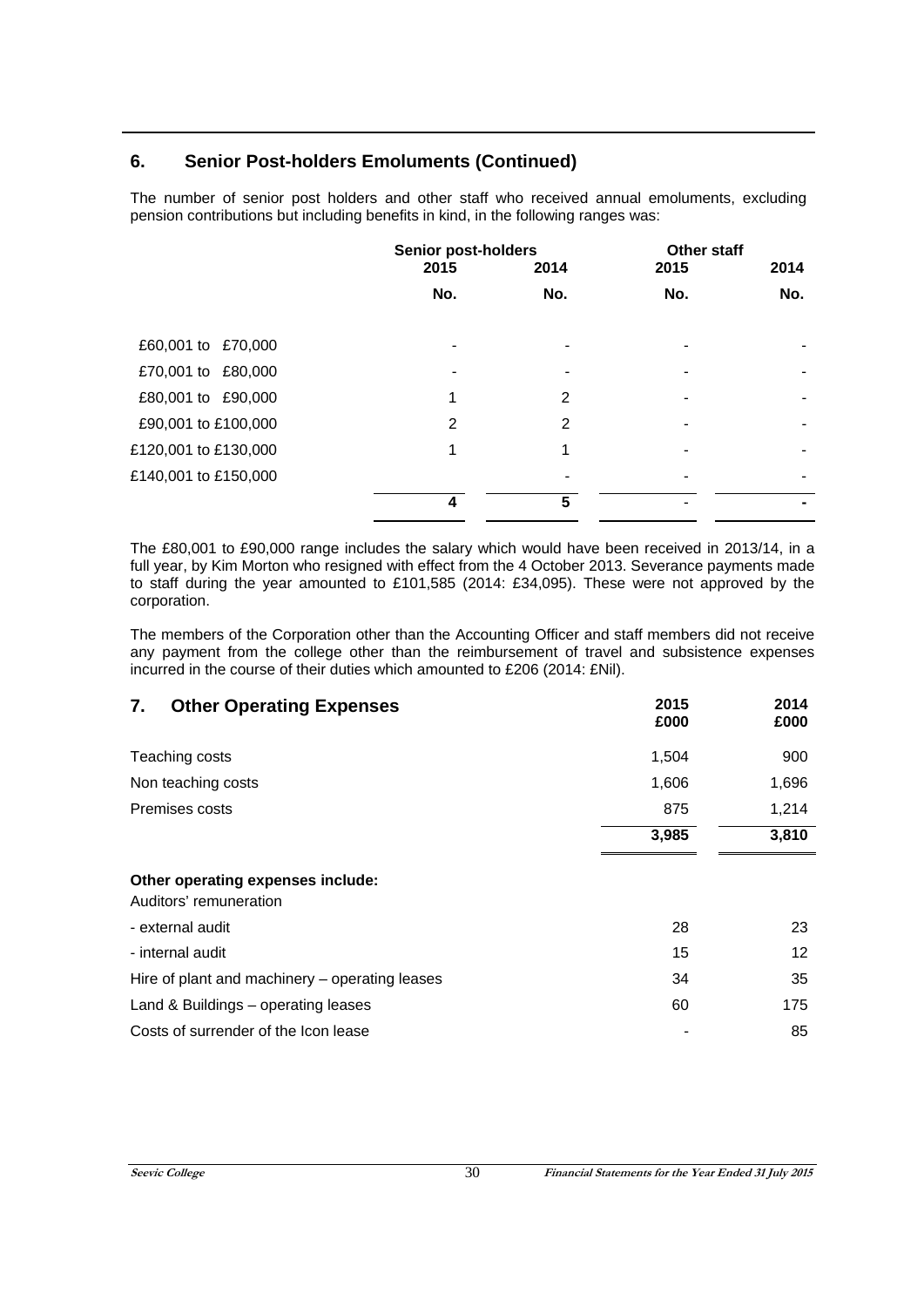| 8.<br>Interest payable                          | 2015<br>£000 | 2014<br>£000 |
|-------------------------------------------------|--------------|--------------|
| On bank loans, overdrafts and other loans:      |              |              |
| Repayable wholly or partly in less than 5 years | 108          | 103          |
|                                                 | 108          | 103          |
| Pension finance costs (note 25)                 | 20           | 74           |
|                                                 | 128          | 177          |

## **9. Taxation**

The accounts have been prepared on the basis that the College was not liable for any corporation tax arising from its activities during this period.

## **10. Surplus on Continuing Operations for the Period**

The surplus on continuing operations for the period relates wholly to the College.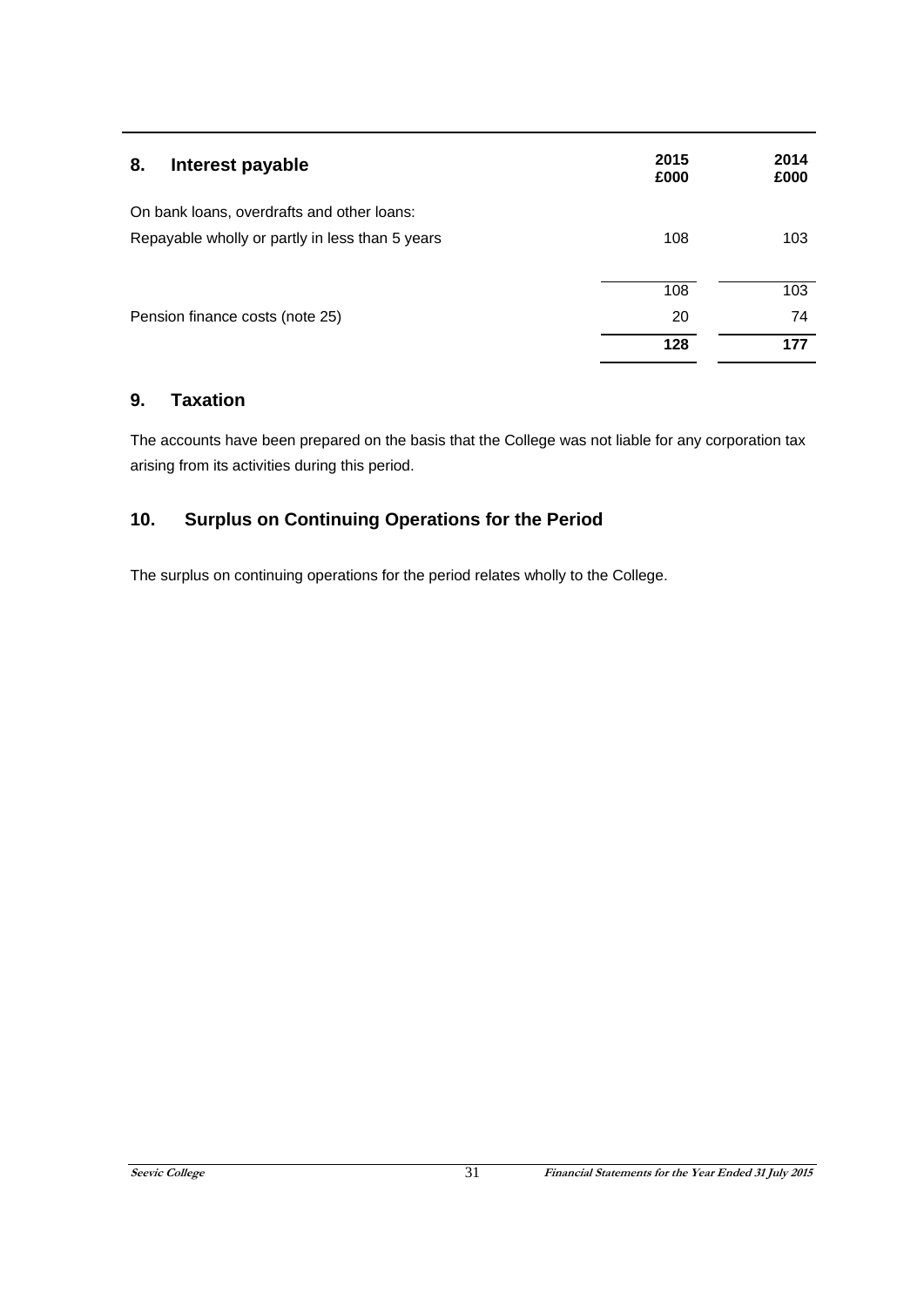## **11. Tangible Fixed Assets**

|                                    | <b>Freehold</b><br><b>Land and</b><br><b>Buildings</b><br>£000 | <b>Short</b><br>Leasehold<br><b>Land and</b><br><b>Buildings</b><br>£000 | <b>Equipment</b><br>£000 | <b>Total</b><br>£000 |
|------------------------------------|----------------------------------------------------------------|--------------------------------------------------------------------------|--------------------------|----------------------|
| <b>Cost or valuation</b>           |                                                                |                                                                          |                          |                      |
| At 1 August 2014                   | 24,662                                                         | 1,187                                                                    | 2,927                    | 28,776               |
| Additions                          | 15                                                             |                                                                          | 39                       | 54                   |
| Disposals                          |                                                                |                                                                          | (282)                    | (282)                |
| At 31 July 2015                    | 24,677                                                         | 1,187                                                                    | 2,684                    | 28,548               |
| <b>Depreciation</b>                |                                                                |                                                                          |                          |                      |
| At 1 August 2014                   | 5,221                                                          | 329                                                                      | 2,568                    | 8,118                |
| Charge for period                  | 517                                                            | 126                                                                      | 194                      | 837                  |
| Eliminated in respect of disposals |                                                                |                                                                          | (282)                    | (282)                |
| At 31 July 2015                    | 5,738                                                          | 455                                                                      | 2,480                    | 8,673                |
| Net book value                     |                                                                |                                                                          |                          |                      |
| At 31 July 2015                    | 18,939                                                         | 732                                                                      | 204                      | 19,875               |
| At 31 July 2014                    | 19,441                                                         | 858                                                                      | 359                      | 20,658               |

The transitional rules set out in FRS 15 Tangible fixed assets have been applied on implementing FRS 15. Accordingly the book values at implementation have been retained.

Land and buildings were valued for the purpose of the 1994 financial statements at depreciated replacement cost by qualified surveyors employed by Essex County Council. Other tangible fixed assets inherited from the local education authority at incorporation have been valued by the corporation on a depreciated replacement cost basis with the assistance of independent advice.

Short leasehold land and buildings at 31 July 2015 comprise entirely of refurbishment costs to Church Walk House, which is currently sub-let to NCB Studio School.

Land and buildings with a net book value of £4,824,000 at 31 July 2015 (2014: £4,918,000) have been funded from local education authority sources through, for example, the receipt of capital grants.

Should these assets be sold, the College may be liable, under the terms of the Financial Memorandum with the Council, to surrender the proceeds.

If inherited land and buildings had not been valued they would have been included in the balance sheet at £nil cost, £nil aggregate depreciation and £nil net book value.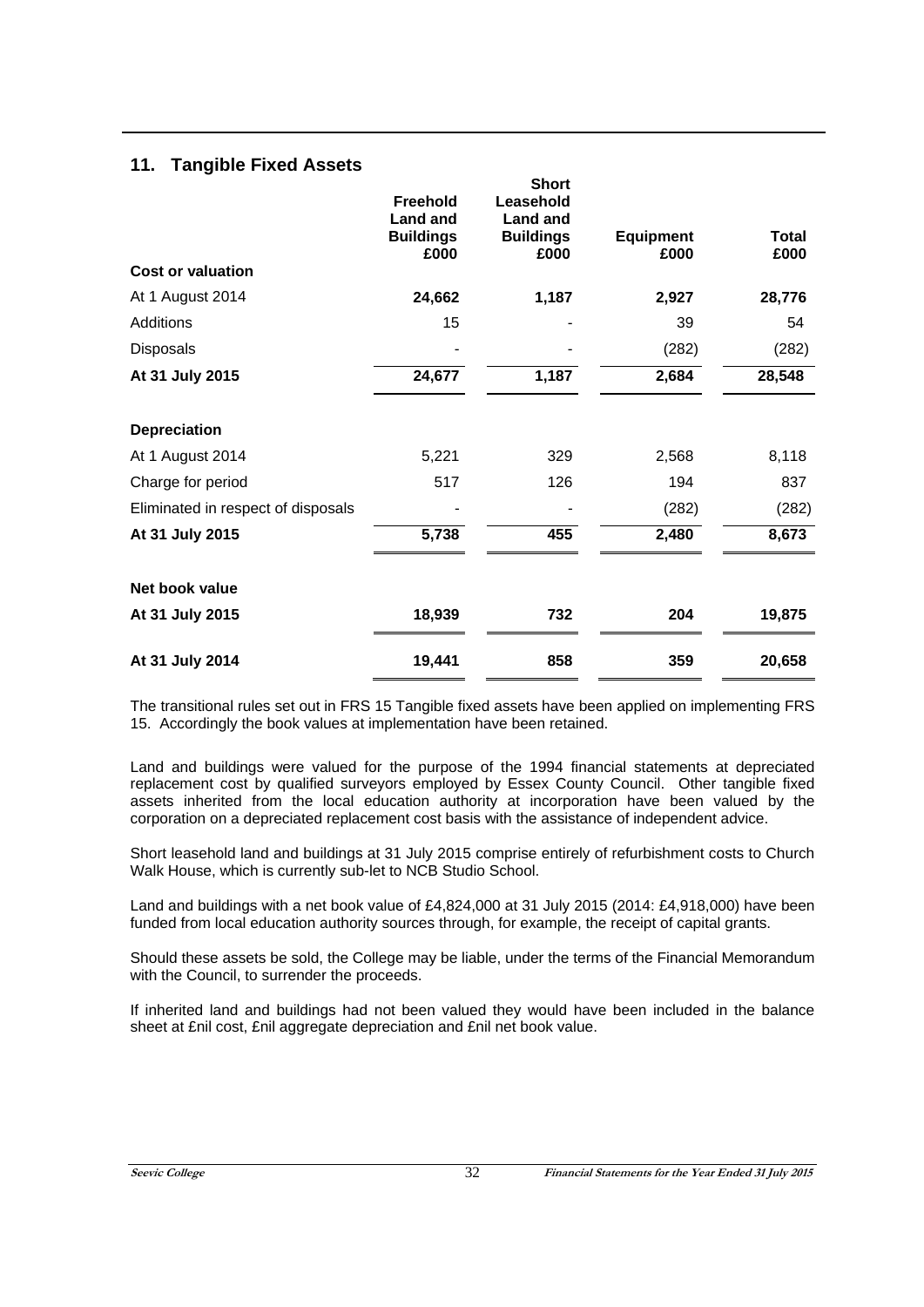| <b>Debtors</b><br>12.                                        | 2015<br>£000 | 2014<br>£000 |
|--------------------------------------------------------------|--------------|--------------|
| Amounts Falling Due Within One Year:                         |              |              |
| Trade debtors                                                | 46           | 38           |
| Other debtors                                                | 308          | 478          |
| Amounts owed by Skills Funding Agency                        | 143          | 48           |
|                                                              | 497          | 564          |
|                                                              |              |              |
| <b>Creditors: Amounts Falling Due Within One Year</b><br>13. | 2015<br>£000 | 2014<br>£000 |
| Bank loans                                                   | 283          | 283          |
| Trade creditors                                              | 428          | 286          |
| Other creditors                                              | 235          | 1,217        |
| <b>Taxation and Social Security</b>                          | 276          | 293          |
| Accruals                                                     | 304          | 215          |
| Amounts owed to Skills funding Agency                        | 15           | 540          |
| Amounts owed to EFA                                          | 282          | 281          |
|                                                              | 1,823        | 3,115        |
|                                                              |              |              |

| 14. Creditors: Amounts Falling Due after More than<br><b>One Year</b> | 2015<br>£000 | 2014<br>£000 |
|-----------------------------------------------------------------------|--------------|--------------|
| <b>Bank loans</b>                                                     | 2,305        | 2,588        |
|                                                                       | 2,305        | 2,588        |
| 15.<br><b>Borrowings</b><br><b>Bank Loans and Overdrafts</b>          | 2015<br>£000 | 2014<br>£000 |
| Bank loans are repayable as follows:                                  |              |              |
| In one year or less                                                   | 283          | 283          |
| Between one and two years                                             | 283          | 283          |
| Between two and five years                                            | 2,022        | 2,305        |
|                                                                       | 2,588        | 2,871        |

Bank loans at 6.99% and LIBOR plus 3.61% repayable by quarterly instalments of £70,714 with a final balloon payment of £1,976,786, falling due between 1 August 2015 and 2 January 2018 totalling £2,588,000 (2014: £2,871,000) are secured on the freehold land and buildings of the college.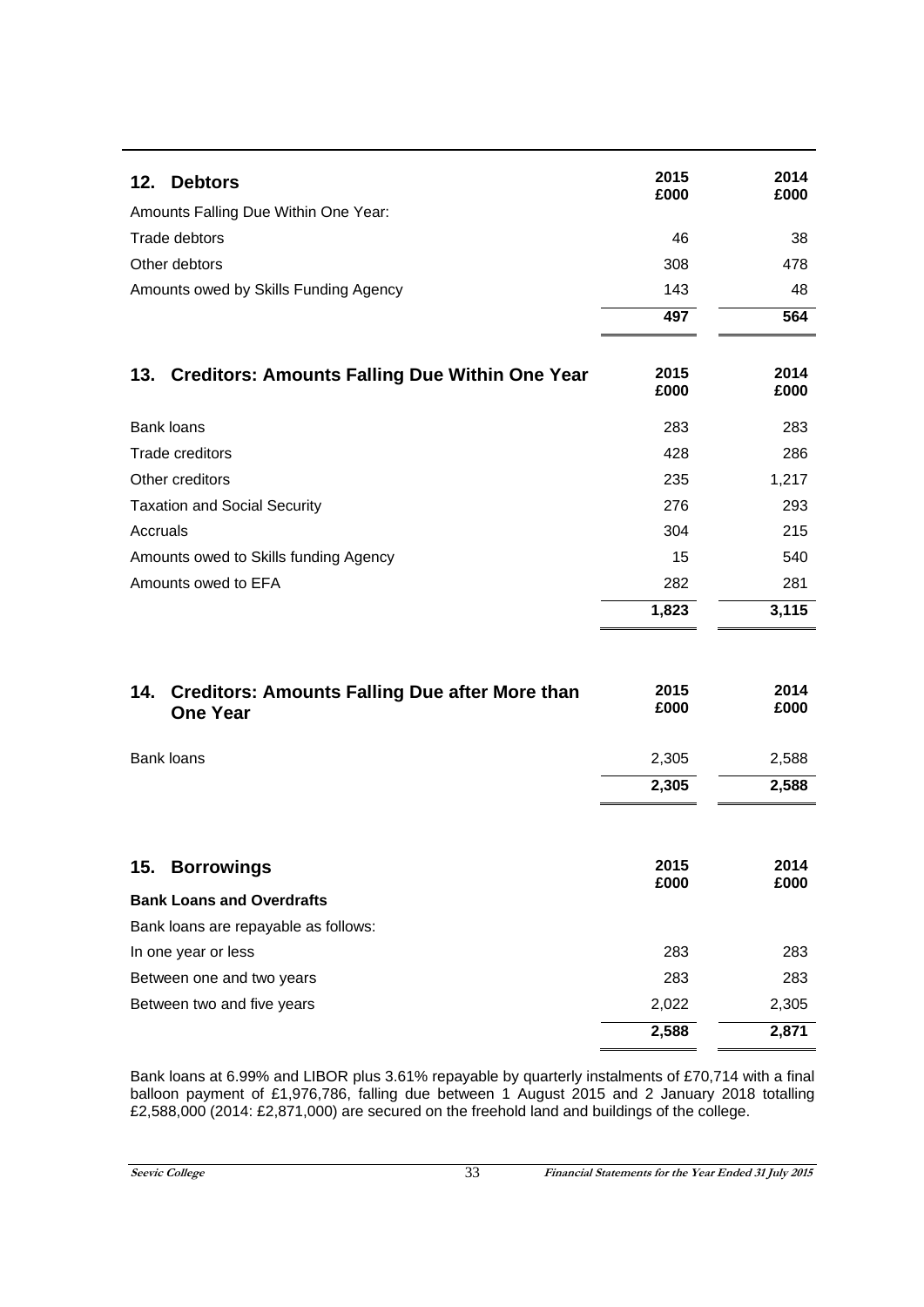| <b>Deferred Capital Grants</b><br>16.                    | <b>Funding</b> | Other        | <b>Total</b> |
|----------------------------------------------------------|----------------|--------------|--------------|
|                                                          | bodies<br>£000 | £000         | £000         |
| At 1 August 2014                                         | 4,613          | 303          | 4,916        |
| Released to income and expenditure account               | (158)          | (23)         | (181)        |
| At 31 July 2015                                          | 4,455          | 280          | 4,735        |
| <b>Revaluation Reserve</b><br>17.                        |                | 2015<br>£000 | 2014<br>£000 |
| At 1 August as previously stated                         |                | 4,918        | 5,012        |
| Depreciation on revalued assets                          |                | (94)         | (94)         |
| At 31 July                                               |                | 4,824        | 4,918        |
| <b>General Reserve</b><br>18.                            |                | 2015<br>£000 | 2014<br>£000 |
| At 1 August                                              |                | 5,156        | 4,592        |
| Surplus retained for the year                            |                | 71           | 164          |
| Transfer from revaluation reserve                        |                | 94           | 94           |
| Actuarial (loss)/gains in respect of pension scheme      |                | (485)        | 306          |
| At 31 July                                               |                | 4,836        | 5,156        |
| Balance represented by:                                  |                |              |              |
| Pension reserve (Note 25)                                |                | (3,508)      | (2, 853)     |
| Income and expenditure account excluding pension reserve |                | 8,344        | 8,009        |
| At 31 July                                               |                | 4,836        | 5,156        |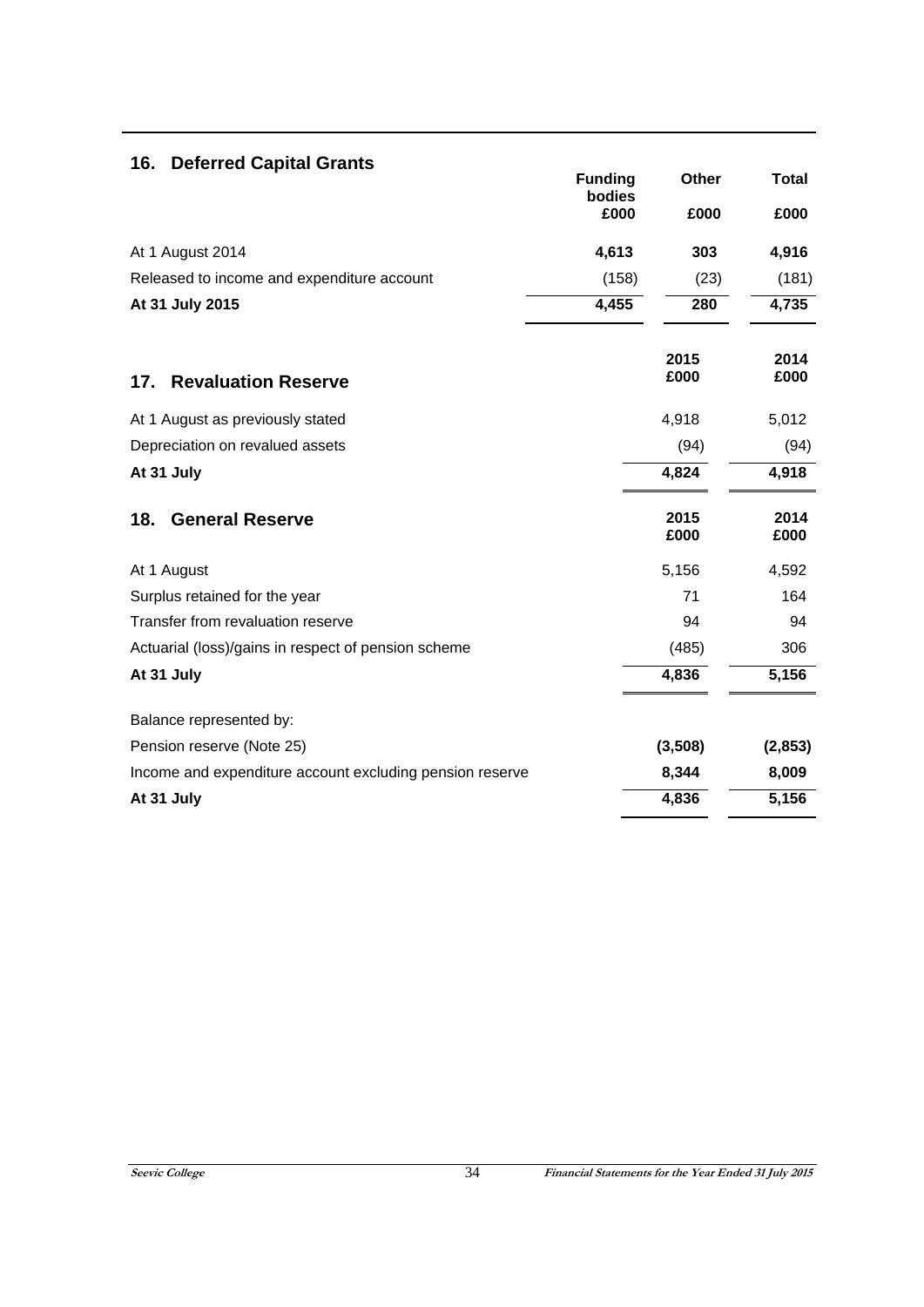| 19.<br><b>Reconciliation of Operating Surplus to Net Cash</b><br><b>Inflow from Operating Activities</b> | 2015<br>£000 | 2014<br>£000 |
|----------------------------------------------------------------------------------------------------------|--------------|--------------|
| Surplus on continuing operations after depreciation of assets at valuation                               | 71           | 164          |
| Depreciation (Note 11)                                                                                   | 837          | 830          |
| Deferred capital grants released to income (Note 16)                                                     | (181)        | (739)        |
| Loss on disposal of tangible fixed assets                                                                |              | 309          |
| Interest payable (Note 8)                                                                                | 108          | 103          |
| Interest receivable (Note 4)                                                                             | (46)         | (6)          |
| FRS 17 Pension cost less contributions payable (Notes 5, and 25)                                         | 170          | 182          |
| Decrease/(Increase) in stocks                                                                            | 1            | (1)          |
| Decrease/(Increase) in debtors                                                                           | 67           | (241)        |
| (Decrease)/Increase in creditors                                                                         | (541)        | 333          |
| Net cash inflow from operating activities                                                                | 486          | 934          |
|                                                                                                          |              |              |
| 20.<br><b>Returns on Investments and Servicing of Finance</b>                                            | 2015<br>£000 | 2014<br>£000 |
| Interest received (Note 4)                                                                               | 46           | 6            |
| Interest paid (Note 8)                                                                                   | (108)        | (103)        |
| Net cash outflow from returns on investments and servicing of<br>finance                                 | (62)         | (97)         |
| Capital expenditure and financial investment<br>21.                                                      | 2015<br>£000 | 2014<br>£000 |
| Purchase of tangible fixed assets (Note 11)                                                              | (805)        | (4,935)      |
| Proceeds from disposal of tangible fixed assets                                                          |              | 6            |
| Net cash outflow for capital expenditure and financial investment                                        | (805)        | (4,929)      |
| <b>Financing</b><br>22.                                                                                  | 2015<br>£000 | 2014<br>£000 |
| Debt due beyond a year:                                                                                  |              |              |
| Repayment of amounts borrowed                                                                            | (283)        | (234)        |
| Net cash (outflow)/inflow from financing                                                                 | (283)        | (234)        |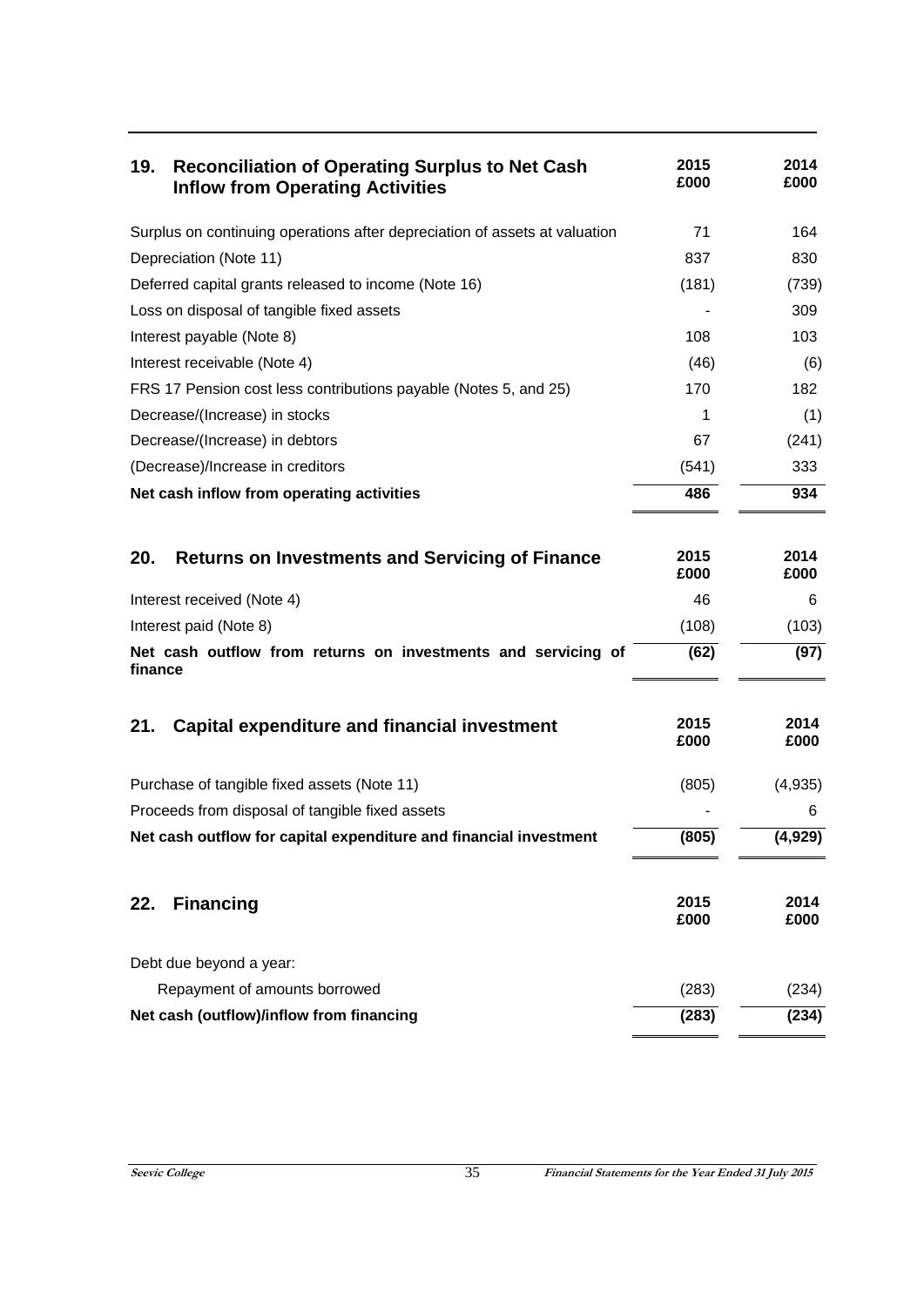## **23. Analysis of Changes in Net Funds/Debt**

|                          | At 1 August<br>2014<br>£000 | Cash<br>flows<br>£000 | <b>Other</b><br><b>Changes</b><br>£000 | At 31 July<br>2015<br>£000 |
|--------------------------|-----------------------------|-----------------------|----------------------------------------|----------------------------|
| Cash in hand and at Bank | 2,319                       | (664)                 |                                        | 1,655                      |
|                          | 2,319                       | (664)                 | -                                      | 1,655                      |
| Debt due within 1 year   | (283)                       | 283                   | (283)                                  | (283)                      |
| Debt due after 1 year    | (2,588)                     | $\blacksquare$        | 283                                    | (2,305)                    |
|                          | (552)                       | (381)                 |                                        | (933)                      |

## **24. Major non-cash transactions**

Major additions to fixed assets unpaid at the year-end amounted to £Nil (2014: £751,000).

## **25. Pensions and Similar Obligations**

The College's employees belong to two principal pension schemes: the Teachers' Pension Scheme England and Wales (TPS) for academic and related staff and the Essex County Council Local Government Pension Scheme (LGPS) for non-teaching staff, which is managed by Mercer Human Resource Consulting Limited. Both are defined-benefit schemes.

| Total pension cost for the year             |     | 2015<br>£000 |     | 2014<br>£000 |
|---------------------------------------------|-----|--------------|-----|--------------|
| Teachers pension scheme: contributions paid |     | 620          |     | 635          |
| Local government pension scheme:            |     |              |     |              |
| Contributions paid                          | 326 |              | 272 |              |
| FRS 17 Adjustment                           | 150 |              | 108 |              |
| Charge to I & E Account                     |     | 476          |     | 380          |
| <b>Total Pension Cost for Year</b>          |     | 1.096        |     | 1.015        |

The pension costs are assessed in accordance with the advice of independent qualified actuaries. The latest formal actuarial valuation of the TPS was 31 March 2012 and the LGPS was 31 March 2013.

Contributions amounting to £122,000 (2013/14: £128,000) were payable to the scheme at 31 July and are included within creditors.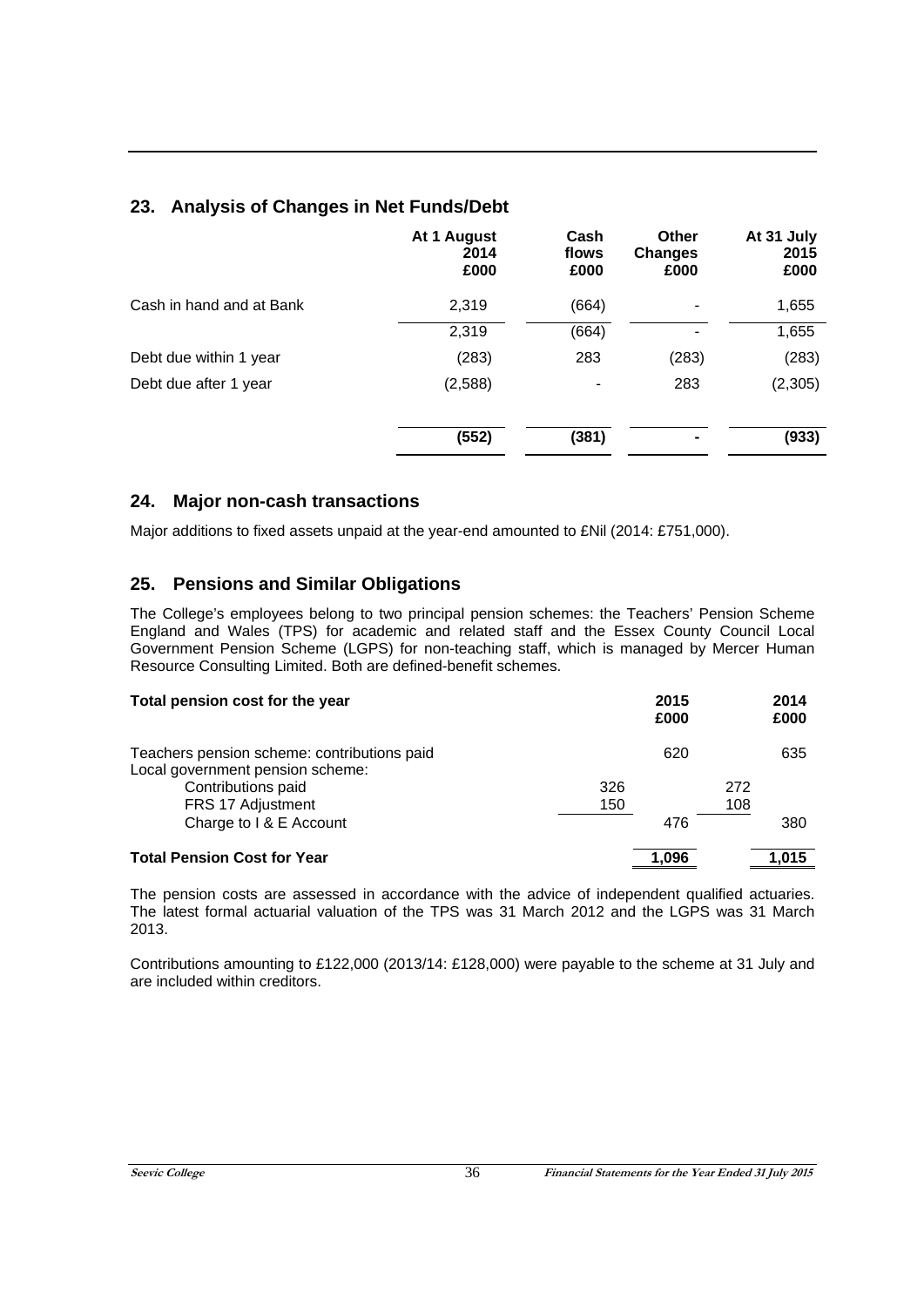## **Teachers' Pension Scheme**

The Teachers' Pensions Scheme ("TPS") is a statutory, contributory, defined benefit scheme, governed by the Teachers' Pensions Regulations 2010, and, from 1 April 2014, by the Teachers' Pension Scheme Regulations 2014 These regulations apply to teachers in schools and other educational establishments, including academies, in England and Wales that are maintained by local authorities. In addition, teachers in many voluntary-aided schools and teachers and lecturers in some establishments of further and higher education may be eligible for membership. Membership is automatic for full-time teachers and lecturers and, from 1 January 2007, automatic too for teachers and lecturers in part-time employment following appointment or a change of contract. Teachers and lecturers are able to opt out of the TPS.

## **The Teachers' Pension Budgeting and Valuation Account**

Although members may be employed by various bodies, their retirement and other pension benefits are set out in regulations made under the Superannuation Act 1972 and are paid by public funds provided by Parliament. The TPS is an unfunded scheme and members contribute on a 'pay as-yougo' basis – these contributions, along with those made by employers are credited to the Exchequer under arrangements governed by the above Act.

The Teachers' Pensions Regulations 2010 require an annual account, the Teachers' Pensions Budgeting and Valuation Account, to be kept of receipts and expenditure (including the cost of pensions' increases). From 1 April 2001, the Account has been credited with a real rate of return which is equivalent to assuming that the balance in the Account is invested in notional investments that produce that real rate of return.

## **Valuation of the Teachers' Pension Scheme**

The latest actuarial review of the TPS was carried out as at 31 March 2012 and in accordance with The Public Service Pensions (Valuations and Employer Cost Cap) Directions 2014. The valuation report was published by the Department for Education (the Department) on 9 June 2014. The key results of the valuation are:

- Employer contribution rates were set at 16.4% of pensionable pay;
- Total scheme liabilities for service to the effective date of £191.5 billion, and notional assets of £176.6 billion, giving a notional past service deficit of £14.9 billion;
- An employer cost cap of 10.9% of pensionable pay.

The new employer contribution rate for the TPS will be implemented in September 2015.

A full copy of the valuation report and supporting documentation can be found on the teachers' Pension Scheme website at the following location:

https://www.teacherspensions.co.uk/news/employers/2014/06/publication-of-the-valuation-report.aspx

## **Scheme Changes**

Following the Hutton report in March 2011 and the subsequent consultations with trade unions and other representative bodies on reform of the TPS, the Department published a Proposed Final Agreement, setting out the design for a reformed TPS to be implemented from 1 April 2015.

The key provisions of the reformed scheme include: a pension based on career average earnings; an accrual rate of  $1/57<sup>th</sup>$ ; and a Normal Pension Age equal to State Pension Age, but with options to enable members to retire earlier or later than their Normal Pension Age. Importantly, pensions benefits built up before 1 April 2015 will be fully protected.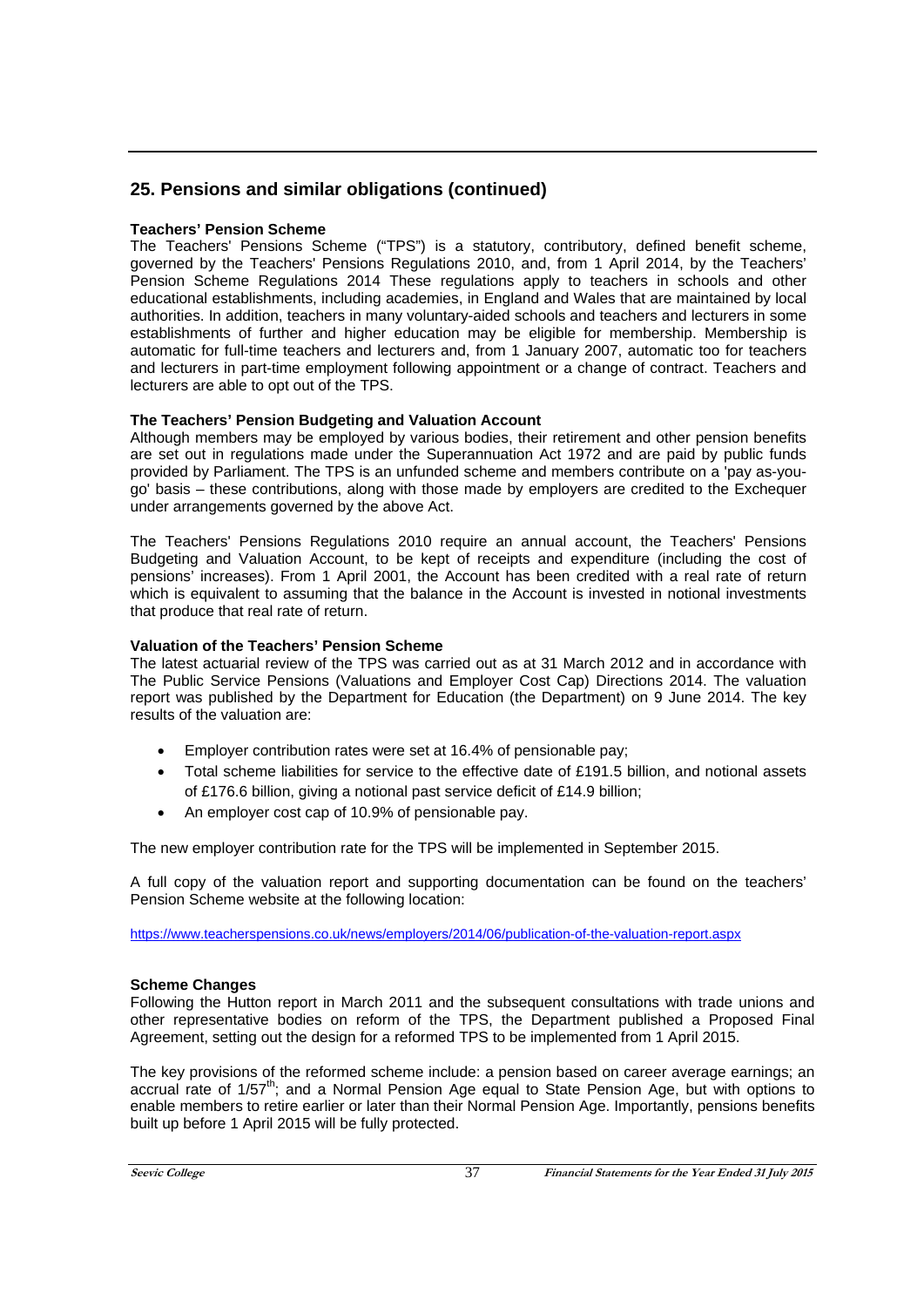## **Scheme Changes (Continued)**

In addition, the Proposed Final Agreement includes a Government commitment that those within 10 years of Normal Pension Age on 1 April 2012 will see no change to the age at which they can retire, and no decrease in the amount of pension they receive when they retire There will also be further transitional protection, tapered over a three and a half year period for people who would fall up to three and a half years outside of the 10 year protection.

Regulations giving effect to a reformed Teachers' Pension Scheme came into force on the 1 April 2014 and the reformed scheme commenced on 1 April 2015.

The pension costs paid to TPS in the year amounted to £620,000 (2014: £635,000).

## **FRS 17**

Under the definitions set out in Financial Reporting Standard 17 (FRS 17) Retirement Benefits, the TPS is a multi-employer pension scheme. The college is unable to identify its share of the underlying (notional) assets and liabilities of the scheme.

Accordingly, the college has taken advantage of the exemption in FRS 17 and has accounted for its contributions to the scheme as if it were a defined contribution scheme. The College has set out above the information available on the scheme and the implications for the College in terms of the anticipated contribution rates.

#### **Local Government Pension Scheme**

The LGPS is a funded defined benefit scheme, with the assets held in separate trustee administered funds. The total contribution made for the year ended 31 July 2015 was £457,000 of which employers contributions totalled £326,000 and employees' contributions totalled £131,000. The agreed contribution rates for future years are 14.1% for employers and between 5.5% and 12.5% for employees depending on salary.

The estimated value of employer contributions for the year ended 31 July 2016 is £326,000.

## **Deficit contributions**

The College has entered into an agreement with the LGPS to make additional contributions of £32,000 per annum in addition to normal funding levels until the next full valuation at which point the situation will be reviewed again.

## **FRS 17**

## **Principal Actuarial Assumptions**

|                                      | At 31 July<br>2015 | At 31 July<br>2014 | At 31 July<br>2013 |
|--------------------------------------|--------------------|--------------------|--------------------|
| Rate of increase in salaries         | $4.4\%$            | 4.5%               | $4.4\%$            |
| Rate of increase in pensions         | 2.6%               | 2.7%               | 2.6%               |
| Discount rate for scheme liabilities | 3.8%               | 4.3%               | $4.7\%$            |
| Inflation assumption CPI             | 2.6%               | 2.7%               | 2.6%               |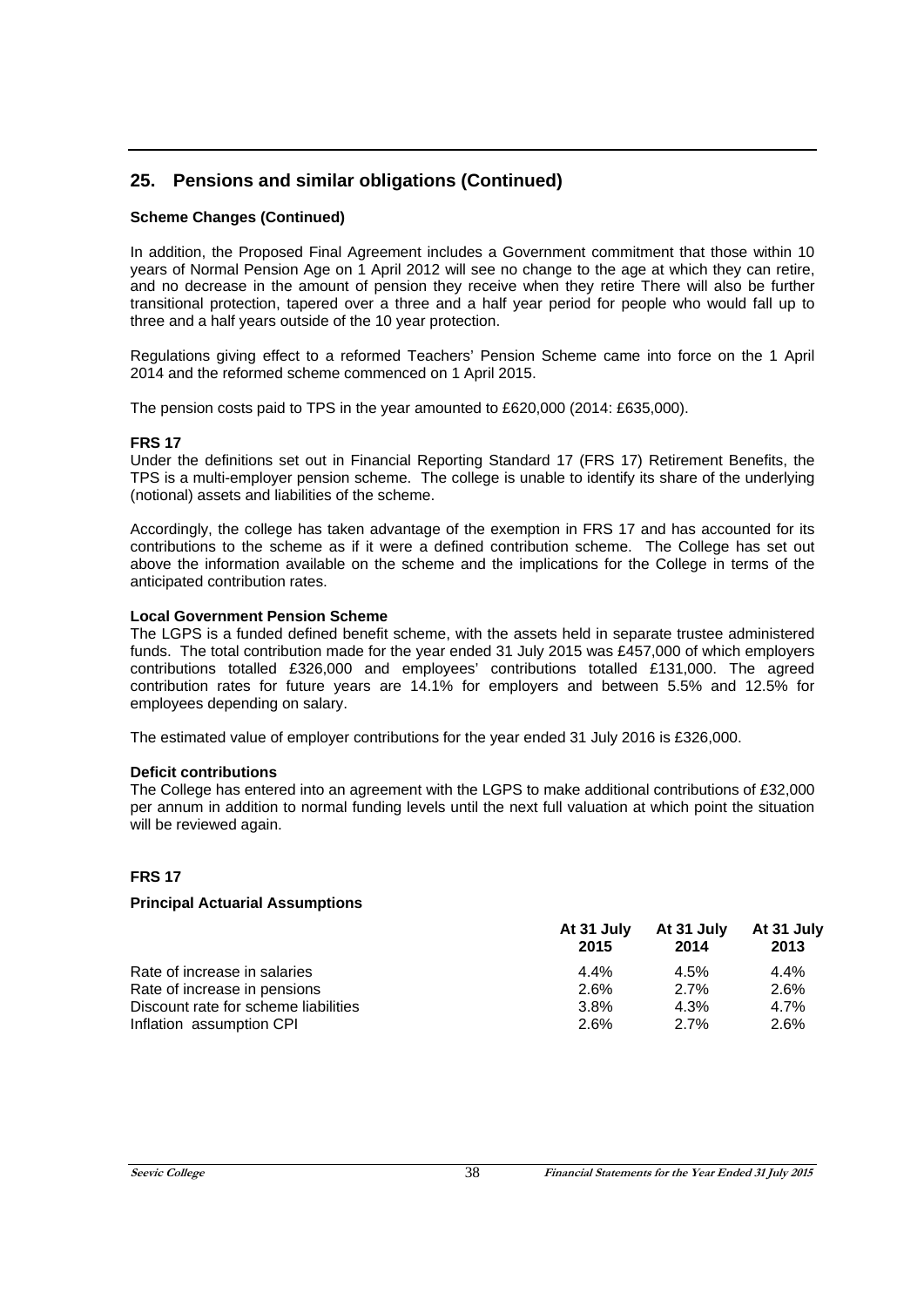## **Local Government Pension Scheme (Continued)**

The current mortality assumptions include sufficient allowance for future improvements in mortality rates. The assumed life expectations on retirement age 65 are:

|                       | At 31 July<br>2015 | At 31 July<br>2014 |
|-----------------------|--------------------|--------------------|
| <b>Retiring today</b> |                    |                    |
| Males                 | 22.8               | 22.7               |
| Females               | 25.2               | 25.1               |
| Retiring in 20 years  |                    |                    |
| Males                 | 25.1               | 24.9               |
| Females               | 27.6               | 27.4               |

The College's share of assets and liabilities in the scheme and the expected rates of return were:

|                                     | Return<br>expected at<br>31 July 2015 | <b>Fair Value at</b><br>31 July 2015<br>£000 | Return<br>expected at<br>31 July 2014 | <b>Fair Value at</b><br>31 July 2014<br>£000 |
|-------------------------------------|---------------------------------------|----------------------------------------------|---------------------------------------|----------------------------------------------|
| Equities                            | $5.7\%$                               | 5,564                                        | 6.5%                                  | 4,760                                        |
| Government bonds                    | 5.7%                                  | 346                                          | 3.4%                                  | 457                                          |
| Other Bonds                         | 5.7%                                  | 830                                          | 4.3%                                  | 792                                          |
| Property                            | 5.7%                                  | 990                                          | 5.5%                                  | 855                                          |
| Cash                                | 5.7%                                  | 211                                          | 0.5%                                  | 211                                          |
| Other assets                        | 5.7%                                  | 616                                          | 4.3%                                  | 284                                          |
| Total market value of assets        |                                       | 8,557                                        |                                       | 7,359                                        |
| Present value of scheme liabilities |                                       | (12,065)                                     |                                       | (10, 212)                                    |
| Related deferred tax liability      |                                       |                                              |                                       |                                              |
| Deficit in scheme                   |                                       | (3,508)                                      |                                       | (2, 853)                                     |

The expected rate of return on assets for accounting periods beginning on or after 1 January 2015 will be replaced with a single net interest cost which will effectively set the expected return equal to the discount rate. There will therefore be no need to disclose the expected return assumption for future years. For the current year the expected return was 5.7% per annum.

#### **Analysis of the amount charged to income and expenditure account**

|                               | 2015<br>£000 | 2014<br>£000 |
|-------------------------------|--------------|--------------|
| Current service cost          | (476)        | (380)        |
| <b>Total operating charge</b> | (476)        | (380)        |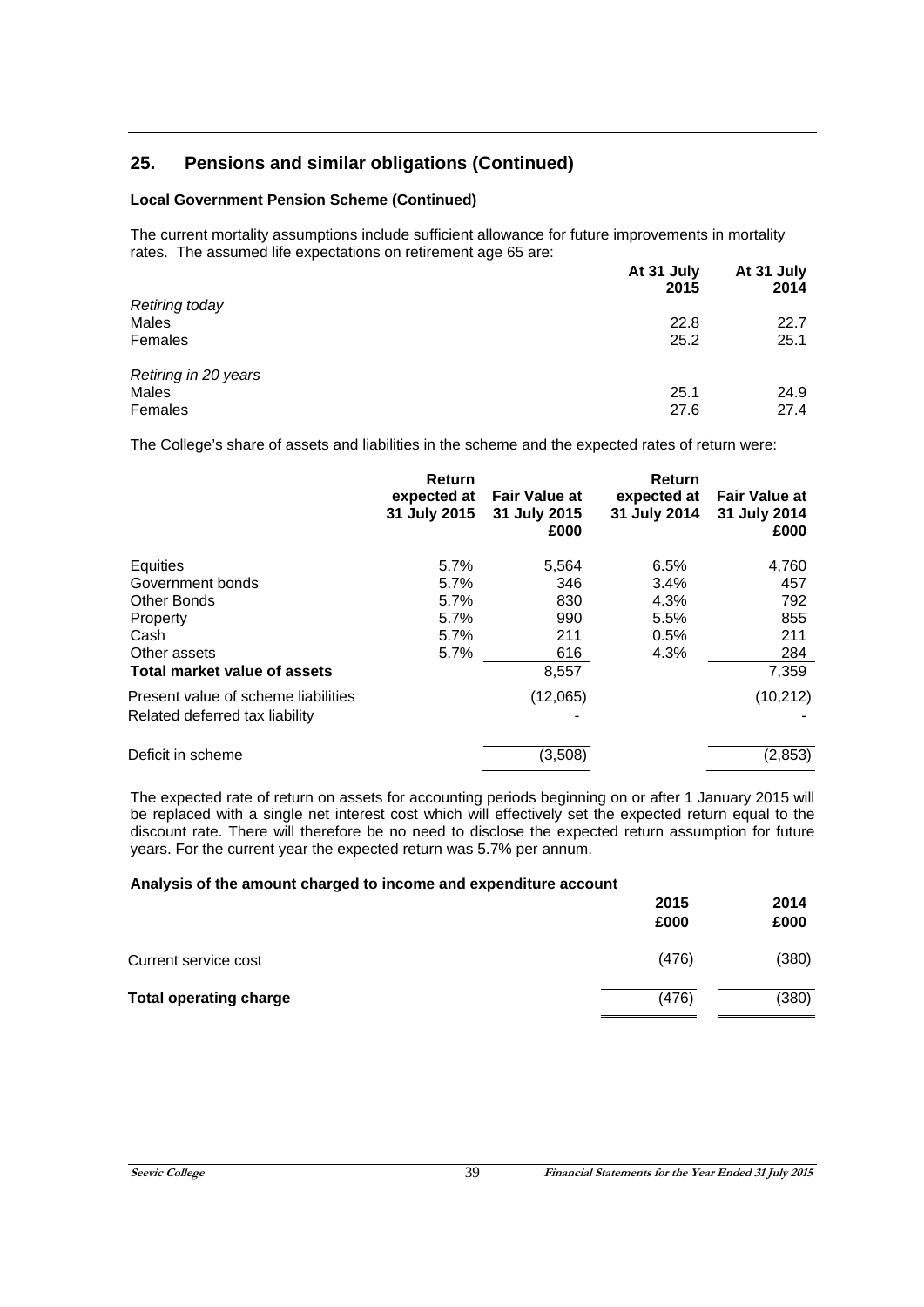## **Local Government Pension Scheme (Continued)**

| Analysis of pension finance costs                                                                   | 2015<br>£000 | 2014<br>£000 |
|-----------------------------------------------------------------------------------------------------|--------------|--------------|
| Expected return on pension scheme assets<br>Interest on pension liabilities                         | 429<br>(449) | 391<br>(465) |
| <b>Pension finance costs</b>                                                                        | (20)         | (74)         |
| Amount recognised in the statement of total recognised gains<br>and losses (STRGL)                  |              |              |
|                                                                                                     | 2015<br>£000 | 2014<br>£000 |
| Actuarial gains on pension scheme assets<br>Actuarial (losses)/ gains on pension scheme liabilities | 462<br>(947) | 86<br>220    |
| Actuarial (loss)/gain recognised in STRGL                                                           | (485)        | 306          |

Cumulative actuarial losses recognised in the STRGL since the adoption of FRS 17 £1,392,000 (2014: £907,000). The actual return on scheme assets was £891,000 (2014: £477,000).

## **Movement in deficit during year**

|                                                        | 2015<br>£000 | 2014<br>£000 |
|--------------------------------------------------------|--------------|--------------|
| Deficit in scheme at 1 August<br>Movement in year:     | (2,853)      | (2, 977)     |
| Current service charge (net of employee contributions) | (476)        | (380)        |
| <b>Employer contributions</b>                          | 326          | 272          |
| Net interest / return on assets                        | (20)         | (74)         |
| Actuarial gain                                         | (485)        | 306          |
| Deficit in scheme at 31 July                           | (3,508)      | (2,853)      |
| <b>Asset and Liability Reconciliation</b>              |              |              |
|                                                        | 2015         | 2014         |
|                                                        | £000         | £000         |
| <b>Reconciliation of Liabilities</b>                   |              |              |
| Liabilities at start of period                         | 10,212       | 9,701        |
| Service cost                                           | 476          | 380          |
| Interest cost                                          | 449          | 465          |
| Employee contributions                                 | 131          | 113          |
| Actuarial loss/(gain)                                  | 947          | (353)        |
| Benefits paid                                          | (150)        | (94)         |
| Liabilities at end of period                           | 12,065       | 10,212       |

**Seevic College Financial Statements for the Year Ended 31 July 2015** 40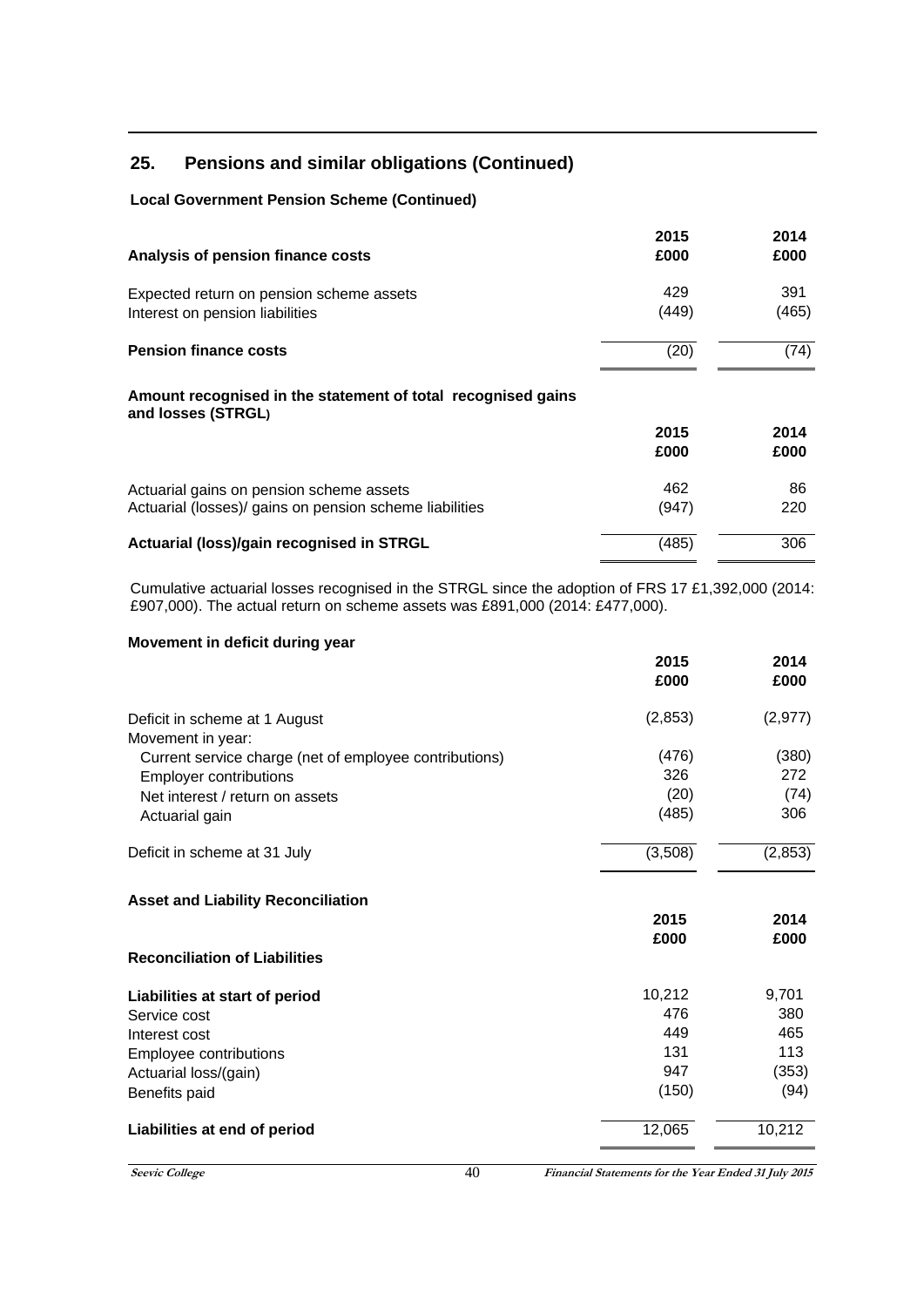## **Local Government Pension Scheme (Continued)**

|                                 | 2015<br>£000 | 2014<br>£000 |  |
|---------------------------------|--------------|--------------|--|
| <b>Reconciliation of Assets</b> |              |              |  |
| Assets at start of period       | 7,359        | 6,724        |  |
| Expected return on assets       | 429          | 391          |  |
| Actuarial (loss)/gain           | 462          | (47)         |  |
| <b>Employer contributions</b>   | 326          | 272          |  |
| Employee contributions          | 131          | 113          |  |
| Benefits paid                   | (150)        | (94)         |  |
| Assets at end of period         | 8,557        | 7,359        |  |

The five-year history of experience adjustments is as follows:

|                                                                          | 2015<br>£000 | 2014<br>£000      | 2013<br>£000 | 2012<br>£000 | 2011<br>£000    |
|--------------------------------------------------------------------------|--------------|-------------------|--------------|--------------|-----------------|
| Present value of defined benefit<br>obligation                           | (12,065)     | (10, 212)         | (9,701)      | (8,974)      | (7,508)         |
| Fair value of scheme assets                                              | 8,557        | 7,359             | 6,724        | 5,403        | 5,123           |
| Deficit in the scheme<br>Experience adjustments on scheme<br>liabilities | (3,058)      | (2, 853)<br>1,414 | (2, 977)     | (3,571)      | (2,385)<br>(61) |
| Experience adjustments on share of<br>scheme assets                      | 462          | (47)              | 795          | (283)        | 9               |
| <b>Capital Commitments</b><br>26.                                        |              |                   |              | 2015<br>£000 | 2014<br>£000    |
| Contracted for at 31 July                                                |              |                   |              | 117          |                 |
| Authorised but not contracted for at 31 July                             |              |                   |              | 117          |                 |

Capital commitments at the yearend relate to the provision of a modular building for the Glenwood School under a fully funded agreement with Essex County Council.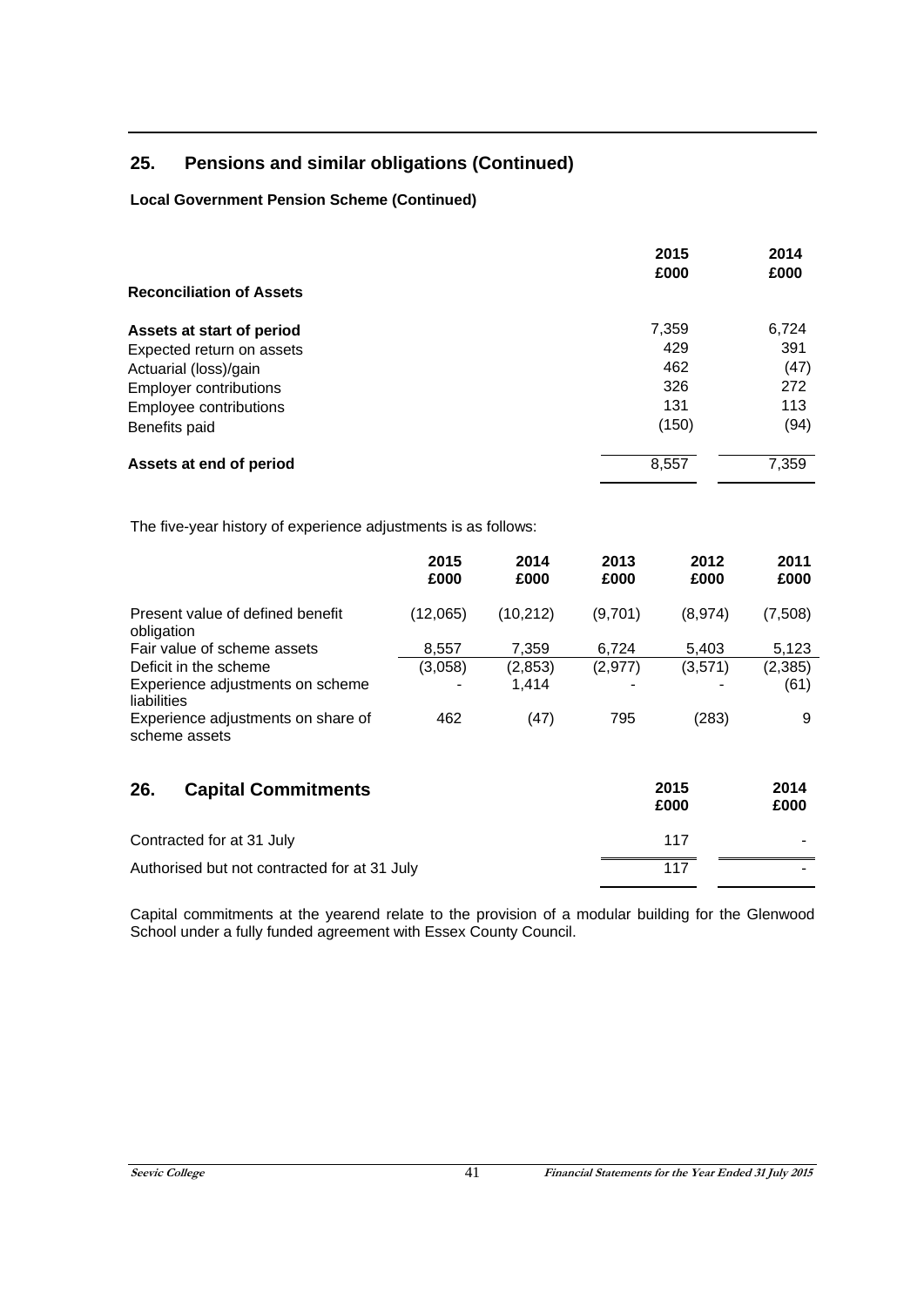## **27. Financial Commitments**

At 31 July the College had annual commitments under non-cancellable operating leases as follows:

|                           | 2015<br>£000 | 2014<br>£000 |
|---------------------------|--------------|--------------|
| <b>Land and Buildings</b> |              |              |
| Expiring in over 5 years  | 50           | 50           |
|                           | 50           | 50           |
|                           |              |              |

At 31 July the College had annual commitments under non-cancellable operating leases as follows:

|                                              | 2015<br>£000 | 2014<br>£000 |
|----------------------------------------------|--------------|--------------|
| Other                                        |              |              |
| Expiring within one year                     | 9            | -            |
| Expiring within two and five years inclusive | 4            | 13           |
|                                              | 13           | 13           |

## **28. Related Party Transactions**

Owing to the nature of the College's operations and the composition of the board of governors being drawn from local public and private sector organisations, it is inevitable that transactions will take place with organisations in which a member of the board of governors may have an interest. All transactions involving organisations in which a member of the board of governors may have an interest are conducted at arm's length and in accordance with the College's financial regulations and normal procurement procedures.

On the 2 September 2013 NCB Studio School opened following approval by the Secretary of State given on the 26 July 2013 to provide education to pupils aged 14-19. Seevic College acts as the sponsoring organisation to the Studio School which was incorporated as a limited company on 22 February 2012. Church Walk House, which is leased by the college on a short term (10 year) lease at £50,000 per annum, has been sublet to the Studio School under a sub-lease agreement at cost from September 2013.

During the year Seevic College supplied to NCB Studio School services to the value of £26,000 (2014: £24,000). A loan of £51,000 (2014: £235,000) was outstanding at the year end.

Transactions with the Funding bodies are detailed in notes 2, 12 and 13.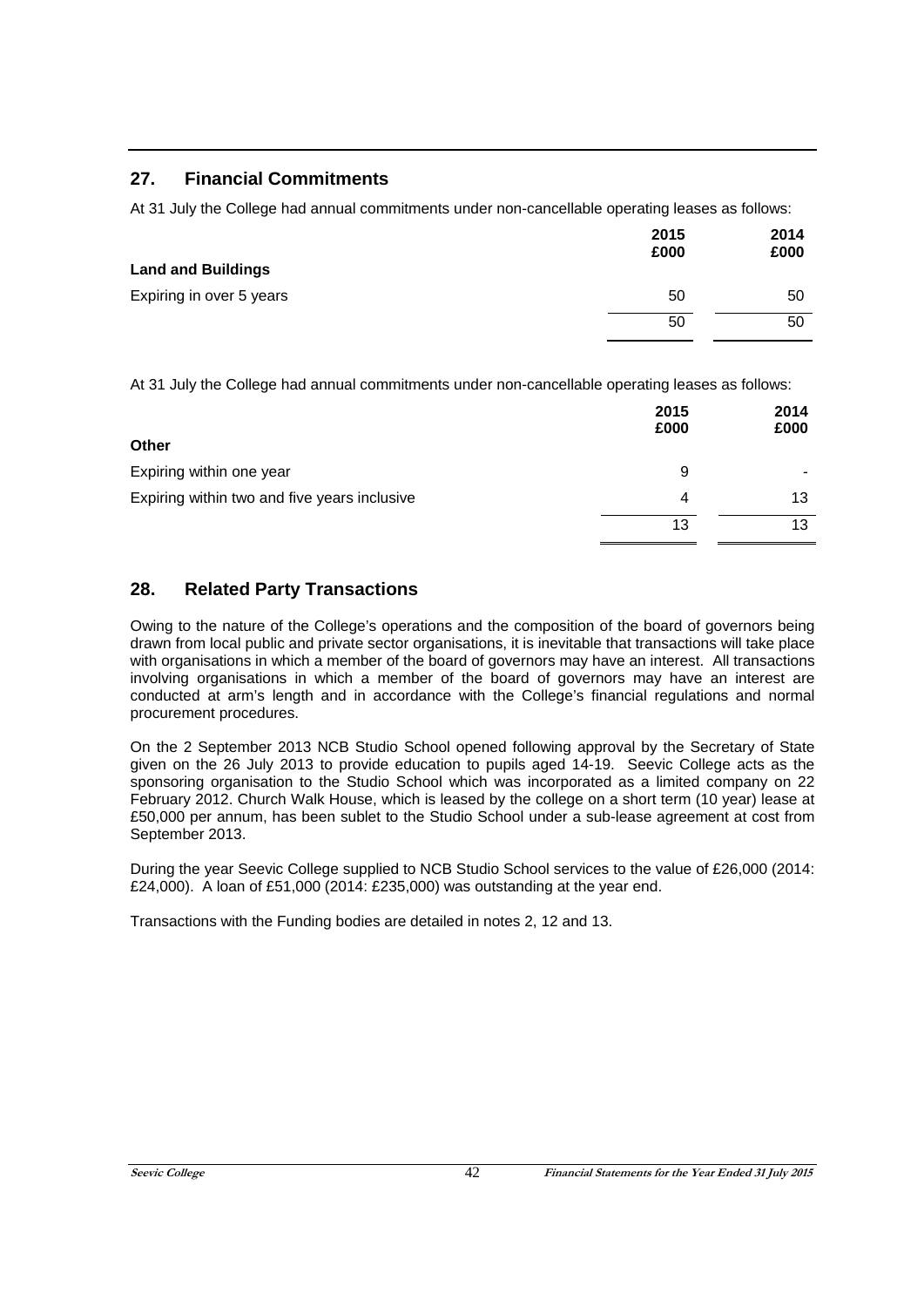## **29. Amounts disbursed as agent**

## **SFA – Adult Discretionary Support**

|                                                          | 2015<br>£000 | 2014<br>£000 |
|----------------------------------------------------------|--------------|--------------|
| 19+Hardship support                                      | 4            | 28           |
| Funding body grants 20+ - childcare support              | 2            | 23           |
| 24+loans bursary                                         | 14           |              |
|                                                          | 20           | 58           |
| Disbursements to students                                | (8)          | (14)         |
| Administration fees                                      | (1)          | (3)          |
| Balance unspent at 31 July, included in cash & creditors | 11           | 41           |

## **EFA – 16-19 Bursary funds 2015 £000 2014 £000** Bursaries 272 - Free school meals **80** 291 352 291 Disbursements to students (286) (234) Administration fees (17) (12) Balance unspent at 31 July, included in cash & creditors 49 45

Funding body grants are available solely for students. In the majority of instances, the College only acts as a paying agent. In these circumstances, the grants and related disbursements are therefore excluded from the income and expenditure account.

## **Basildon Studio School Project Development Grant**

|                                                            | 2015<br>£000 | 2014<br>£000 |
|------------------------------------------------------------|--------------|--------------|
| Opening balance/Grant received                             |              | 77           |
|                                                            |              | 77           |
| Staff costs                                                |              | (49)         |
| Non staff costs                                            |              | (11)         |
| Balance transferred to NCB Studio School at 31 August 2013 |              | (17)         |
| Closing balance                                            |              |              |

On the 12 August 2012 a start up grant of £300,000 was awarded for the development of the NCB Studio School. As the sponsoring body Seevic College would administer the funds, as agent, on behalf of the Studio School prior to its opening in September 2013. The grant was provided to meet all start up and pre-opening costs and any unspent funds at that date would be transferred to and form part of the opening reserves of NCB Studio School at the 1 September 2013.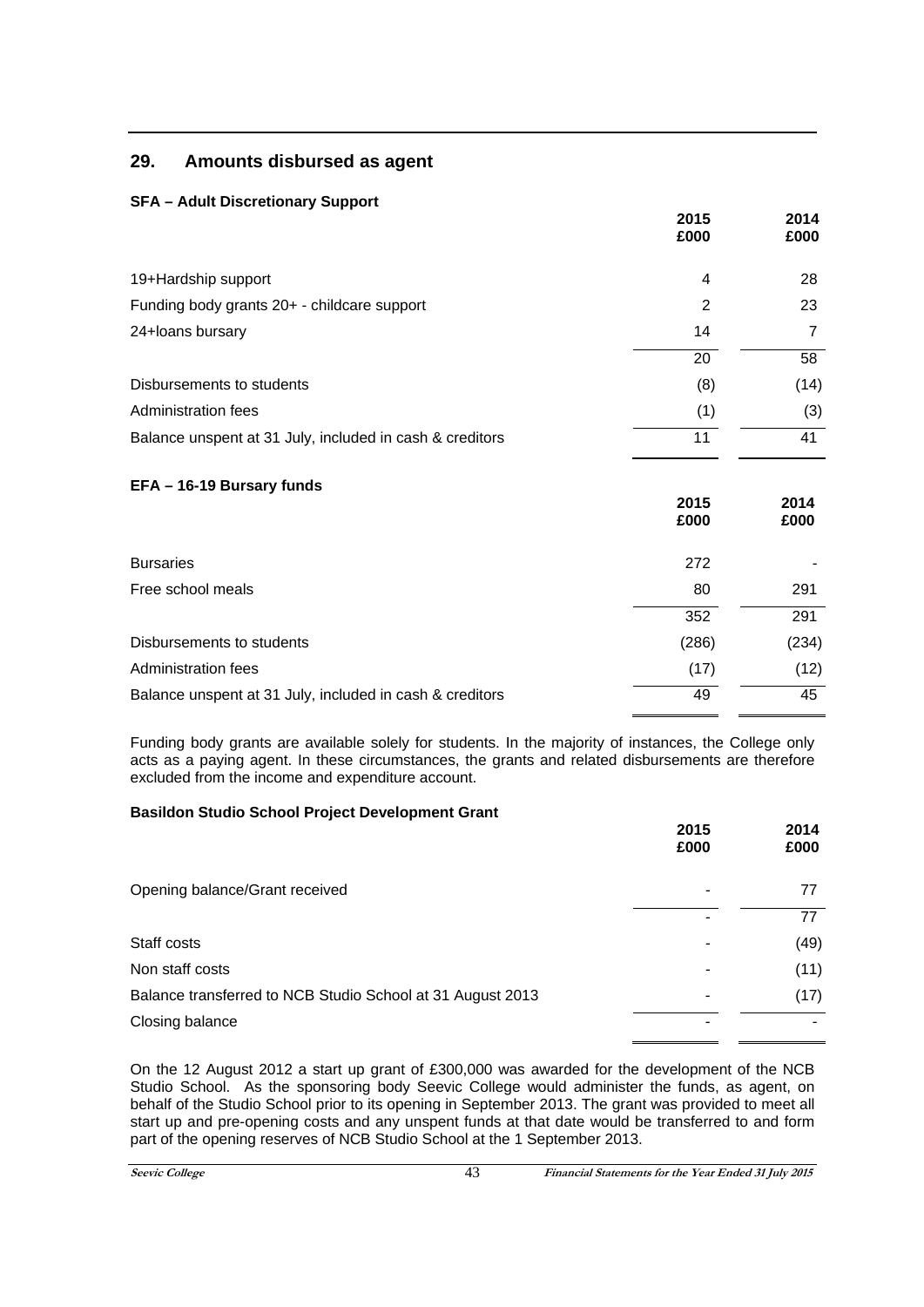## **Independent accountant's report on regularity to the corporation of Seevic College and the Secretary of State for Business, Innovation and Skills acting through the Skills Funding Agency**

In accordance with the terms of our engagement letter dated November 2015 and further to the requirements of the financial memorandum with Skills Funding Agency we have carried out an engagement to obtain limited assurance about whether anything has come to our attention that would suggest that in all material respects the expenditure disbursed and income received by Seevic College during the period 1 August 2014 to 31 July 2015 have been applied to the purposes identified by Parliament and the financial transactions conform to the authorities which govern them.

The framework that has been applied is set out in the Joint Audit Code of Practice issued jointly by Skills Funding Agency and Education Funding Agency. In line with this framework, our work has specifically not considered income received from the main funding grants generated through the Individualised Learner Record (ILR) returns, for which Skills Funding Agency has other assurance arrangements in place.

This report is made solely to the corporation of Seevic College and the Secretary of State for Business, Innovation and Skills acting through the Skills Funding Agency in accordance with the terms of our engagement letter. Our work has been undertaken so that we might state to the corporation of Seevic College and the Secretary of State for Business, Innovation and Skills acting through the Skills Funding Agency those matters we are required to state in a report and for no other purpose. To the fullest extent permitted by law, we do not accept or assume responsibility to anyone other than the corporation of Seevic College and the Secretary of State for Business, Innovation and Skills acting through the Skills Funding Agency for our work, for this report, or for the conclusion we have formed.

#### **Respective responsibilities of Seevic College and the reporting accountant**

The corporation of Seevic College is responsible, under the requirements of the Further & Higher Education Act 1992, subsequent legislation and related regulations and guidance, for ensuring that expenditure disbursed and income received is applied for the purposes intended by Parliament and the financial transactions conform to the authorities which govern them.

Our responsibilities for this engagement are established in the United Kingdom by our profession's ethical guidance and are to obtain limited assurance and report in accordance with our engagement letter and the requirements of the Joint Audit Code of Practice. We report to you whether anything has come to our attention in carrying out our work which suggests that in all material respects, expenditure disbursed and income received during the period 1 August 2014 to 31 July 2015 have not been applied to purposes intended by Parliament or that the financial transactions do not conform to the authorities which govern them.

## **Approach**

We conducted our engagement in accordance with the Joint Audit Code of Practice issued jointly by Skills Funding Agency and Education Funding Agency. We performed a limited assurance engagement as defined in that framework.

The objective of a limited assurance engagement is to perform such procedures as to obtain information and explanations in order to provide us with sufficient appropriate evidence to express a negative conclusion on regularity. A limited assurance engagement is more limited in scope than a reasonable assurance engagement and consequently does not enable us to obtain assurance that we would become aware of all significant matters that might be identified in a reasonable assurance engagement. Accordingly, we do not express a positive opinion.

Our engagement includes examination, on a test basis, of evidence relevant to the regularity of the college's income and expenditure.